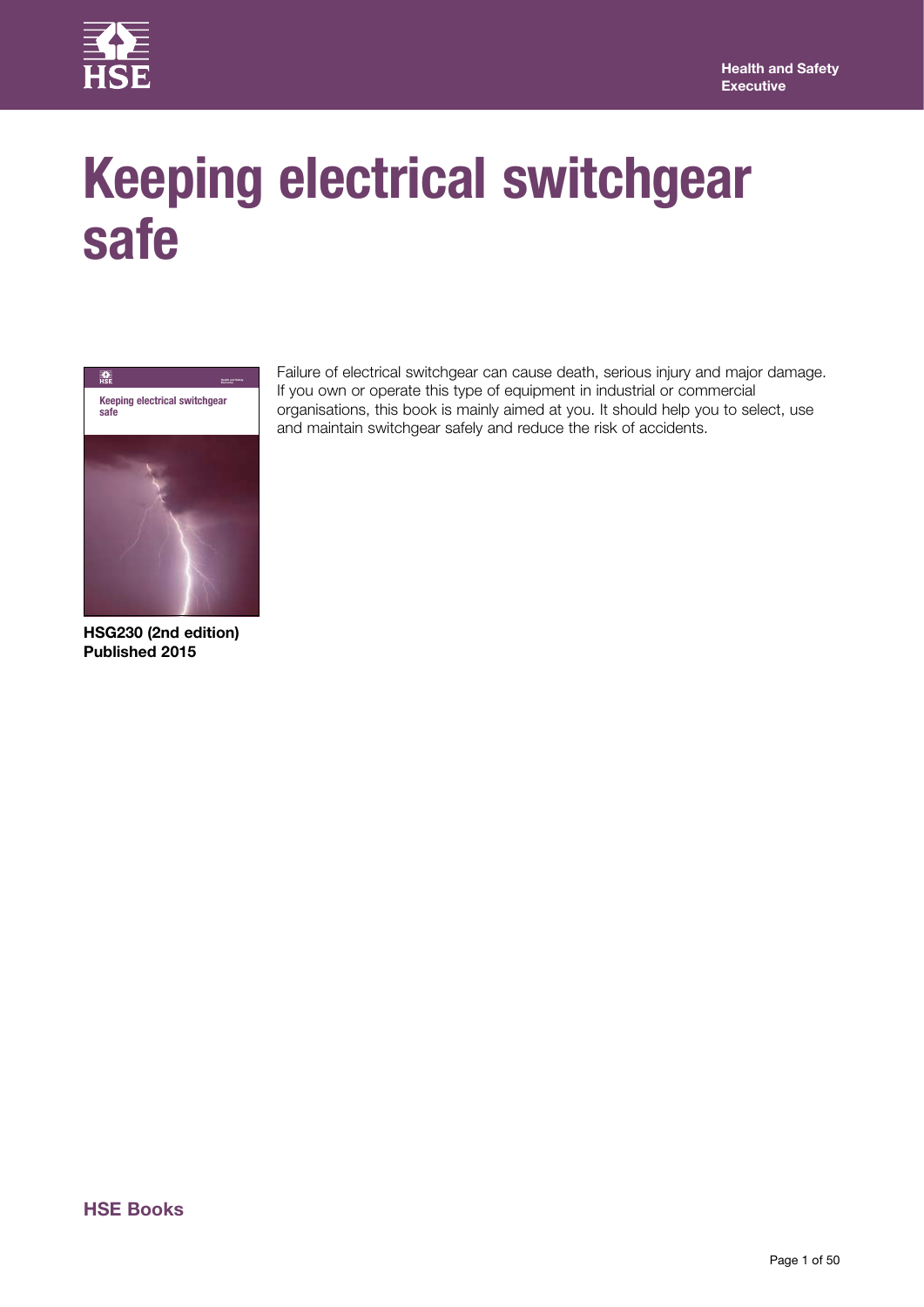© *Crown copyright 2015*

First published 2002 Second edition 2015

ISBN 978 0 7176 6557 0

You may reuse this information (excluding logos) free of charge in any format or medium, under the terms of the Open Government Licence. To view the licence visit www.nationalarchives.gov.uk/doc/open-government-licence/, write to the Information Policy Team, The National Archives, Kew, London TW9 4DU, or email psi@nationalarchives.gsi.gov.uk.

Some images and illustrations may not be owned by the Crown so cannot be reproduced without permission of the copyright owner. Enquiries should be sent to copyright@hse.gsi.gov.uk.

This guidance is issued by the Health and Safety Executive. Following the guidance is not compulsory, unless specifically stated, and you are free to take other action. But if you do follow the guidance you will normally be doing enough to comply with the law. Health and safety inspectors seek to secure compliance with the law and may refer to this guidance.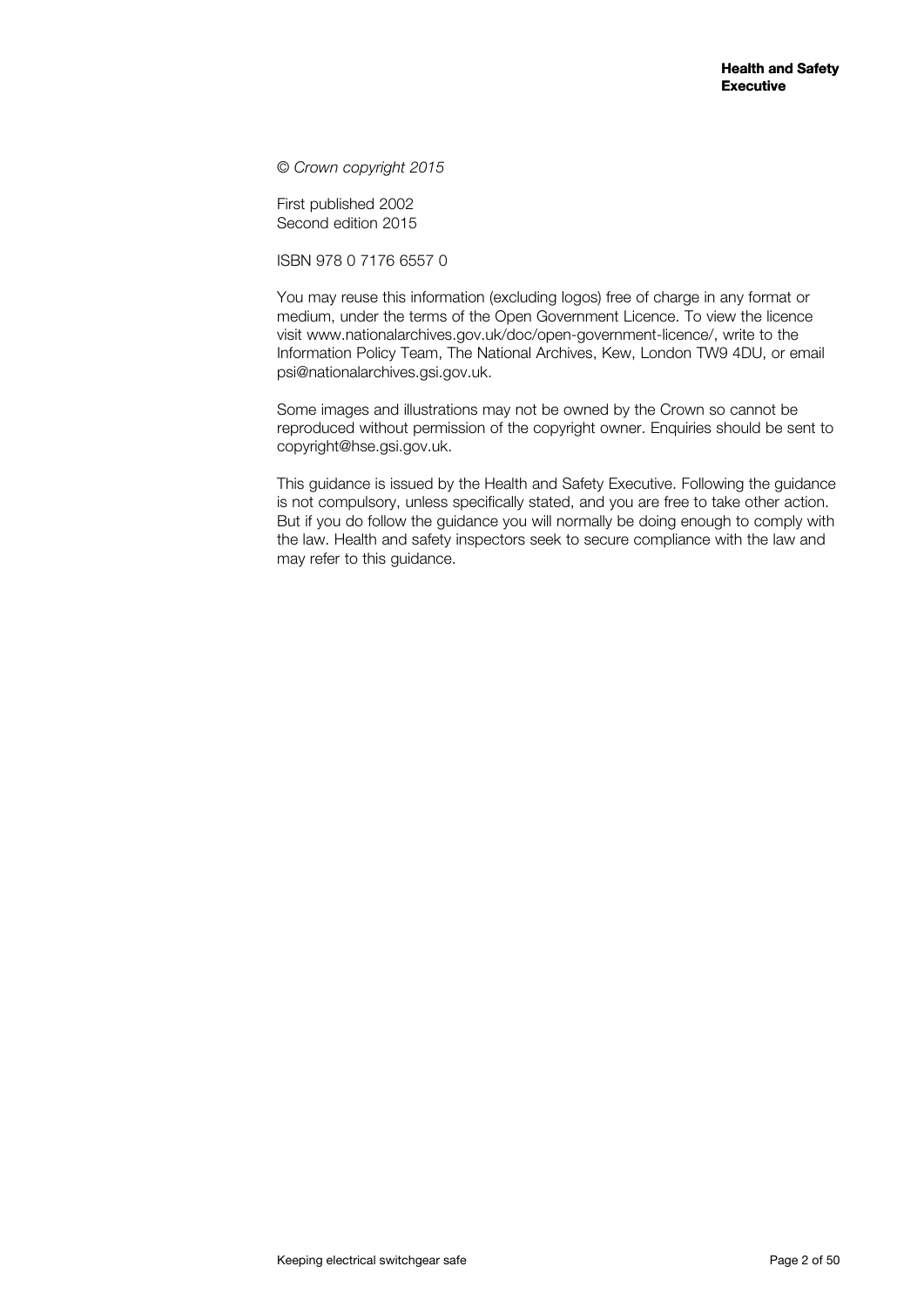## **Contents**

## Introduction **5**

Scope 5 Background 5 What does the law require? 5

## Switchgear safety **6**

Understand your system 6 Maintenance 7 Design rating and system modifications 8 Design modifications and limitations on use 8 Dependent manual operating mechanisms 8 Anti-reflex handles 9

## Management of switchgear 9

Management systems 9 Training and competence 10 Operational safety documents 11 Network diagram 12 Maintenance systems and asset registers 12 Maintenance records 13

## Operation of switchgear **13**

Fault level and ratings 13 Effect of on-site generation and other large rotating machines 14

## Reducing the risk of switchgear failure **14**

Overstressed switchgear 14 Dependent manually operated (DMO) switchgear 15 Fault clearance 16

## Care and maintenance of HV switchgear: Common requirements **16**

Time-based preventive maintenance 16 Condition-based maintenance 17 Reliability-centred maintenance (RCM) 18 Switchgear availability 18 Trip-testing 18 Protection testing 19 Tests to be undertaken following maintenance 19 Routine inspection of substations and switch rooms 19 Signs of abnormal conditions 19 Equipment environment 20 Visual examination of switchgear 20 General services 20 Circuit-breakers subject to special duty 21 Disposal issues, post-maintenance 21

## Care and maintenance of oil-filled switchgear **21**

Maintenance procedures 22 Frequency of maintenance 23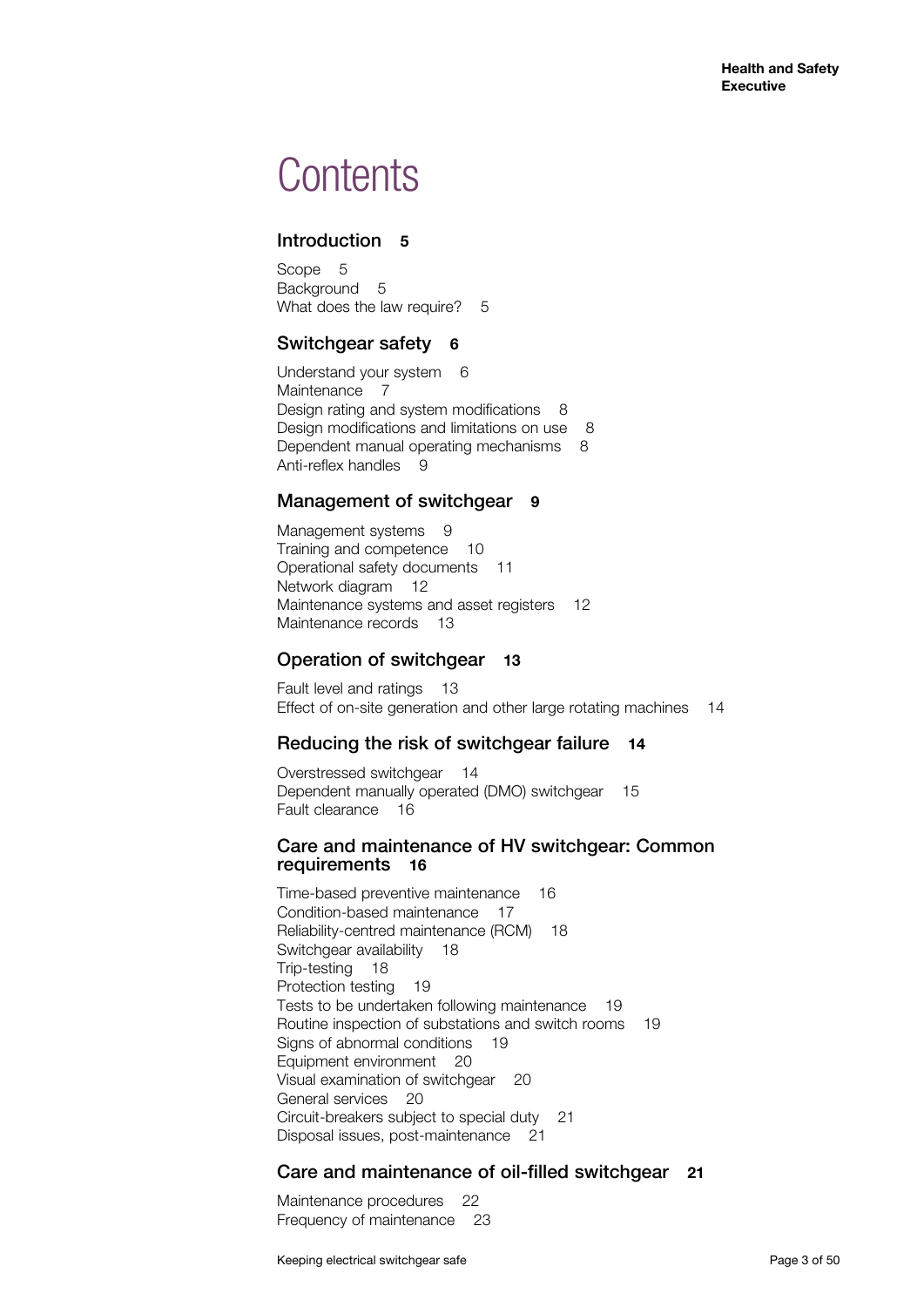Cleaning and inspection of oil-filled switchgear 23 Tank cleaning techniques 24 Insulating oil 24 Post-fault maintenance of oil-filled circuit-breakers 25

## Care and maintenance of non-oil switchgear **25**

General guidance 25 Maintenance procedures: Vacuum switchgear 26 Maintenance procedures: Air-brake switchgear 27 Maintenance procedures:  $SF_{6}$  switchgear 27  $SF_{6}$  gas handling and safety precautions 28 Release of  $SF<sub>6</sub>$  28 Hazards 28 Sampling 29

## Care and maintenance of ancillary equipment **29**

Test probes 29 Earthing equipment 30

## Assessment of aged switchgear **31**

## Protection **34**

Protection relay schemes 34 Fuse protection 35 Batteries and chargers 35

## Selection of new, replacement or refurbished switchgear **36**

General advice 36 Retrofit circuit-breakers for withdrawable switchgear 37 Second-hand equipment 37

## Measures to limit fires **37**

Compartmentation 37 Control and extinction 37 Detection 37 Safety issues 38

## Appendix 1: Examples of switchgear configurations **39**

## References and further reading **47**

Glossary **49**

Further information **50**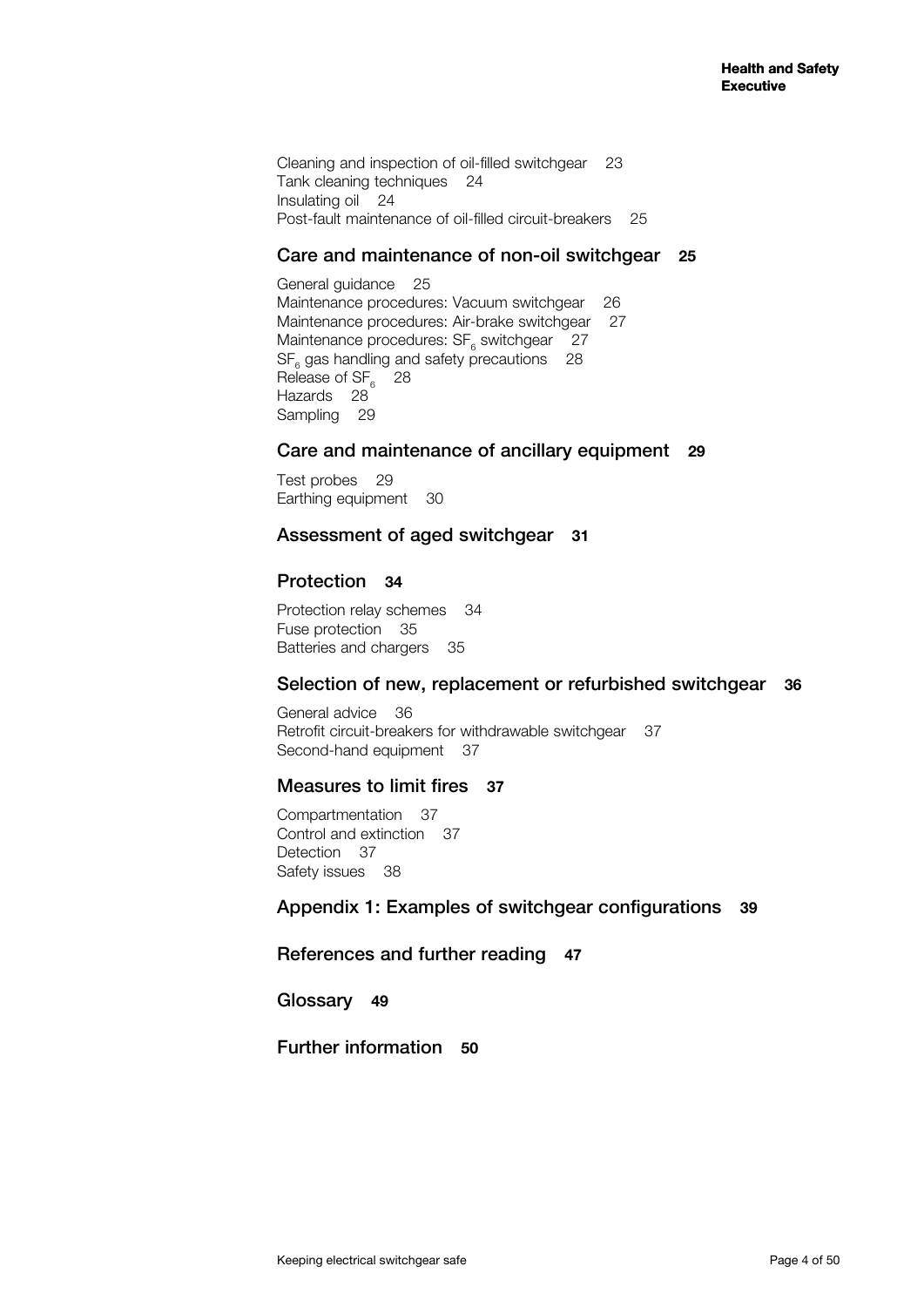## **Introduction**

1 This guidance is aimed at owners and operators of electrical switchgear in industrial and commercial organisations. It may also be useful to others. It will help managers, engineers and others to understand their responsibilities and duties in the selection, use, operation and maintenance of high-voltage switchgear. Some knowledge of electrical switchgear and distribution systems is necessary to gain most benefit from this document. Owners and operators of electrical switchgear with little electrical knowledge or expertise should refer to *Electrical switchgear safety: A guide for owners and users*. 1

#### *Scope*

2 Guidance is given on the selection, use, operation and maintenance of threephase electrical switchgear with voltage ratings from 1 kV alternating current (AC) up to and including 33 kV AC. This includes circuit-breakers, switches, switch fuses, isolators and high-voltage (HV) contactors that use oil, air, sulphur hexafluoride (SF<sub>6</sub>) or vacuum as the interrupting medium. Guidance is also provided on assessing risks associated with aged switchgear and the actions necessary when considering replacement or refurbishment of switchgear. Low-voltage (ie below 1 kV) equipment is out of the scope of this guidance, although some references are made to low-voltage (LV) equipment where it is an essential part of an HV system.

3 This guidance does not address direct current (DC) switchgear, switchgear used on single-phase AC traction systems, or power electronic switching devices used at high voltage such as inverters, cyclo-converters and rectifiers.

## *Background*

4 Switchgear failures are rare, but when they do occur, the results can be catastrophic. In the case of oil-filled switchgear, burning oil and gas can be ejected, causing death or serious injury to people who may be nearby, and major damage to equipment and buildings. Switchgear using  $\text{SF}_6$  gas or vacuum as the insulating medium presents other risks that need to be controlled and managed.

5 Failures are most likely to occur during, or shortly after, switchgear operation. The way switchgear is operated, its condition and the conditions in the electrical system at the time it operates will largely determine whether it will function safely.

## *What does the law require?*

6 The Health and Safety at Work etc Act 1974 (the HSW Act),<sup>2</sup> the Management of Health and Safety at Work Regulations 1999 (the Management Regulations)<sup>3</sup> and the Electricity at Work Regulations 1989 (EAWR)<sup>4</sup> are applicable to the selection, use, operation and maintenance of high-voltage switchgear. The HSW Act also places duties on the manufacturers of switchgear.

7 Older switchgear may contain parts that were manufactured from asbestos or asbestos-containing materials (ACMs). The Control of Asbestos Regulations 20125 place a duty on those who have responsibility for the maintenance and repair of equipment to manage the risks from the potential for exposure to asbestos. This includes the responsibility to determine if asbestos is present so that others can be made aware of the hazard and take appropriate action. Advice should be sought from the original equipment supplier or a specialist maintenance provider on the likelihood of asbestos or ACMs being present in switchgear.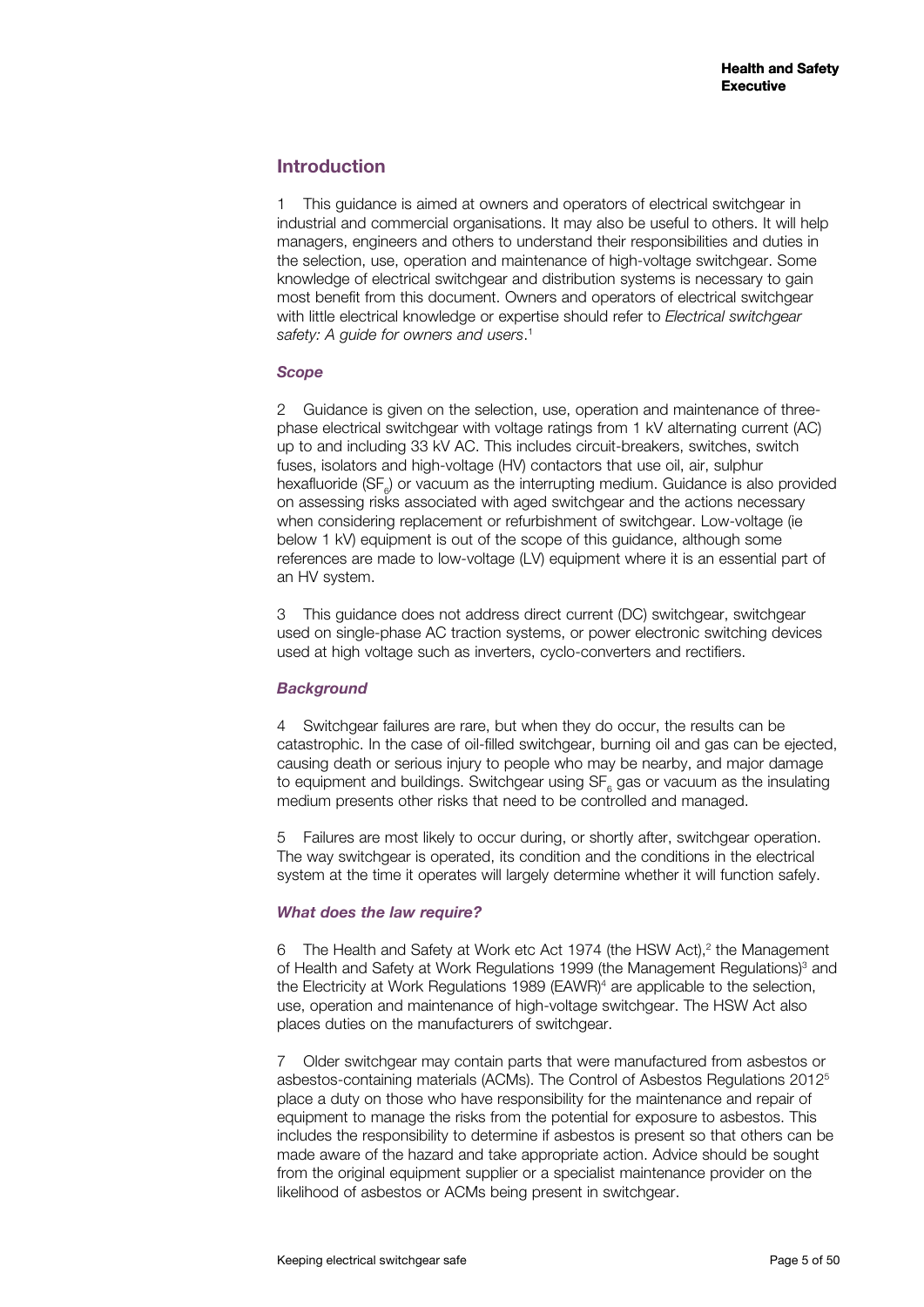8 The HSW Act requires employers to ensure, so far as is reasonably practicable (see paragraph 11), the safety of employees and other people who may be affected by their activities. Similarly, self-employed people while at work must ensure that they do not expose themselves to risks to their own health and safety, and that they do not affect the health and safety of others.

9 The Management Regulations require an employer or self-employed person to make an assessment of the risks to employees and others. To do this, they should consider what might cause harm to people and decide whether they are doing enough to prevent that. For more information on risk assessment, see *Risk assessment: A brief guide to controlling risks in the workplace*. 6

10 The EAWR requires electrical equipment, which includes switchgear, for use at work to be constructed, maintained and operated in such a way as to prevent, so far as is reasonably practicable, danger. Electrical equipment, including switchgear, must not be used where its strength or capability may be exceeded, unless it is used in such a way that nobody could be exposed to danger. This includes protection against the effects of excess current and exposure to the physical environment in which the switchgear is located. People who work on or near to electrical equipment, and those responsible for managing such work activities, must be suitably competent for the activity to be undertaken (ie they must have the appropriate level of technical knowledge or experience). Alternatively, those working on switchgear must be suitably supervised.

11 'So far as is reasonably practicable' means balancing the level of risk against the measures needed to control the real risk in terms of money, time or trouble. However, you do not need to take action if it would be grossly disproportionate to the level of risk. In the context of HV switchgear, the procedures to select and maintain suitable equipment and to ensure the safety of those working on or near it are well established. These are supported by existing standards, guidance and training qualifications. Many organisations successfully apply these measures to the management of their switchgear. For certain work activities on switchgear, there can be a risk of death, and this must be taken into account when considering the measures needed to ensure safety when such tasks are completed. For more information, see *Risk assessment: A brief guide to controlling risks in the workplace*.

## **Switchgear safety**

12 The use, maintenance and operation of high-voltage switchgear must be managed to prevent both the equipment giving rise to danger and to ensure the safety of the people who use it. Allowing equipment to become unsafe and, as a result, exposing people to danger during its use is likely to breach the law. Oil-filled switchgear presents particular issues not encountered with other types of equipment.

#### *Understand your system*

13 Switchgear varies in size, age and appearance. Examples are shown in Appendix 1. Different types of switchgear such as switches, isolators, switch fuses, contactors and circuit-breakers have different switching and fault-handling capabilities. It is important to be able to recognise the different types of switchgear and understand the differences in their capability. Failure to do so can result in switchgear being used incorrectly, which may be dangerous for the operator.

14 Some switchgear may appear to be of robust construction due to its size. Despite appearances, it may have limited operational capability and be restricted in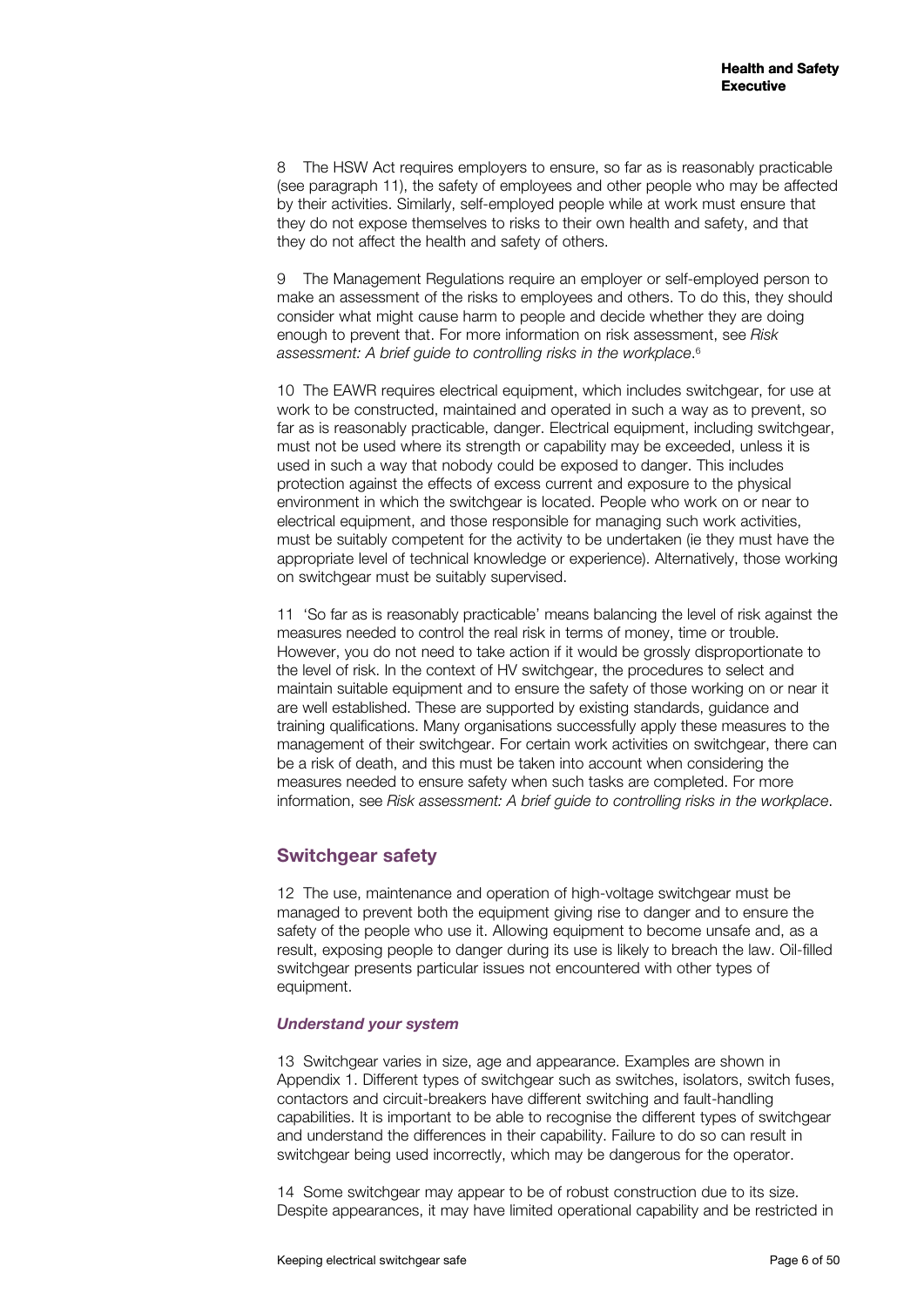the way it should be used. Any limitations or restrictions must be understood by those who operate or maintain the equipment.

15 HV switchgear may be located close to machinery controlled by it. People who have access to the switchgear may not be electrically competent, but must be made aware of its presence and the potential hazards associated with it. They should know what to do if they notice anything unusual or wrong with the switchgear.

16 In certain industries, the location of switchgear in relation to the process activity is important. For example, for explosives manufacture and storage, HV equipment should be sited outdoors, see *Explosives Regulations 2014: Safety provisions.*  Guidance on Regulations.<sup>7</sup> It is important that the location of HV switchgear is considered if the use of a premises changes.

17 Switchgear must only be operated by people who are competent to do so. Being competent means having sufficient knowledge or experience to prevent danger or injury; or being under such degree of supervision as may be appropriate for the nature of the work. Switchgear operated incorrectly can result in danger both to those operating it and others. Experience will include an understanding of the operation of the switchgear and knowledge of the arrangement of the system in which it is installed. People who are required to operate older switchgear must be specifically trained and experienced in its use. They must be aware of its limitations. People trained only on more modern equipment may not have such knowledge.

18 People with the necessary competence to operate switchgear are often referred to as 'authorised persons'. A system should be in place to assess and appoint the people who can operate switchgear (authorised persons), record who they are, what training they have received, what experience they have, what items of switchgear they are permitted to operate, and what duties they are authorised to undertake. If no one within an organisation has the necessary competence to make the assessments to appoint people or to operate switchgear, someone should be developed to fulfil this role, or it must be given to an independent organisation with the necessary competence. It may be necessary to consider arrangements for support outside normal working hours. Even if the operation and maintenance of switchgear is contracted to an external provider, the owner of the switchgear retains a legal responsibility for its safe operation and maintenance.

19 A number of organisations (eg electricity distribution companies or specialist training organisations) can provide training. Attending a training course alone is unlikely to demonstrate that an individual has adequate technical knowledge or experience to satisfy the legal requirement for competence. Depending on the work to be undertaken, it is likely that specific experience of the switchgear to be operated and an understanding of the system in which it is installed will be necessary to prevent danger.

#### *Maintenance*

20 A system must be in place to ensure that switchgear is maintained appropriately by people competent to do so, at an appropriate frequency to provide assurance that it remains in a safe condition. Oversights, lack of knowledge, lack of the necessary skills, or concerns over the impact of a loss of power are common reasons for failing to maintain HV switchgear. Failure to carry out maintenance may result in the switchgear not operating when required to do so. This can place unnecessary stress on switchgear elsewhere within a system and result in more extensive damage if faults do occur. The switchgear may also become dangerous to operate.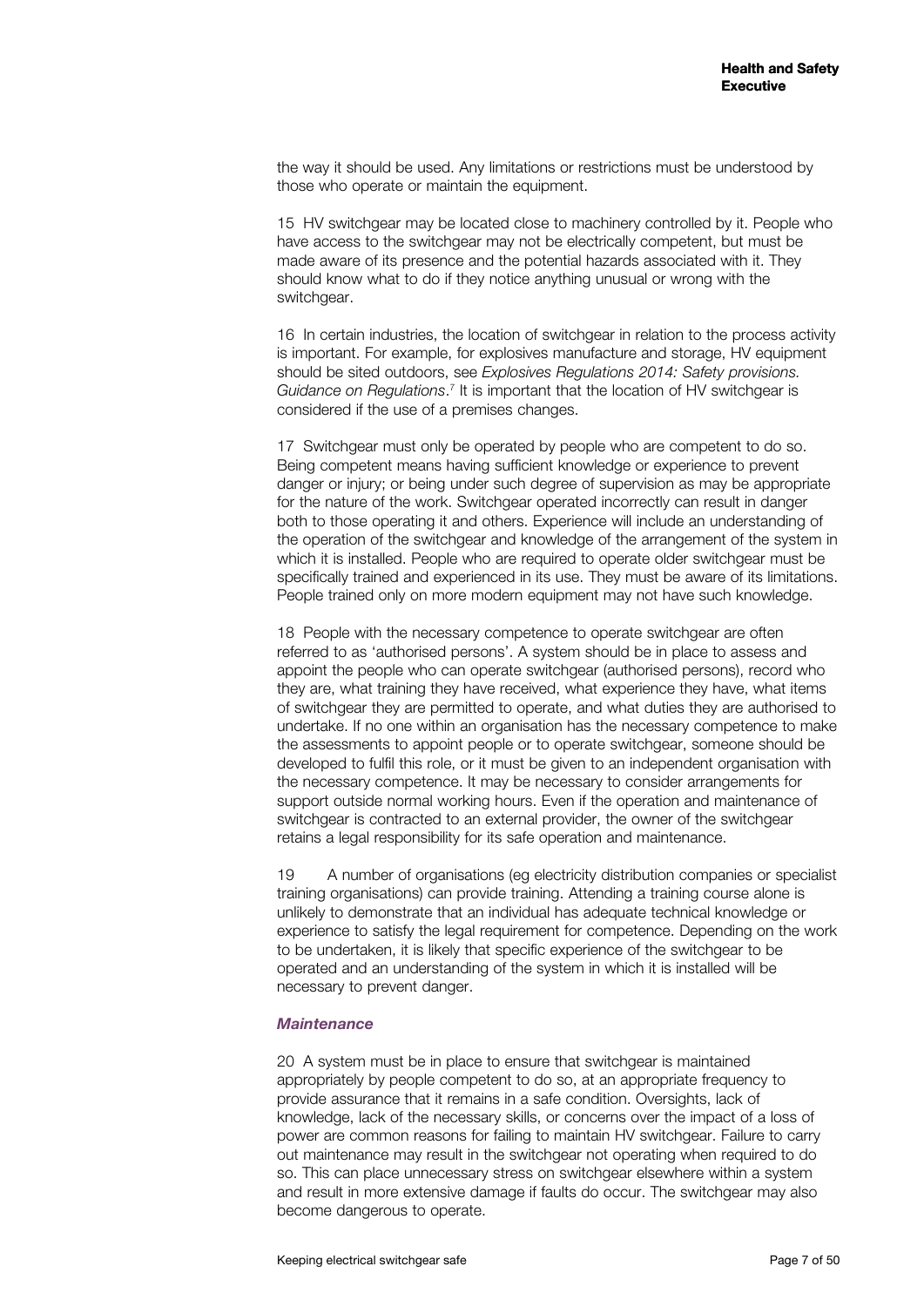#### *Design rating and system modifications*

21 Switchgear is described as being 'overstressed' when it is operated beyond its design rating. This could be due to excess load or where the fault energy (the energy that the switchgear would need to carry, make or interrupt in the event of an electrical fault) exceeds the capability of the switchgear. If required to operate under these conditions, overstressed switchgear may not cope with the electrical, magnetic and thermal stresses imposed upon it. This can result in it failing catastrophically with the potential to cause injury. Switchgear must not be used where its strength and capability may be exceeded, unless it is used in such a way that nobody could be exposed to danger.

22 When originally installed, switchgear should have been adequately rated for the duty it was intended to perform. Changes to an electrical system can result in switchgear becoming overstressed. Careful consideration must be given to system modifications to ensure that dangerous conditions are not created. Changing the configuration of a system through switching operations that put transformers into parallel operation can result in an increase in fault energy. Such arrangements may result from a response to abnormal system conditions or be necessary during planned maintenance work. Interlock systems should be used to prevent overstressing in such circumstances. Where it is not possible to use interlocks, clear operating instructions must be provided to prevent configurations that have the potential to overstress switchgear.

#### *Design modifications and limitations on use*

23 During the life of switchgear, defects with the original design or manufacturing process may become apparent. Manufacturers may recommend modifications, some of which may be required for the continued safe operation of the switchgear. While manufacturers must inform the original purchaser of modifications required to prevent danger, it is the current owner and operator of the switchgear who has the legal duty to ensure it remains safe. Audits at appropriate intervals can be helpful to identify switchgear that may require modification. These could involve either the switchgear manufacturer or specialist maintenance providers. Modifications essential for safety must be completed. If defects relating to safety are identified and result in restrictions on the use of switchgear, the people who operate or maintain the equipment must be made aware of the restrictions so that they can perform their work safely.

#### *Dependent manual operating mechanisms*

24 Dependent manual operating (DMO) mechanisms used to be fitted to both HV and LV switchgear. Although no longer made, they may still be in use on some systems. In switchgear fitted with DMO mechanisms, the operator opens and closes the contacts within the switchgear solely by manual effort. Movement of the contacts is dependent on the speed and actions of the operator. Hesitancy can lead to failure of the switchgear with potentially fatal consequences. Under some circumstances, such as operation during fault conditions, it may be physically impossible to close a DMO switch due to the electromagnetic forces involved. Attempting to operate switchgear under fault conditions can cause it to fail.

25 Where DMO switchgear is in service, it must only be used by people who have been trained specifically in its use and are aware of the potential danger associated with its operation. In general, the switchgear should only be operated after first being made dead by the operation of other switchgear which is suitably rated and does not have a DMO mechanism. Similarly, it should only be put back into service through the operation of such switchgear. See paragraphs 56−59 for further information on DMO switchgear.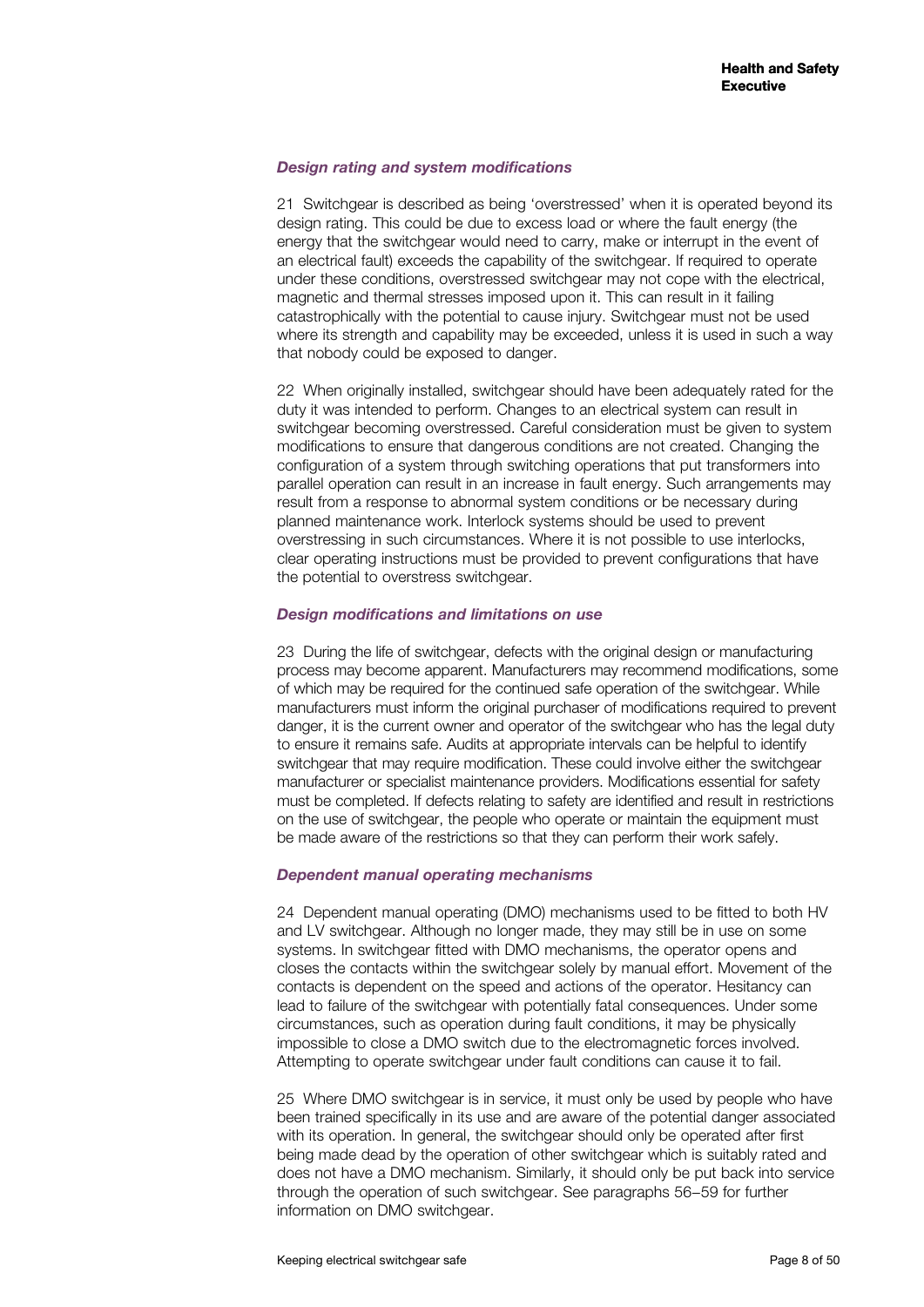26 There is a foreseeable risk associated with the use of DMO switchgear. It is foreseeable that such equipment present within an electrical system may at some time be used. It is a legal requirement that all systems shall at all times be of such construction as to prevent, so far as is reasonably practicable, danger. It is highly recommended that DMO switchgear is replaced.

#### *Anti-reflex handles*

27 Oil switches, such as those incorporated within ring main units, may be rated to close onto a fault but not to interrupt fault current (sometimes referred to as fault make, load break switches). Where switchgear using oil switches is also fitted with integral earthing, incidents have resulted when a failure to check the position of the selector mechanism has led to operators switching from OFF to EARTH instead of from OFF to ON. This action has the potential to put an earth fault onto the HV system. This is not necessarily a dangerous situation as oil switches are designed to close onto a fault, but danger arises if the operator, realising that a mistake has been made, instinctively reacts and attempts to open the switch. Oil switches are not rated to interrupt fault current, and where this has occurred, switches have failed, causing serious injury to the operator.

28 To address this problem, manufacturers supply 'anti-reflex' handles. These are handles that have to be removed and re-inserted before they can be used to reverse the operation of an oil switch. They are provided to ensure that if a mistake is made, it is not possible to immediately reverse a switching action. This may allow sufficient time for circuit protection to operate, clearing a fault by operating a circuit breaker or other device designed to break fault current, or it will provide thinking time for an operator before making the conscious decision to reverse a switching action.

29 A review of oil switches and oil switch fuses present on a system should be undertaken to determine if anti-reflex handles have been provided. If not, it is advisable to replace standard handles with anti-reflex handles.

## **Management of switchgear**

#### *Management systems*

30 Establishing and implementing a formal system for the management and control of an electrical distribution system is an effective and practical way of demonstrating compliance with a number of legal requirements. When correctly implemented, a management system can help address the safety issues identified with the operation, use and maintenance of HV switchgear. A management system for a distribution system need not be complex; the requirements should be proportionate to the complexity of the system.

31 Record keeping is an important part of a management system, in terms of having both adequate information about the equipment on a system, and information about the competency and responsibilities of those authorised to work on it. A management system for HV switchgear may include:

 policies and procedures for the installation, commissioning, operation and maintenance of HV switchgear. These should include the arrangements for authorising people to work on the switchgear and the training, experience and development requirements to be satisfied before people are authorised to operate switchgear. Procedures should include safe systems of work which are likely to include the use of safety documents such as permit-to-work systems (see *Electricity at work: Safe working practices*);8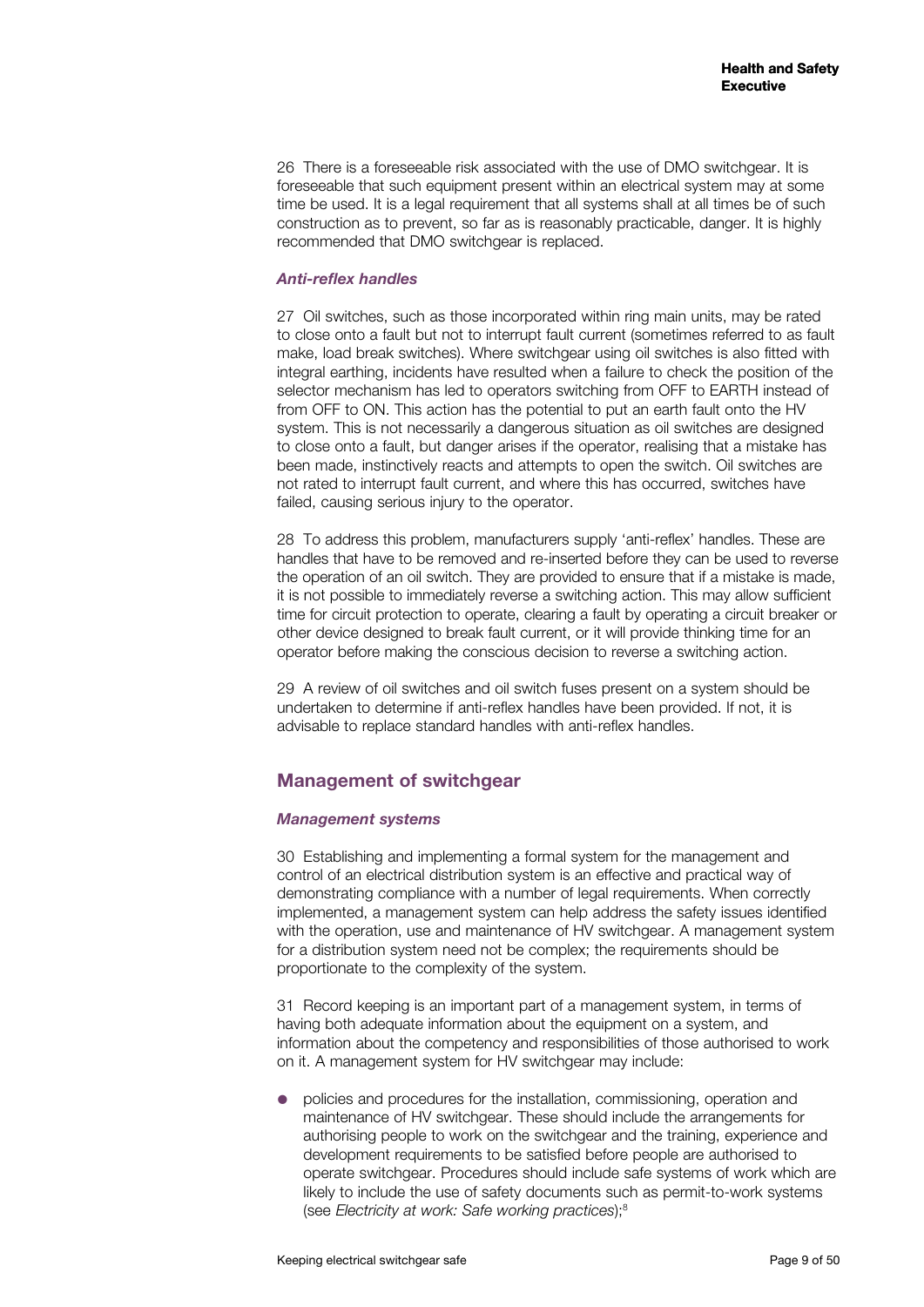- manufacturers' operating instructions for each item of switchgear and associated ancillary equipment (such as battery chargers, protection relays and fire detection systems). This should include access to any safety bulletins issued by the equipment manufacturers;
- drawings (such as a network diagram see paragraph 41) and technical information (such as protection type, grading and fault level studies);
- definition of responsibilities and training records for people who have been authorised to use or work on the equipment;
- maintenance and operating records; recording the results of maintenance activities, repairs, modifications and any significant faults that may have occurred for each item of equipment; and
- systems for auditing the effectiveness of the management system, records of the audits completed and the actions taken to rectify any deficiencies found.

32 Policies and procedures should be developed by people who have an understanding of the risks associated with HV switchgear and the specific system in which it is installed. Competent staff should implement the policies and procedures and review the effectiveness of the management system. If the expertise necessary to do this is not available in-house, someone should be developed to obtain this expertise, or assistance should be sought from others. Assistance may be obtained from:

- distribution network operators;
- electricity generators;
- switchgear manufacturers;
- switchgear maintenance providers;
- consulting organisations specialising in switchgear and HV training; and
- technical services companies.

33 The British Electrotechnical and Allied Manufacturers Association (BEAMA) can provide up-to-date details of manufacturers (see www.beama.org.uk).

#### *Training and competence*

34 People who are required to operate or maintain switchgear must be competent to do so. Being competent means having sufficient knowledge or experience to prevent danger or injury, or to be under such degree of supervision as may be appropriate for the nature of the work. Appropriate training must be given to enable such people to carry out their duties safely and without risk to health. It is also important that they understand the limits of what they are able to do, including tasks they must not undertake unless appropriately supervised. It is unlikely that attending a training course on its own will enable someone to demonstrate competence in all circumstances. Appropriate supervision may also be necessary. A number of organisations offer training courses, from general appreciation of site access and responsibilities through to detailed courses on operation, safety and maintenance practice etc. Training providers include:

- distribution network operators;
- switchgear manufacturers; and
- technical services companies.

35 To ensure that the different types of activity necessary when operating and maintaining switchgear are performed safely, it is useful to define levels of authorisation for people. This will enable a clear definition of the duties that are expected to be documented. It will also help the people who carry out work to understand the limitations of what they are authorised to do and what they should not do. For example, someone trained to close a circuit breaker as part of an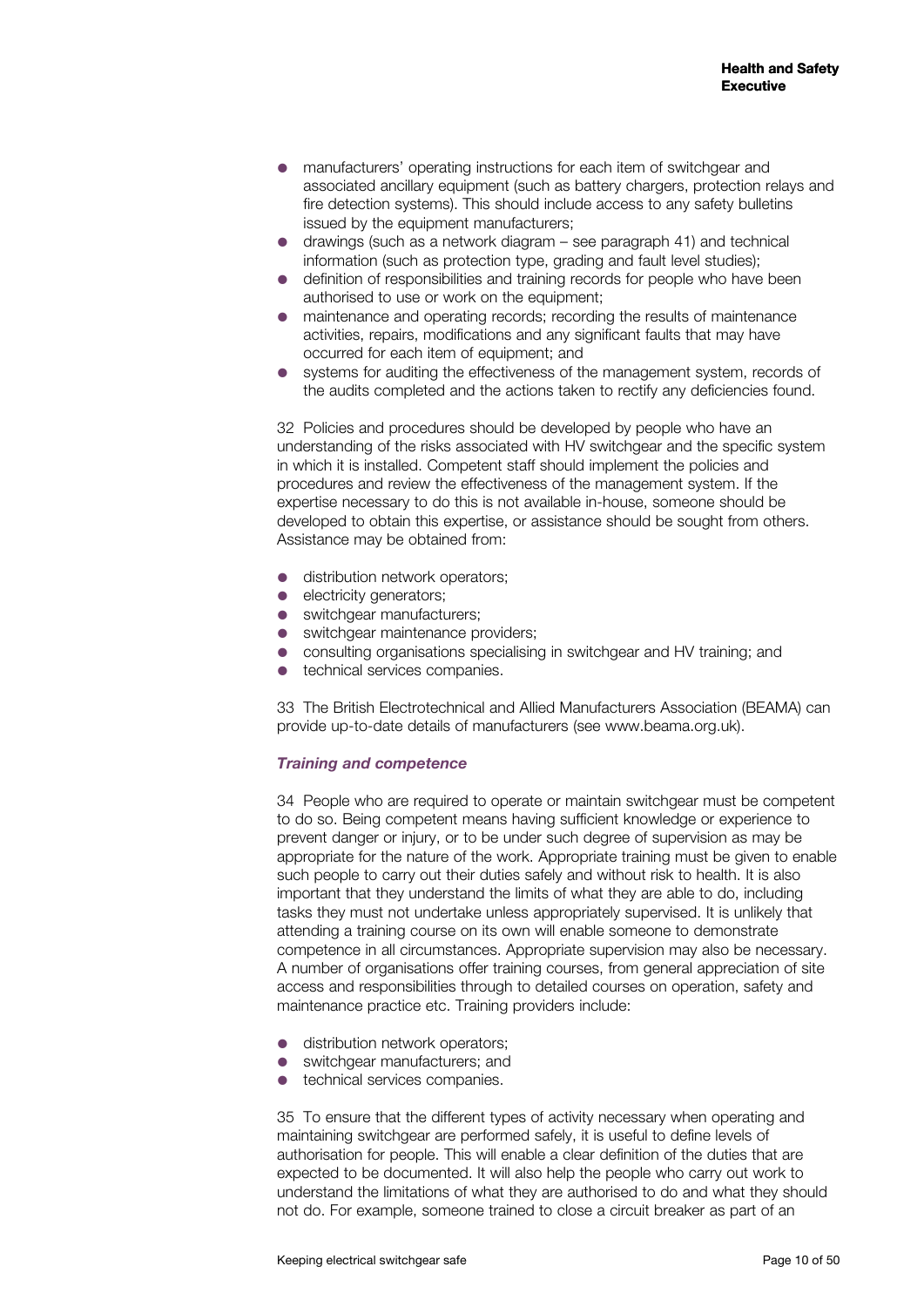isolation procedure may not be authorised to close the same circuit breaker if it has operated due to the detection of a fault condition.

36 Typically, there will be a designated competent person or persons (also known in some industries as an 'authorised person' or 'senior authorised person', depending on their level of responsibility). The description 'competent person' (or 'authorised person') in the context of someone appointed to operate switchgear implies:

 a person appointed by the employer, preferably in writing, to undertake certain specific responsibilities and duties, which may include the issue and/or receipt of safety documents such as permits-to-work. The person must be competent by way of training, qualifications and/or experience and knowledge of the system to be worked on.

#### *Operational safety documents*

37 The implementation of a safety document scheme, generally referred to as a permit-to-work system, is recommended as part of a safe system of work for the use, care and maintenance of high-voltage switchgear. The naming of documents may vary between organisations, but most schemes will include three types of control document:

- limitation of access issued to define the physical limits within which a work activity may be carried out, specifying any precautions necessary and hazards that may be present within the work area;
- permit-to-work when issued, clearly identifies the equipment to be worked on, the work to be carried out and the actions taken to achieve the conditions which safeguard people working from the dangers which are inherent in an HV system. A permit-to-work should never be issued on equipment that is still live; it should only be issued when the measures required for safety have been completed; and
- sanction for test issued to allow specified HV equipment to be tested, identifying the conditions under which the testing is to be carried out and the actions taken to safeguard the people performing the test, and anyone else who may have access to the area. A sanction for test may allow temporary earth connections applied as part of the protective measures specified for a work activity to be removed for the purposes of testing.

38 HV permits-to-work should not be used for general work control purposes. Further guidance on their use can be found in *Electricity at work: Safe working practices* and BS 6626.9

39 Everyone who is reliant on operational safety documents for their safety should be familiarised with the relevant procedures and made aware of their responsibilities. A permit-to-work should only be issued by someone who is competent and authorised to do so. Permits-to-work should only be given to people capable of understanding the precautions and limitations of the activity described on the permit. Ideally, a permit should be issued at the work location and the task clearly explained to the recipient before the permit is handed over. The recipient of a permit is responsible for ensuring that the safety precautions identified are adhered to, and that only the permitted work is completed, confined to the area defined in the permit. It is important that the recipient understands these responsibilities and is, to the best of their knowledge, satisfied that the precautions are adequate for the work they or their work group are about to complete when the permit is received. When work is to be carried out on HV switchgear or equipment, it is likely that those doing the work will need to be designated 'competent persons'.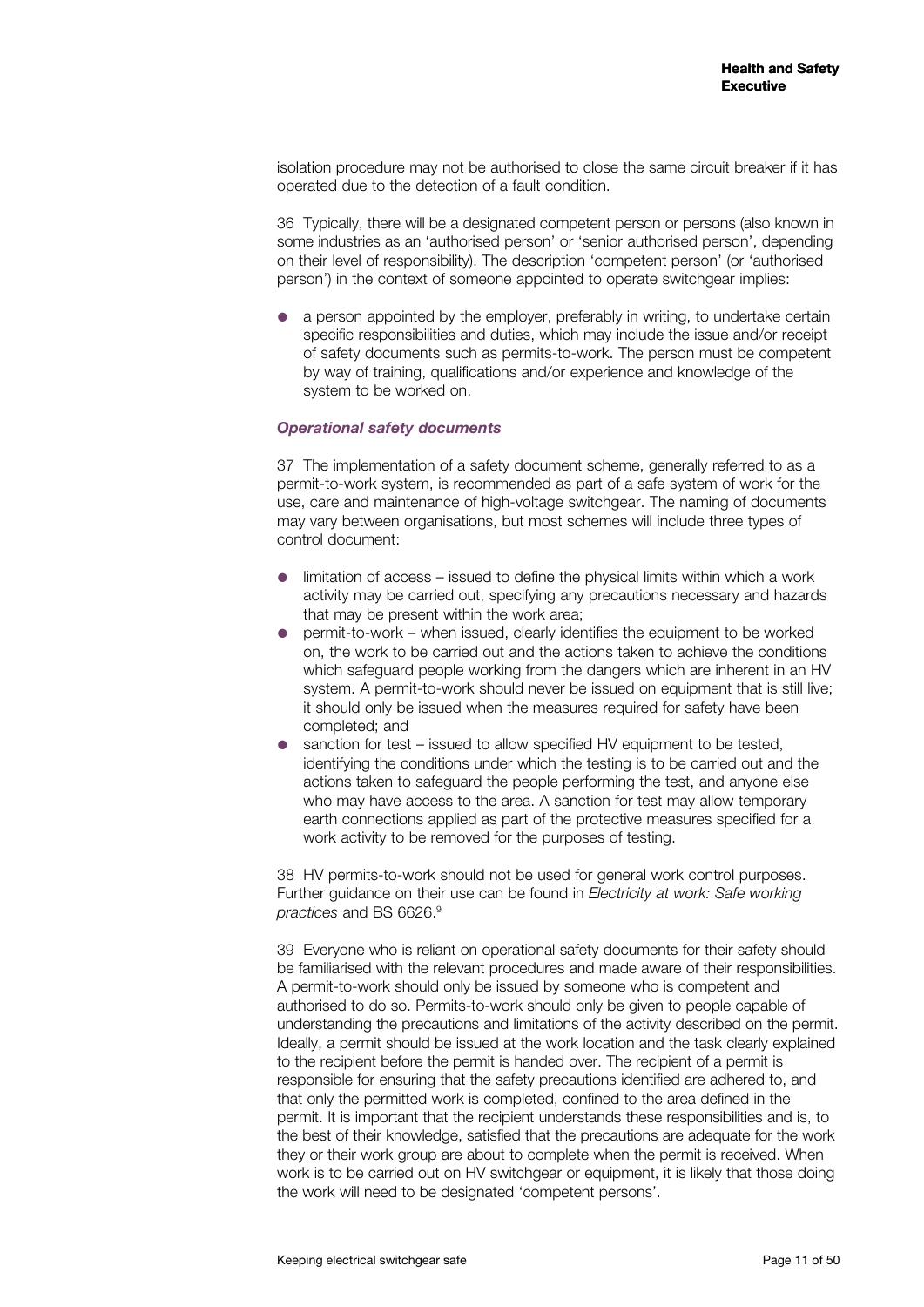40 Working alone should be avoided whenever possible. If the person issuing the permit will also be doing the work, it is strongly recommended that someone else makes an independent check of the control measures. It is important that the person doing the work follows the process of issuing and receiving the permit in full, even though it is their signature on both parts of the document. Following this process reinforces the requirement to consider the risks associated with the task and the identification of the safety precautions required. It also helps to confirm that the necessary precautions have been put in place before work begins. Accidents have occurred when experienced people have failed to implement the requirements of permit systems.

#### *Network diagram*

41 A network diagram (also referred to as a single line diagram) is a schematic representation of an electrical network identifying the interconnection of an electrical distribution system from the supply intake point(s) to the loads that it feeds. It provides an overview of the system and identifies all the switchgear and its location within the network. A network diagram is an important reference document for the operation and maintenance of an HV system.

42 The network diagram should include prospective fault current/energy values and information about the capability of switchgear. It is a useful way to record and communicate operational restrictions such as those created by the presence of overstressed equipment or DMO switchgear. It can also be used to identify the interaction of the LV system with the HV system, which is important if there are alternative sources of energy on the LV network.

43 A network diagram can be used to identify network configurations that may increase fault levels or other operations that need to be avoided to prevent danger. It can be used for the development of safe operating procedures. It can also help to identify the different types of equipment present on a network for which training may be required.

44 For all but the most simple distribution system, a network diagram is an important reference document for the planning, coordination and control of work activities. It should be accurate and up-to-date. Providing an up-to-date copy in each substation on a site with multiple substations can provide a useful reference, particularly during abnormal system conditions. In this situation, diagrams should be controlled through an appropriate management system to ensure they stay up-to-date.

#### *Maintenance systems and asset registers*

45 Many businesses use maintenance management systems for the scheduling and recording of maintenance work. Corporate requirements are likely to determine the choice of system used. Most maintenance systems will incorporate an asset register to identify all items of equipment that require maintenance. Asset registers can usefully be used to store and reference records relating to switchgear. A maintenance system can drive inspections and preventative maintenance processes based on the equipment identified in the asset register, ensuring that equipment is not overlooked. Some form of hierarchical structure is useful within an asset register to enable referencing on larger systems. Such structures need not be complex. There are legal requirements to maintain equipment so that it does not give rise to danger. Typical information in an asset register for an item of switchgear may include:

- physical location;
- manufacturer and type reference, including the standard to which the equipment was manufactured;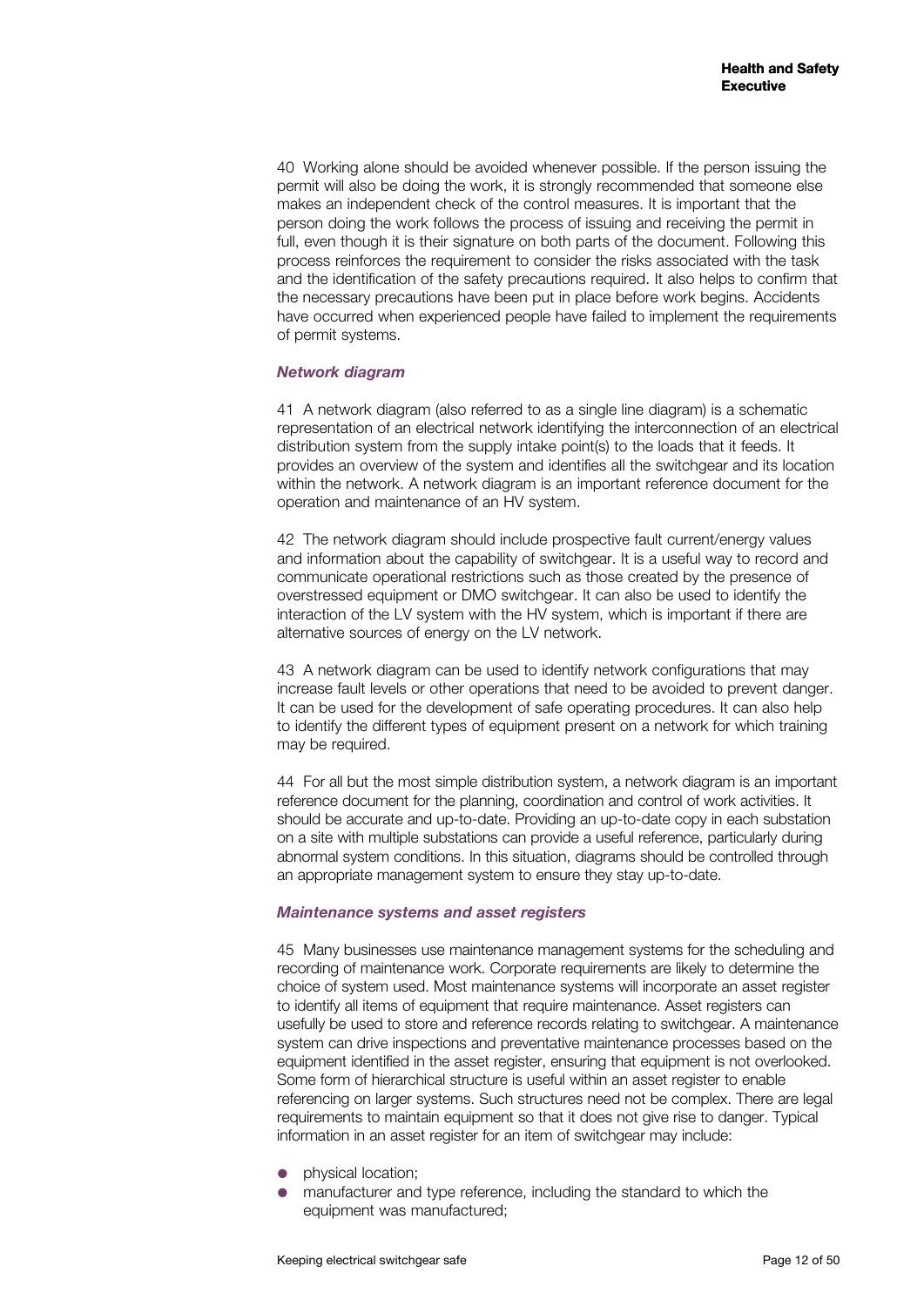- serial number and year of manufacture:
- date of installation:
- voltage rating, current rating, fault rating;
- type of operating mechanism (dependent manual, independent manual, dependent power, independent power and stored energy);
- details of any modifications, eg fitted anti-reflex handles;
- type of electrical protection installed and details of the settings;
- references to the location of manufacturer's data sheets, drawings and operating and maintenance instructions; and
- references to the location of maintenance records and other history associated with the operation and use of the equipment.

#### *Maintenance records*

46 Records are a key part of an effective maintenance system. Keeping records provides confidence that maintenance has been completed and, when used with an asset register, can be used to verify that the maintenance of switchgear has not been missed. Measurements recorded during maintenance inspections are useful in determining switchgear performance, as trends in recorded values are often more valuable than specific, one-off measurements. Trends and historical data may be used to assess the effectiveness of a maintenance programme or justify chosen maintenance frequencies.

47 A maintenance record for an item of switchgear will typically include:

- the date on which the work was performed and confirmation of the item worked on;
- who performed the work and a schedule confirming what was done;
- any observations or comments made during the maintenance, including any recommendations for further work;
- the results of any tests or measurements taken, including a record of functional checks when completed; and
- a means of raising urgent or important findings that may mean intervention is required before the next scheduled maintenance period.

## **Operation of switchgear**

#### *Fault level and ratings*

48 Electrical equipment must not be used where its strength and capability may be exceeded, unless it is used in such a way that nobody could be exposed to danger. Before operating any switchgear, you have to determine if the switchgear is capable of performing the duties expected of it. British Standards or other standards (see 'Further reading') relevant to the manufacture of switchgear may provide information about fault-handling capability. Details may also be found on the rating plate of the switchgear itself. System studies are likely to be required to determine the fault current/energy level at the specific point in a system where the switchgear is installed, although this may not be necessary if the rating of the equipment cannot be exceeded. Where switchgear was designed to now obsolete British Standards, reassessment of the rating by the original manufacturer or switchgear specialists may be necessary.

49 To determine the fault current/energy at each point in a network, it may be necessary to include the fault energy contribution from rotating plant such as large induction motors, synchronous motors and generators. Where practical, for more complex networks, fault current/energy calculations should be performed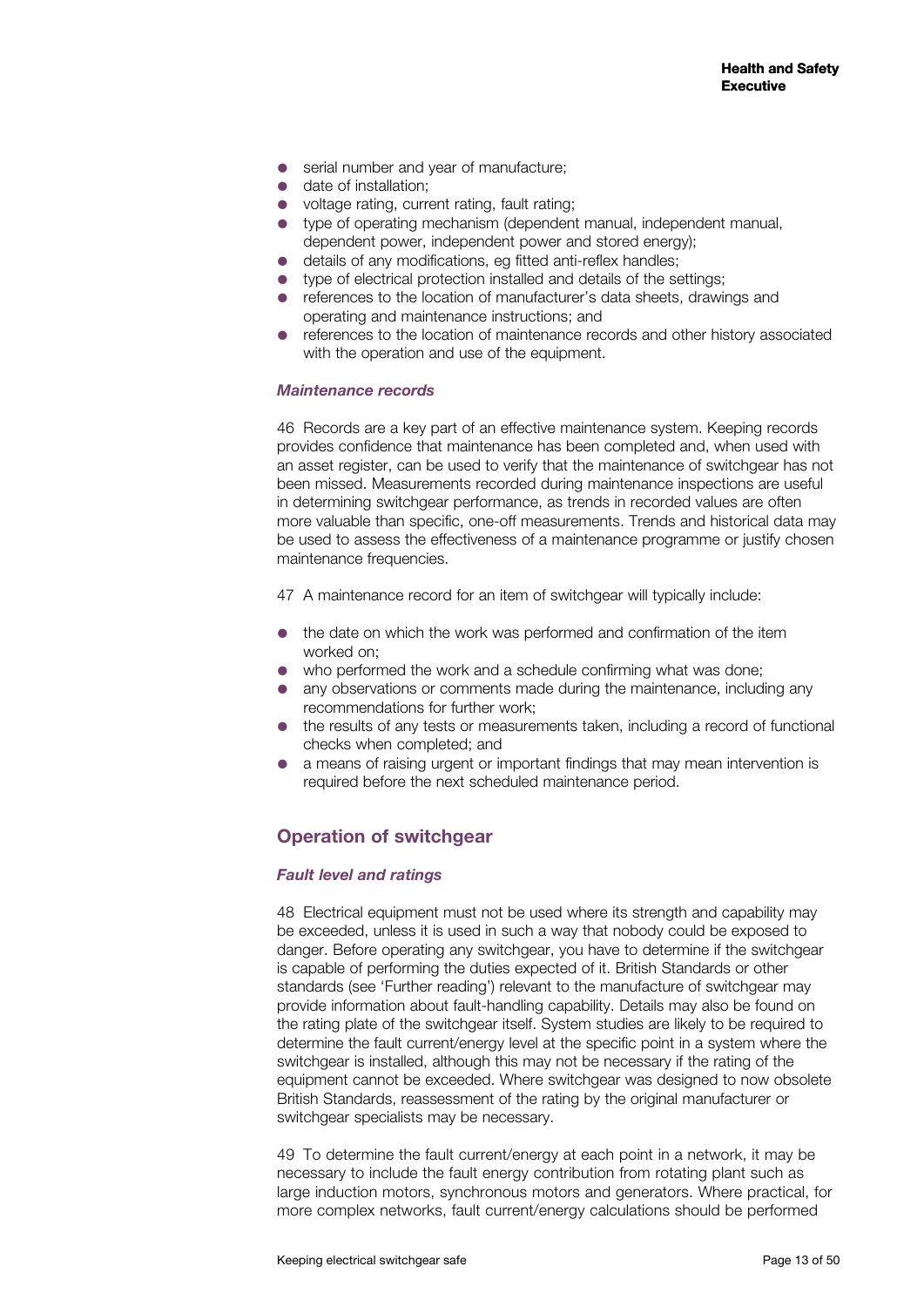for all possible configurations of the network, as fault levels are likely to vary depending on the network configuration. The distribution network operator (DNO) responsible for the supply from the public supply network has a legal obligation to provide, on request, the maximum short-circuit current at the incoming supply terminals (see the Electricity Safety, Quality and Continuity Regulations 2002, regulation 28).10

50 The calculation of fault current/energy is a specialist topic, and is likely to require support from people experienced in undertaking and interpreting such calculations. Many specialists use software modelling of electrical networks to determine fault levels.

51 The information from a fault current/energy study can be recorded on a network diagram and referenced against the known ratings of the switchgear. In this way, it is possible to identify and communicate the presence of overstressed switchgear and identify any network configurations that may lead to equipment becoming overstressed.

#### *Effect of on-site generation and other large rotating machines*

52 On-site generation and large rotating machines can have an impact on the duty required of switchgear. Both contribute to fault current/energy, and this must be taken into account when determining if switchgear is adequately rated. Where a network includes large machines, the following actions should be taken:

- check that the fault current/energy at the circuit-breaker(s) controlling generators and other large rotating machines is within the capability of the circuit-breaker(s), paying particular attention to older switchgear. If the capability of the switchgear is exceeded, then treat the circuit-breaker(s) as overstressed;
- provide equipment to ensure that generators and synchronous motors are synchronised before it is possible to close the controlling circuit-breaker(s). Attempting to close a generator or synchronous motor circuit-breaker or switch onto networks that are not synchronised can lead to overstressing and damage to the driven plant;
- estimate the effects of transient voltages that may be created in a network when clearing a fault being fed by a generator or by the inertia of large, rotating machines. If this exceeds the rating of the circuit-breaker(s), treat the circuitbreaker(s) as overstressed; and
- confirm whether the protection settings in use are appropriate for the situations when the generator is operating and when it is not operating. For guidance, refer to the Energy Network Association publication ER G59/3.11

## **Reducing the risk of switchgear failure**

#### *Overstressed switchgear*

53 Where switchgear has been identified as being overstressed, immediate precautions must be implemented for safety. These may include:

- preventing people gaining access to the area containing the switchgear while it is live (blast protection may be needed if access into the immediate area such as combined HV/LV rooms cannot be prevented);
- prohibiting operation of the switchgear unless it has been made dead;
- disabling automatic tripping of the switchgear. Protection elsewhere may need to be adjusted to ensure adequate levels of fault protection for the system; and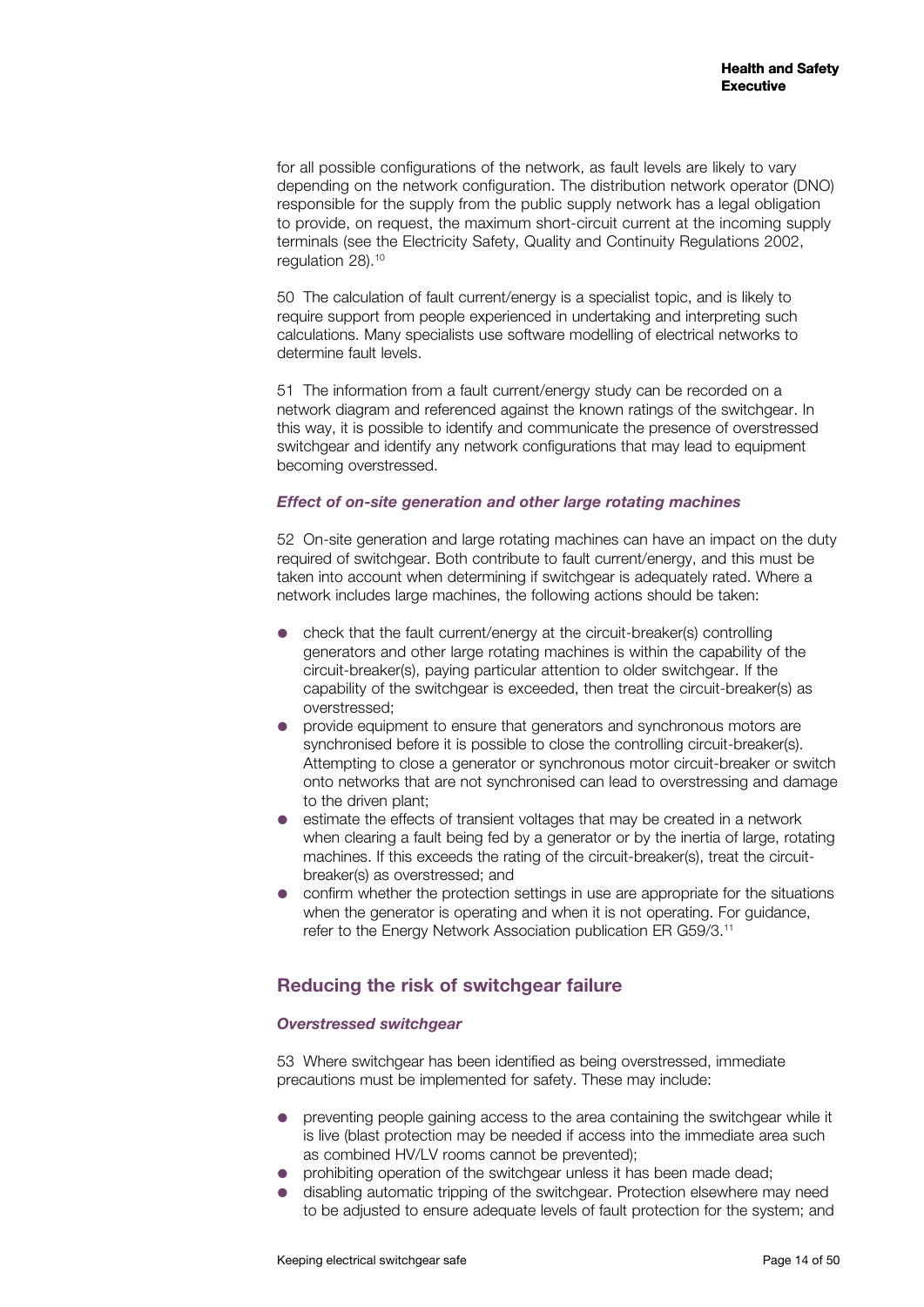• reducing the fault current/energy, eg by operating transformers as single feeders rather than in parallel.

54 The immediate precautions are intended as short-term measures to be implemented for safety on determining that switchgear is overstressed. Unless the situation can be remedied, the switchgear must be replaced. Fault current/energy may be reduced by the installation of reactors or reconfiguration of the network. Where network configuration is critical to the safe operation of switchgear, interlocking should ideally be fitted to prevent overstressing. Being aware that equipment is overstressed, and failing to take action to prevent danger, is likely to be a breach of the law.

55 Where overstressed switchgear has to remain connected to a network while arrangements are made to resolve the issue, it is important to have confidence that the switchgear is in good condition. If there is doubt about its condition, it should be maintained in accordance with the manufacturer's instructions. While this action will not remedy the situation, it may lessen the risk of catastrophic failure while the switchgear is in use. In making the switchgear available for maintenance, the guidance given in paragraphs 53−54 should be followed and the switchgear must not be operated unless it has been made dead.

#### *Dependent manually operated (DMO) switchgear*

56 DMO mechanisms are generally found only on older types of oil and air circuitbreakers. The risks associated with the use of this type of switchgear have been described in paragraphs 24−26. Even in situations where the equipment is known to be in good condition and its use is restricted to appropriately trained people, its live operation creates a foreseeable risk of injury. Safety is dependent on the physical actions of the operator. Its presence on a live system makes it foreseeable that it may be operated live, despite procedures that may be in place intended to prevent its use. It is a requirement in law that all systems shall be constructed at all times so as to prevent, so far as is reasonably practicable, danger. In HSE's view, the presence of this type of equipment on a system is likely to lead to a breach of the law. DMO switchgear has not been manufactured for many years, and the dangers associated with its use have been widely publicised. It is HSE's opinion that this equipment should have been replaced with switchgear that does not have a DMO mechanism.

57 For some DMO switchgear, it may be possible to fit a power closing mechanism. Only power closing mechanisms specifically designed and approved by the original equipment manufacturer should be used. The equipment then ceases to have a DMO mechanism. Where power closing mechanisms can be or have been fitted, it is essential that the owner of the switchgear is able to determine the fault-handling capability of the modified equipment to ensure that the modified switchgear is not overstressed. The determination of the fault-handling capability of DMO switchgear manufactured before the 1960s is likely to be difficult to achieve. The fitting of power closing mechanisms to equipment of this age is unlikely to resolve all of the issues associated with its safe use, and it should be replaced.

58 If DMO switchgear is found to be present in a system, its operation and maintenance must be restricted to specifically trained people. There are few circumstances where it is acceptable to operate such equipment live. Even in such cases, it is advisable to operate the equipment only after it has been made dead. When DMO switchgear is to be closed, the recommended method of operation is:

- make the system dead upstream using a suitably rated switch or circuit-breaker;
- check, where practicable, the system beyond the DMO switchgear to ensure that it is fault-free;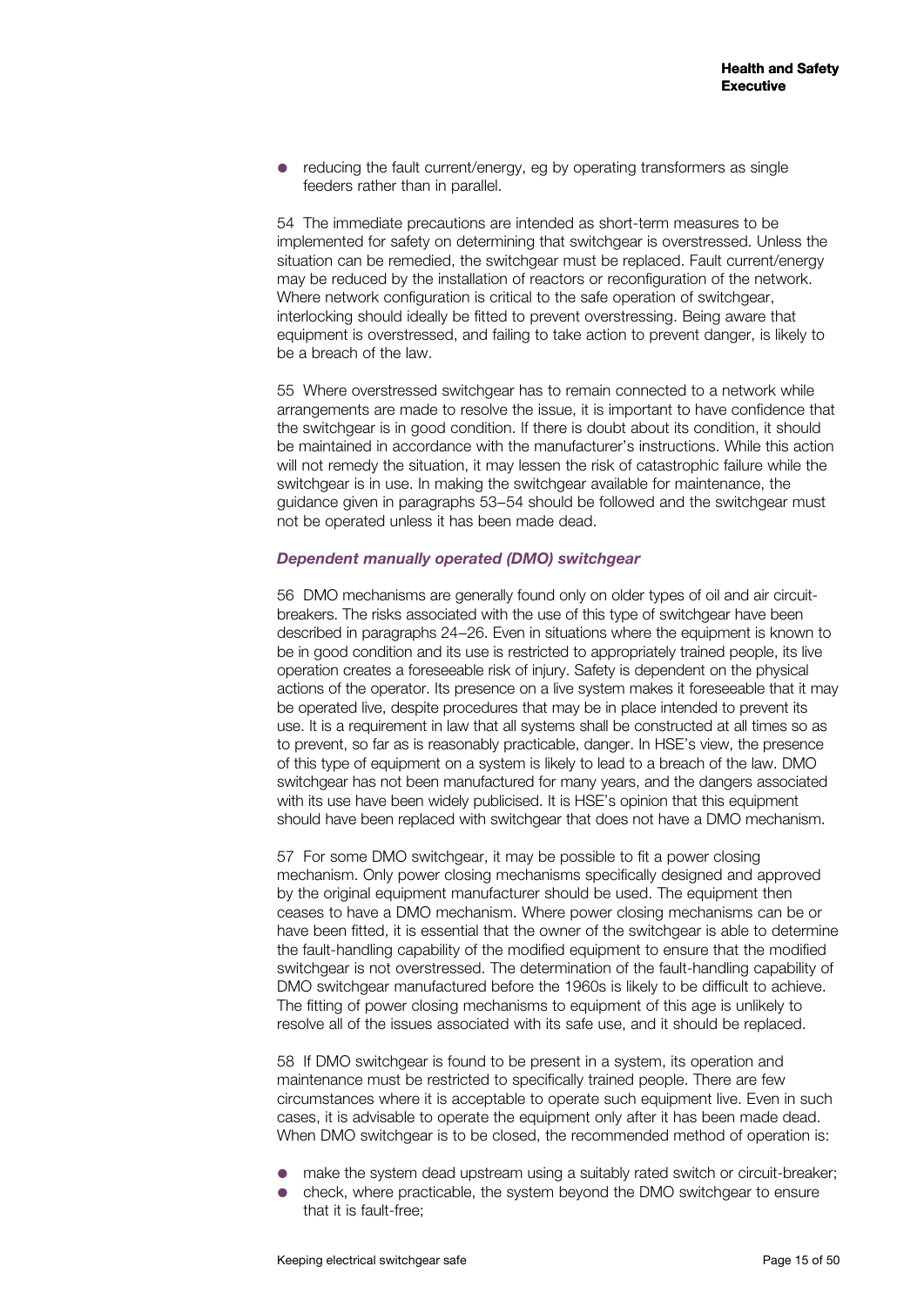- close the DMO switchgear to ON (while dead); and
- energise the system from the remote point, ensuring that no people are in the vicinity of the DMO switchgear.

59 Provided the DMO switchgear is not overstressed and the risks from its operation whilst live are reduced then, in the following circumstances only, live operation of the switchgear may take place subject to risk control measures being carried out:

- bus-section and bus-coupler circuit-breakers on a fully energised system (ie live both sides);
- circuit-breakers controlling circuits which have been tested immediately before closure; and
- where the DMO switchgear has recently been operated for the purpose of routine isolation, it may be reclosed manually, providing the electrical circuit it feeds has not been disturbed.

#### *Fault clearance*

60 Circuit-breakers should be inspected after clearing a fault before being put back into service. In some situations, such as auto-reclosing systems for overhead power line protection, a number of reclose operations may be permitted before the circuitbreaker is locked out. Following inspection, if a circuit-breaker shows any signs of distress, it must be maintained before being put back into use. Signs of distress include a smell of burning or ozone on entering the substation, the ejection of oil from the circuit-breaker if it is oil-filled, distortion of the tank or enclosure, signs of soot or sounds of electrical discharge or arcing. Where possible, the reason for the circuit-breaker tripping should be identified and dealt with before any attempt is made to reclose.

## **Care and maintenance of HV switchgear: Common requirements**

61 HV switchgear must be maintained to prevent danger. Maintenance of highvoltage equipment is practical to achieve. Detailed guidance on the maintenance of HV electrical switchgear can be found in BS 6626.

62 The frequency and type of maintenance needed can be determined from an assessment of the risks, knowledge of the equipment, how frequently it is likely to operate, and the expectation for the reliability and availability required from the system. Typically, maintenance programmes will be time-based, condition-based, reliability-centred or use a combination of all three techniques. Whatever approach is used, it is important to investigate and learn from instances of equipment failure. An analysis of switchgear failures and the results of maintenance inspections can be used to determine if the chosen maintenance regime is delivering the required results, and can allow changes to be made based on evidence obtained.

#### *Time-based preventive maintenance*

63 The rigorous application of time-based schedules for switchgear maintenance has provided high levels of reliability, particularly with equipment used in distribution networks. Oil-filled switchgear was designed and introduced at a time when the predominant maintenance philosophy consisted of equipment overhauls at fixed time intervals. Manufacturers' recommendations typically formed the basis of a maintenance programme. This approach is suitable for all types of switchgear and not just oil-filled switchgear, but the operating requirements of the equipment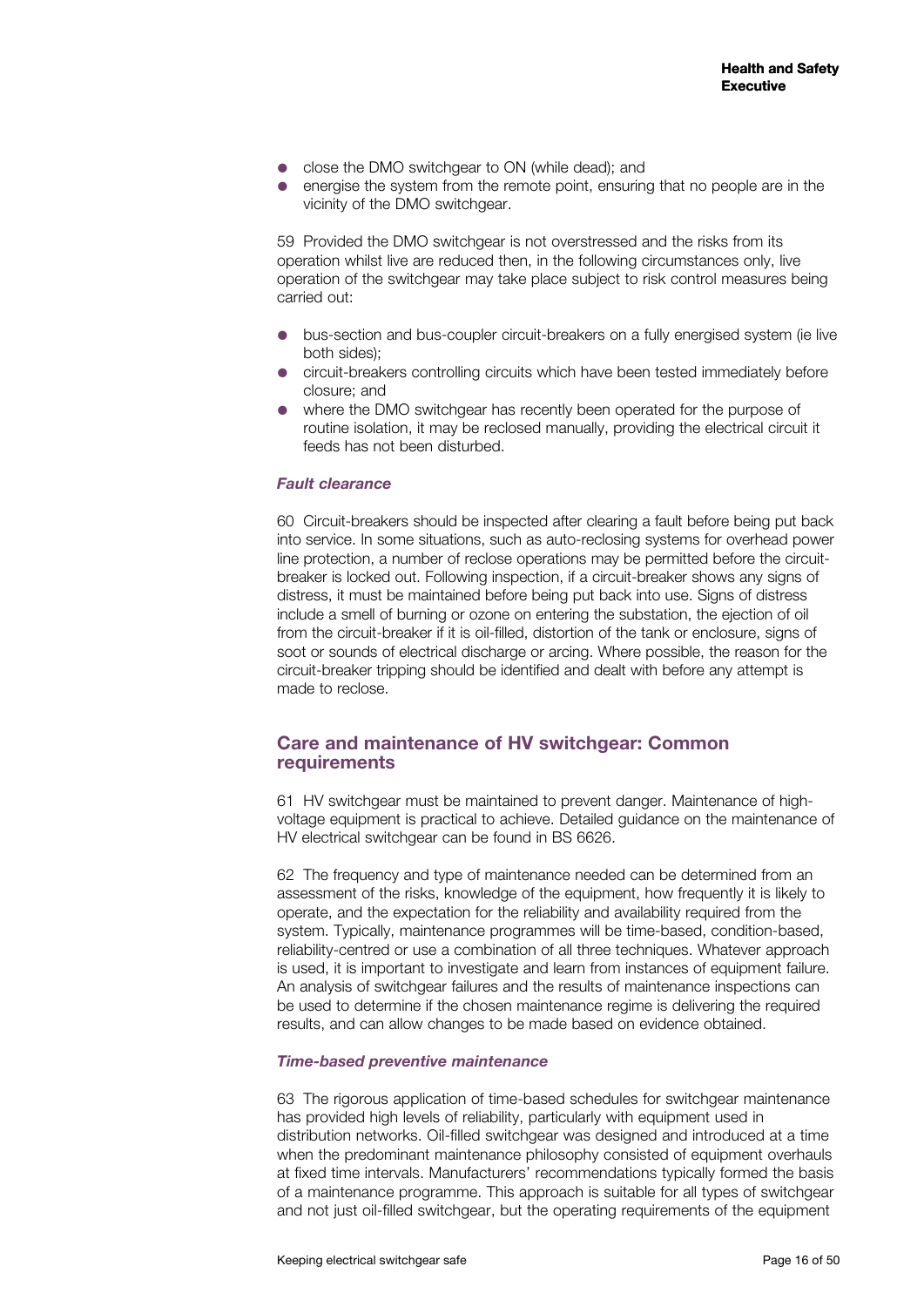must also be considered. Where it is known that switchgear will be subjected to variable operating conditions or frequent duty, eg frequent motor starting, maintenance at fixed time intervals may not be adequate, and other techniques may be more appropriate. Evidence from the investigation of switchgear failures or the findings from equipment overhauls can be used to determine if a time-based approach is appropriate.

#### *Condition-based maintenance*

64 Condition-based monitoring using predictive maintenance methods can be used to determine when maintenance of switchgear is required. Careful assessment of the parameters to be monitored, the techniques for acquiring the condition data and, most importantly, an understanding of the degradation mechanisms affecting the switchgear are needed to justify the criteria on which the decisions to take action are based.

65 When considering moving to a condition-based maintenance approach, the options available should be carefully assessed. This should be done with the assistance of organisations with experience in this area, since the performance of switchgear is influenced by the electrical and environmental conditions under which it operates. Applying techniques and criteria from one industry sector to another, or even another area of a site, may not be appropriate as conditions may vary.

66 Diagnostic tests, both intrusive and non-intrusive, can be applied to switchgear. Tests may be undertaken during commissioning in order to establish a baseline for future comparison. Examples of diagnostic testing include partial discharge detection measurements, thermographic surveys, trip mechanism timing profiles, insulation resistance measurements, polarisation index calculations, partial discharge and loss angle/tan delta testing.

#### *Partial discharge detection*

67 Partial discharge (PD) measurements can enable an assessment of the condition of the insulation in high-voltage plant to be made. Non-intrusive techniques for performing PD measurements using portable instruments include:

- measurement of transient earth voltages (TEVs);
- ultrasonic detection; and
- radio frequency interference (RFI) detection.

68 Some surface discharges are better detected using ultrasonic detection equipment. In practice, a combination of 'TEV' and ultrasonics is generally used on indoor, metal-clad switchgear. RFI can be used to detect some advanced partial discharge activity, but the technique is limited in application. On strategically important switchboards, permanent partial discharge monitoring can be installed based on the TEV principle. It is important that, if reliance is being placed on these types of measurement, the people making the measurements understand how to correctly use the instruments and the correct interpretation is made from the measurements taken. There are a number of specialist service companies who can take PD measurements and provide interpretative guidance on the significance of the results.

#### *Thermographic surveys*

69 Thermographic surveys to identify the surface temperature of components can be undertaken using infra-red thermal imaging equipment or non-contact thermometers. One of the strengths of this technique is the ability to monitor equipment while in use. The techniques are useful for detecting overheating conductors, connections and hot fuses or circuit-breakers, but only in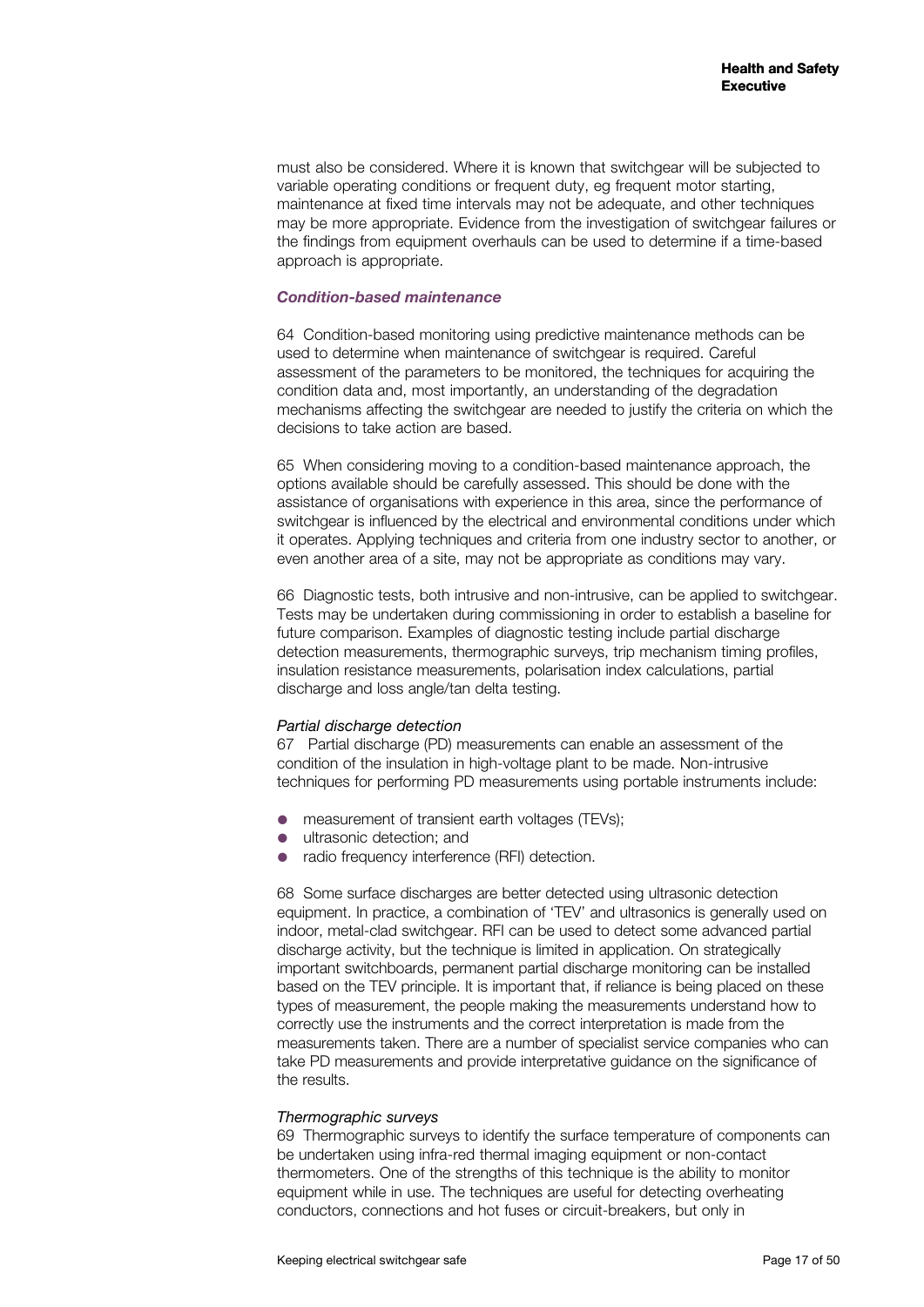circumstances where it is possible to safely gain access to make the measurements. Quartz glass viewing windows may be incorporated into equipment to allow external temperature measurement, although such modifications may affect the explosion containment capability of the enclosure in which they are installed. This technique has limitations with high-voltage, metal-clad switchboards where the risks associated with opening compartments and the potential for exposure to live parts must be carefully evaluated against the benefits and reasonableness of such actions. In most cases, if a hot component is detected, the equipment should be isolated to make a repair. Consideration must be given to undertaking inspections, with equipment isolated in the first place if risks are created by taking measurements live. Industry guidance is available on completing thermographic surveys.<sup>12</sup>

#### *Mechanism timing tests*

70 Many problems with circuit-breakers are attributable to damage of the mechanical parts or 'stiction' in the tripping mechanism. This results in a failure of the circuit-breaker to open or close, or be slow opening. Detection of a problem in a mechanism may not be possible through invasive maintenance, but potentially can be detected by timing tests. Trip-profile measurements provide a detailed assessment of mechanism performance and are a valuable, additional test that can be incorporated into the routine trip-testing procedure. When used immediately before intrusive maintenance, trip testing can give an indication of the adequacy of the maintenance frequency.

71 A number of instruments for performing mechanical timing tests are available on the market, and specialist switchgear maintenance providers can offer a testing and assessment service.

#### *Reliability-centred maintenance (RCM)*

72 RCM can assist in the process of determining a maintenance strategy by analysing the maintenance tasks in a structured way to determine the maintenance requirements of an item of switchgear in its operating environment. It does so by taking account of plant usage and condition, the causes and consequences of failure, and the required performance standards of the organisation.

#### *Switchgear availability*

73 It can be difficult for HV switchgear to be made available for maintenance. If there are scheduled shut-down or closure periods, maintenance may become timebased, with the interval for maintenance determined by the shut-down frequency. Provided the intervals between maintenance are no greater than the manufacturer's recommended maintenance intervals, or the interval determined through an assessment of the duty of the equipment, this situation should be acceptable. Predictive techniques may be used to determine the extent of work required and minimise outage time. For organisations where a loss of power cannot be tolerated, redundant configurations of switchgear need to be employed to enable maintenance to take place. The potential difficulty of arranging for equipment to be made available for maintenance is not a justification for a failure to complete adequate maintenance.

#### *Trip-testing*

74 Trip-testing of circuit-breakers (taking action to make a circuit-breaker trip) is a simple operational test that 'exercises' the mechanism of the breaker and gives confidence that it will operate when required to do so. Annual trip-testing is undertaken by many users and, when combined with tripping via the protection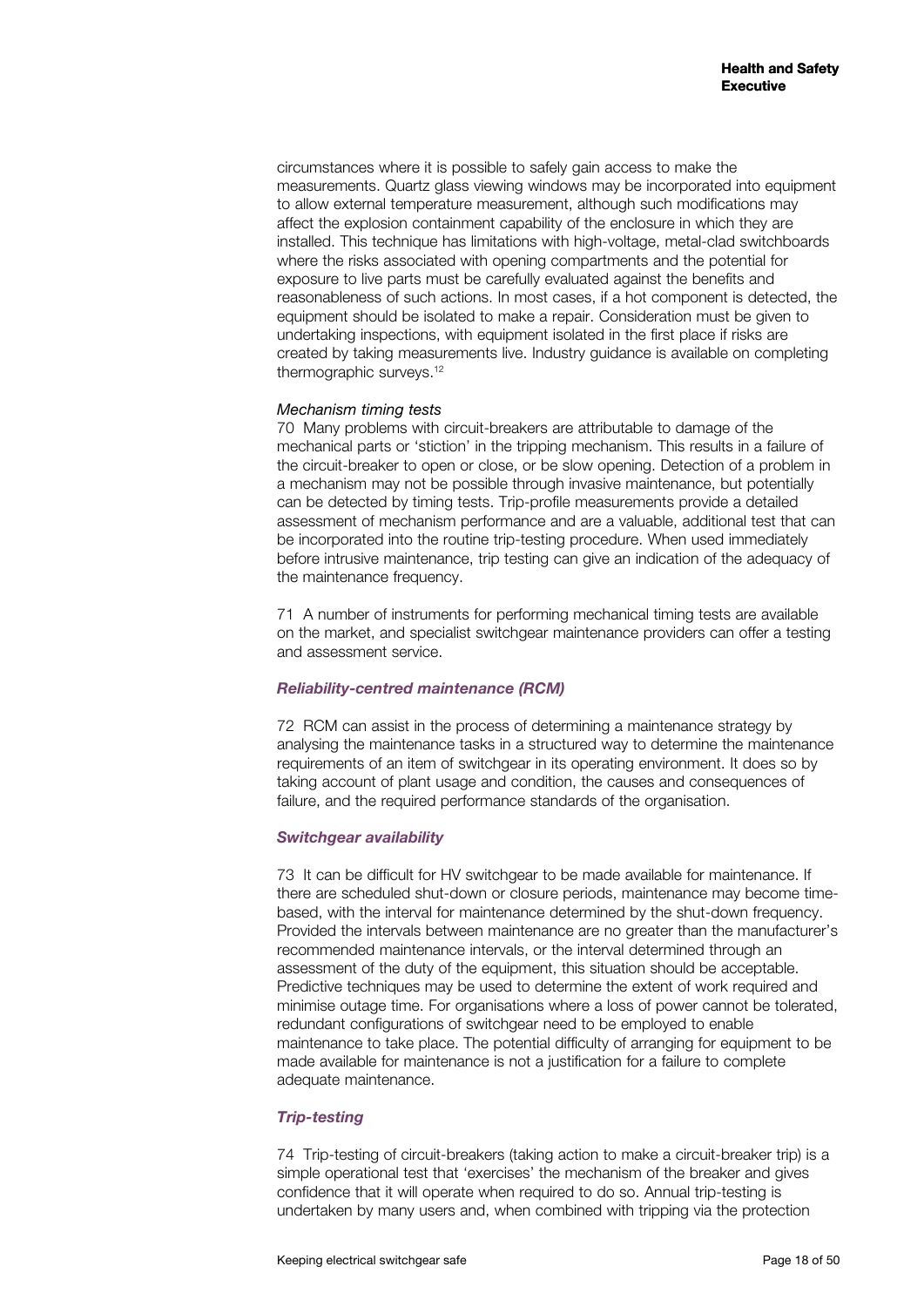scheme, should confirm the satisfactory (or otherwise) operation of the tripping circuit. Careful movement of the disc in mechanical relays or specific command inputs into electronic relays can be used to simulate a trip condition and make a circuit-breaker trip.

#### *Protection testing*

75 Periodic testing of the protection relay scheme is a separate requirement to the maintenance of switchgear, and is needed to ensure the integrity of a system. It is not always carried out when the switchgear is maintained and requires specialist knowledge and equipment to complete. The type of testing required and frequency with which it is completed will depend largely on the type of protection equipment installed, the purpose of the testing and the consequences of protection failure. Electronic relays often incorporate self-diagnostic features and may be configured to generate alarms if faults are detected. Further guidance is provided in paragraphs 137−142.

#### *Tests to be undertaken following maintenance*

76 Before being returned to service, switchgear should be subjected to an operational check to ensure as a minimum correct close and open operations. Reference should be made to the manufacturer's instructions. Testing should also include checking that interlocks, position indicators, indicator lamps, local (and remote, if applicable) trip indications, trip counters and other associated devices are working correctly.

77 Automatic circuit-breakers should be tripped using the protection system to test the complete tripping circuit and verify that the reclosing mechanism is functioning correctly.

#### *Routine inspection of substations and switch rooms*

78 Switchgear is generally located in substations or switch rooms that may be visited infrequently. Depending on the risk, access should be restricted to specific people such as designated competent or authorised persons. One way to achieve this is by keeping doors locked and controlling access to the keys. Routine inspection is necessary to ensure deterioration has not occurred to the switchgear, any ancillary equipment or the building fabric which may have an adverse effect on the switchgear environment. Where defects are found which have the potential to give rise to danger, they must be dealt with. Minor defects should also be rectified to prevent dangerous situations from developing. Recording visits and any actions taken is a useful way to ensure that inspections are being completed and to identify trends. When undertaking an inspection, you should be aware of any signs of abnormal conditions that may give rise to danger.

#### *Signs of abnormal conditions*

79 A check for abnormal conditions should be carried out immediately on entering a substation or switch room. Persons authorised to enter a substation or switch room must have an understanding of what to look for. If any danger is suspected, the inspection should be aborted and an investigation carried out by someone who has the necessary knowledge and experience to be able to determine what actions may be necessary. Typical warning signs are:

- high temperature in the building;
- presence of smoke;
- smell of 'hot' substances (oil, compound etc);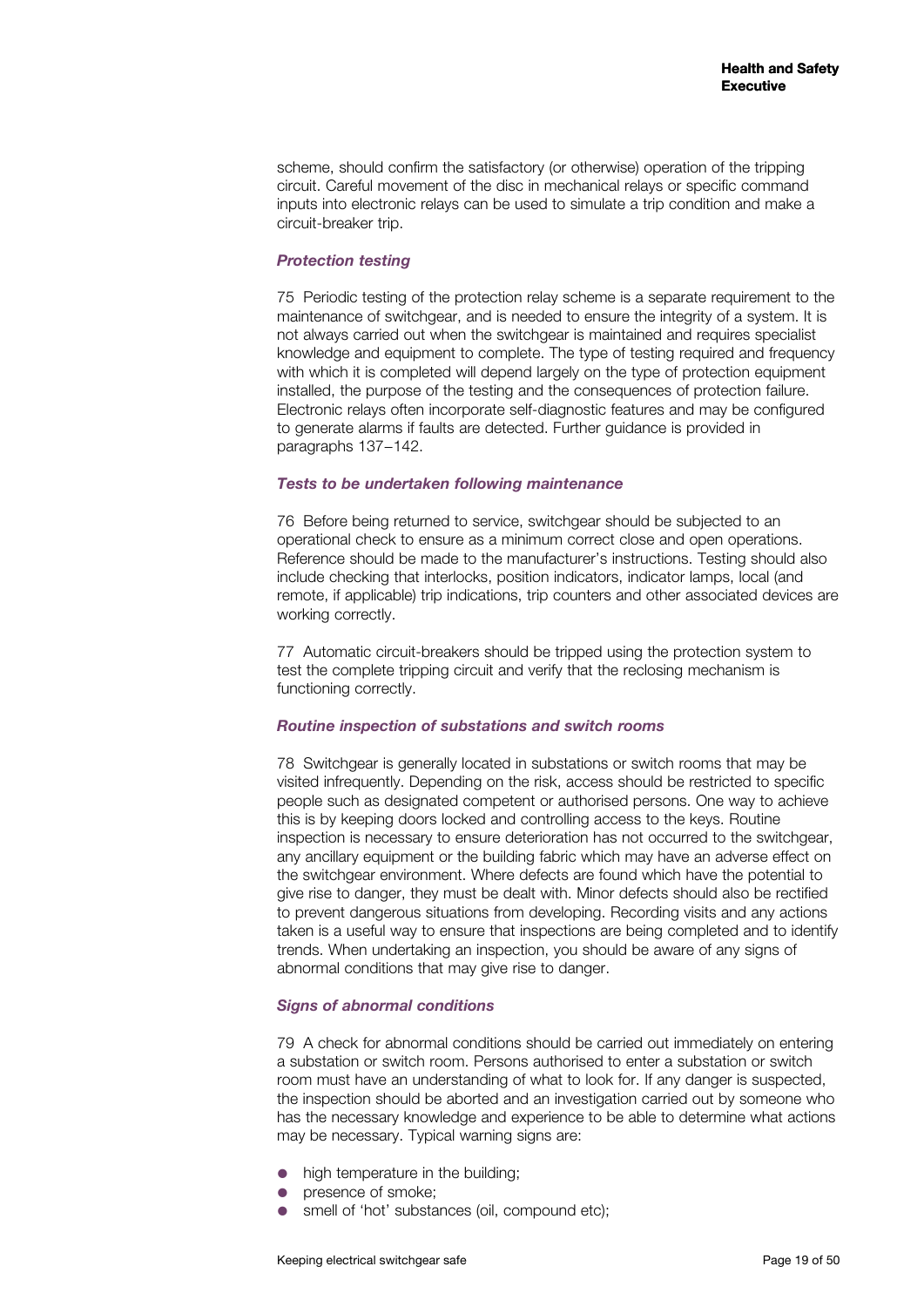- audible discharges or arcing:
- smell of ozone:
- nauseous odour (potentially indicative of a release of  $SF_{\rm e}$ );
- signs of leaked oil in the vicinity of oil-filled equipment;
- signs of fresh compound leaks; and
- distortion of, or evidence of soot on enclosures.

80 The use of hand-held partial discharge equipment may be considered for use as an additional safety measure during a routine inspection or when entering a substation. The detection of the early onset of potential faults through the use of such equipment can reduce the risks to people who perform inspections by providing a warning that something may be wrong.

#### *Equipment environment*

81 During a routine inspection, the fabric of the substation or switchroom building should be examined to confirm that:

- there are no signs of water ingress:
- the building is clean, tidy and not being used as storage space;
- services such as lighting and telephones are working:
- doors and windows are secure and, where required, locked;
- there are no signs of damage or unwanted interference with the equipment or building;
- the building is not overgrown with vegetation, and access is acceptable; and
- $\bullet$  there are no signs of rodent activity.

82 Routine inspection of outdoor switchgear compounds is also necessary to identify deterioration, damage or unauthorised access.

#### *Visual examination of switchgear*

83 During routine inspections of switch rooms and substations, switchgear should be examined to check:

- **•** for signs of corrosion, oil leaks, or leaking compound;
- **•** for the presence of earthing connections and other copper connections that may have been removed without affecting the immediate operation of the equipment;
- **•** for evidence of water ingress into the equipment enclosures;
- that signs that ammeters, voltmeters, operation indicators, protection equipment indicators or flags, oil level or gas pressure (where sight glasses or gauges are fitted) appear to be operating and are displaying acceptable values;
- that protection equipment indicators or flags have not dropped to indicate warnings; and
- that labelling, padlocks and key exchange interlocks are present.

#### *General services*

84 Inspections should be carried out of substation lighting, including emergency lighting, tripping batteries, heaters, battery chargers, control panels, fire detection and extinguishing systems, and the telephone line, if fitted for emergency purposes. It is also useful to check for the presence of an up-to-date network diagram, substation log book and tools such as winding handles, circuit breaker lifting trolleys, test spouts or earthing equipment. Some of these items may also require a more formalised inspection (see paragraphs 131−135).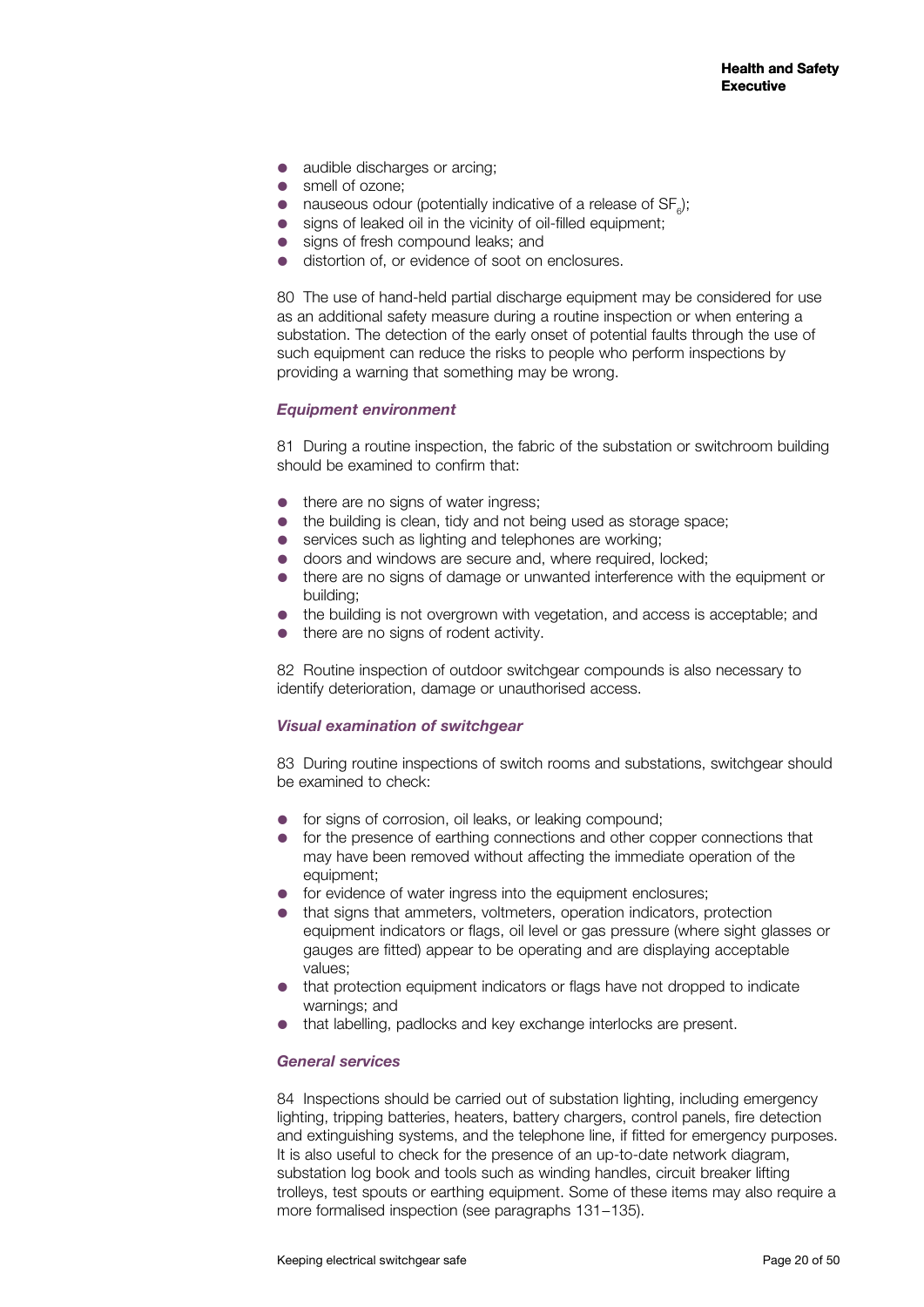85 Battery systems may be fitted with test facilities to indicate battery condition. Where fitted, they should be used to test battery condition. Some protection devices may provide information regarding unusual conditions which have occurred on the network but not resulted in a trip. Recording this information can be useful, particularly where condition-based maintenance is being used.

#### *Circuit-breakers subject to special duty*

86 Circuit-breakers that regularly interrupt large load currents such as those controlling arc furnaces or frequently operated motors will require more frequent maintenance than circuit-breakers on normal distribution duty. The degree of maintenance will depend on the nature of the duty being performed in relation to the rated capability (electrical and mechanical) of the circuit-breakers and the frequency with which they operate. Recording information from the operation counter can be useful in assessing this. Particular attention should be paid to monitoring the rate of contact/arc control device deterioration, oil carbonisation and, where applicable, mechanism wear.

87 Where circuit-breakers operate frequently, it is possible that the rating of the circuit-breaker may be reduced after completing a number of operations. Guidance should be sought from the manufacturer of the equipment. Where frequent switching operations are likely to be required, the use of contactors rather than circuit-breakers is likely to reduce the requirements for maintenance, although such devices may not provide a suitable means of isolation.

#### *Disposal issues, post-maintenance*

88 Anyone who produces, treats, keeps, stores, transports or disposes of waste, including insulating oil and equipment that may be contaminated with  $\text{SF}_{_{6}}$  gas, must comply with the relevant requirements for the disposal of such waste. In England this is regulated by the Environment Agency, in Scotland by the Scottish Environment Protection Agency and in Wales by Natural Resources Wales.

89 Some capacitors and transformers may contain polychlorinated biphenyls (PCBs). The disposal of this type of equipment or oil that may be contaminated must only be carried out having taken into account the harmful effects and the legal requirements for the disposal of these potentially hazardous materials or substances. Advice should be sought from companies who have the necessary experience and facilities to be able to deal with these types of materials.

## **Care and maintenance of oil-filled switchgear**

90 Examples of the arrangements of oil-filled switchgear are shown in Appendix 1 Figures 6, 7, 9, 10 and 11. If oil-filled switchgear fails, it has the potential to cause an explosion that may cause extensive damage to the switchgear and surrounding buildings, and serious injury or death to people, if present. The main failure modes for oil switchgear are:

- faults within oil compartments;
- **•** failure of oil circuit-breaker to trip (which may result in an extended disconnection time due to fault clearance by upstream equipment); and
- solid insulation faults (external to oil compartments).
- 91 Faults within the oil compartment can result from:
- contaminated insulating oil;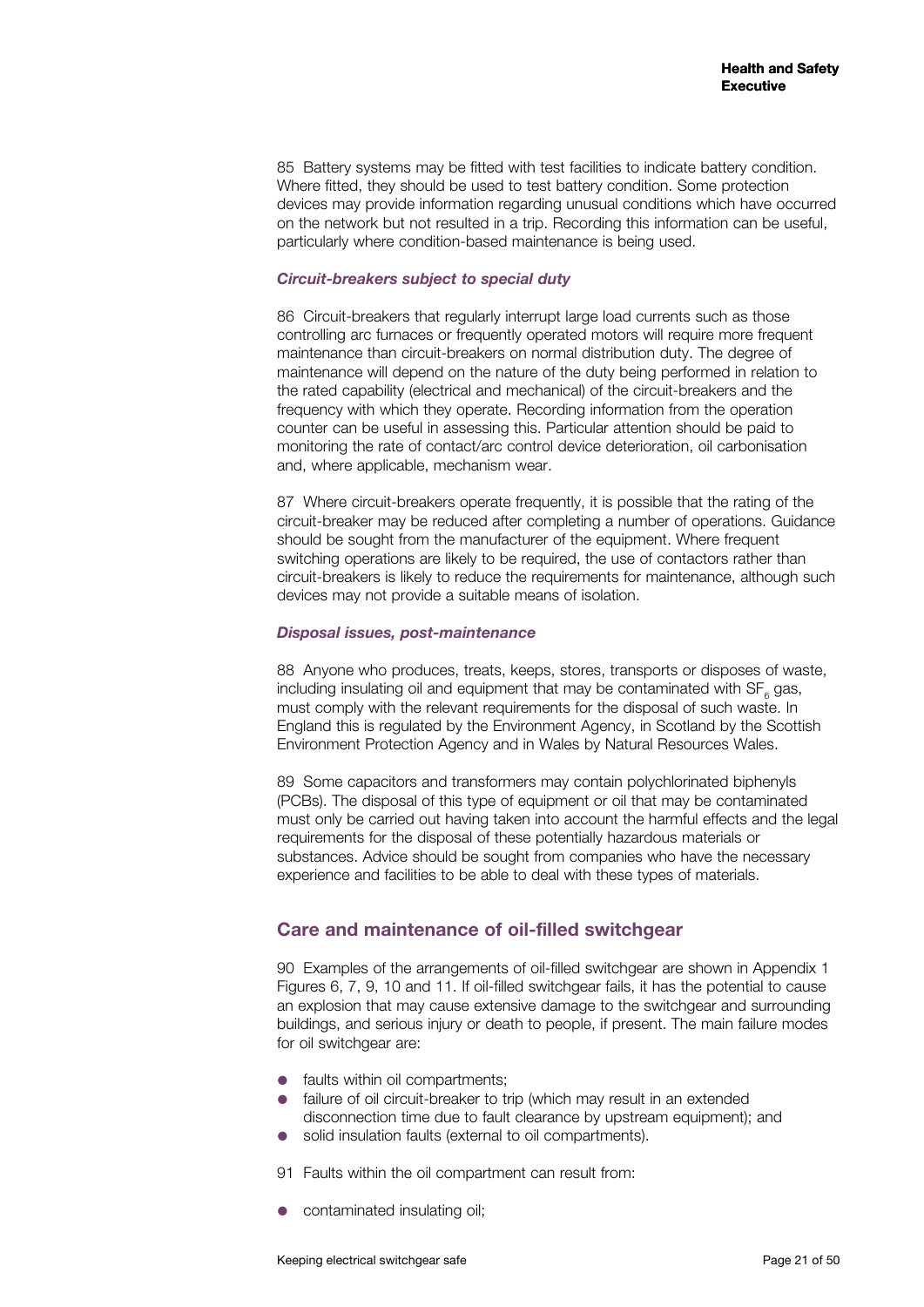- **•** poor maintenance of the arc interruption system (contacts and arc control devices);
- breakdown of solid insulation;
- making or breaking fault current above the rated capability (in the case of a circuit-breaker); or
- internal component failure.

92 Actions that should be taken to minimise the risk of catastrophic failure include:

- external inspection (non-intrusive) to identify signs of abnormal condition detectable by sight, smell and sound to a person familiar with the appearance and expected condition of an item of switchgear;
- maintenance (intrusive) a detailed inspection and examination requiring dismantling of the equipment to identify possible mechanism defects, insulating oil contamination and deterioration, erosion of contacts and arc control devices; and
- condition monitoring and assessment by partial discharge techniques the detection and location of deterioration of solid insulation through the use of a partial discharge measuring device. Such devices can record electrical discharge activity, which gives an indication of insulation condition from the outside of live, high voltage equipment.

#### *Maintenance procedures*

93 Maintenance of oil-filled switchgear should include a thorough internal examination of circuit-breakers and switches. Maintenance should include:

- examination and cleaning of the tank interior, internal mechanism, contacts, arc control devices, bushings, phase barriers and tank lining;
- dressing, refurbishing or replacing main/arcing contacts if found to be necessary;
- assessment of contact alignment using the circuit-breaker slow-close facility;
- cleaning of arc control devices, or replacement if burnt or worn beyond acceptable tolerances (cross-jet pots, turbulators etc);
- replacement of insulating oil with new, reclaimed or reconditioned oil (it is often more efficient to plan for oil replacement during maintenance than to undertake oil analysis to confirm the suitability of the insulating oil during the inspection);
- lubrication of operating mechanism and adjustment where required;
- replacement of seals and gaskets as recommended in the manufacturer's maintenance instructions, clearing vents and checking indicator windows;
- examination of primary isolating contacts for damage, burning and corrosion cleaning and refurbishing (as necessary);
- checking and lubrication of the oil circuit-breaker isolating mechanism;
- checking correct function of position indicators and interlocks;
- checking shutter operating mechanisms as appropriate and where safe to do so;
- examining inside of cable termination chambers and current transformer chambers, as appropriate;
- examining and checking voltage transformer (as required and where safe to withdraw);
- secondary injection testing on circuit-breaker protection system, or, if this is not scheduled, carry out manual trip-test;
- on fuse switches/switch fuses, trip-testing with an appropriate fuse trip-testing device;
- examination of secondary contacts, wiring and auxiliary switches; and
- checking the truck goes fully into position and switchgear is level as appropriate when putting back into service.

94 Only remove tank covers for the minimum time necessary when maintaining oil switches, fuse switches and ring main units, and replace immediately after the work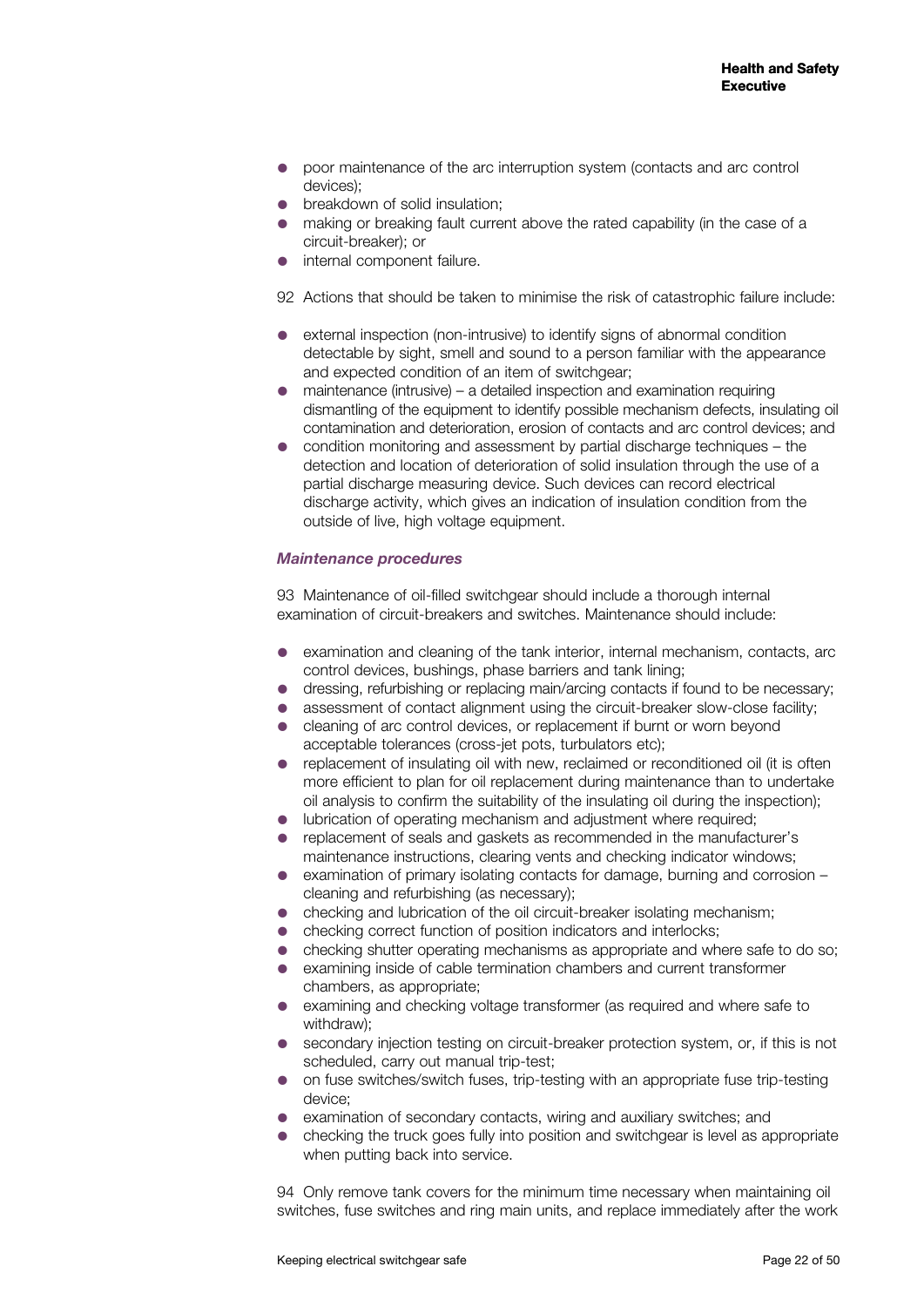is completed. This will minimise the risk of contamination of the tank interior by moisture, airborne particulates, dust, insects and vegetation (if outdoors). Care should be exercised when emptying and replenishing oil to minimise the risk of contamination of the new with the old.

#### *Frequency of maintenance*

95 Carrying out intrusive maintenance on oil-filled switchgear can introduce risks. Undertaking maintenance more often than is necessary can increase exposure to those risks. The risks associated with completing maintenance must be balanced against the legal requirement to maintain equipment so that it remains safe, and the need for maintenance for operational reasons. In doing so, it must be considered that:

- errors can be made during maintenance, leaving the equipment at greater risk of failure than if the maintenance had not been carried out; and
- switching is required to release the equipment for maintenance the risk of a failure for switchgear is greatest during a switching operation.

#### *Cleaning and inspection of oil-filled chambers*

96 Oil-filled chambers should only be cleaned using proprietary wipes or synthetic sponges. It is extremely important that wipes should not release fibres, as failures have occurred due to the contamination of oil by fibres. Suppliers of cleaning products and switchgear manufacturers can provide advice on appropriate types of wipes and their performance.

97 Care is needed to avoid tearing sponges, which can allow small fragments to be introduced into chambers. Using disposable gloves and overalls can minimise the potential for fibre contamination.

98 Trace contaminants in insulating oil, such as acids, peroxides and moisture, can cause the switchgear plating metals (eg zinc and cadmium) to form metal salts and soaps, resulting in the degradation of both the plating surfaces and the oil.

99 Zinc and tin platings can degrade and form a large number of small 'whiskers'. For switchgear with tin- and/or zinc-plated components, particular care should be taken to check components for whiskers immediately following the removal of the oil. Remove any whiskers with an oil-soaked wipe, and then dispose of the wipe.

100 The phosphated coatings of steel components in switchgear are known to degrade in service, resulting in the presence of loose, phosphorous-rich particles contaminating the oil and coming to rest on the horizontal surfaces of the tank and other components, including bushings and insulators. Switches that contain phosphated components should be rigorously cleaned to remove contamination from insulating surfaces. Coated components should also be thoroughly cleaned to reduce the rate of recontamination of the oil.

101 Cadmium from the plating of mechanism metalwork can react with oil and moisture to form a cadmium soap, leading to the degradation of the plating surfaces and the oil. Cadmium soaps on the surface of solid insulation may lead to electrical degradation of the insulation. To prevent degradation, insulator surfaces should be cleaned with an appropriate solvent. Cadmium and cadmium compounds are highly toxic substances and need to be handled safely. For more information, see *Cadmium and you: Working with cadmium. Are you at risk?* <sup>13</sup>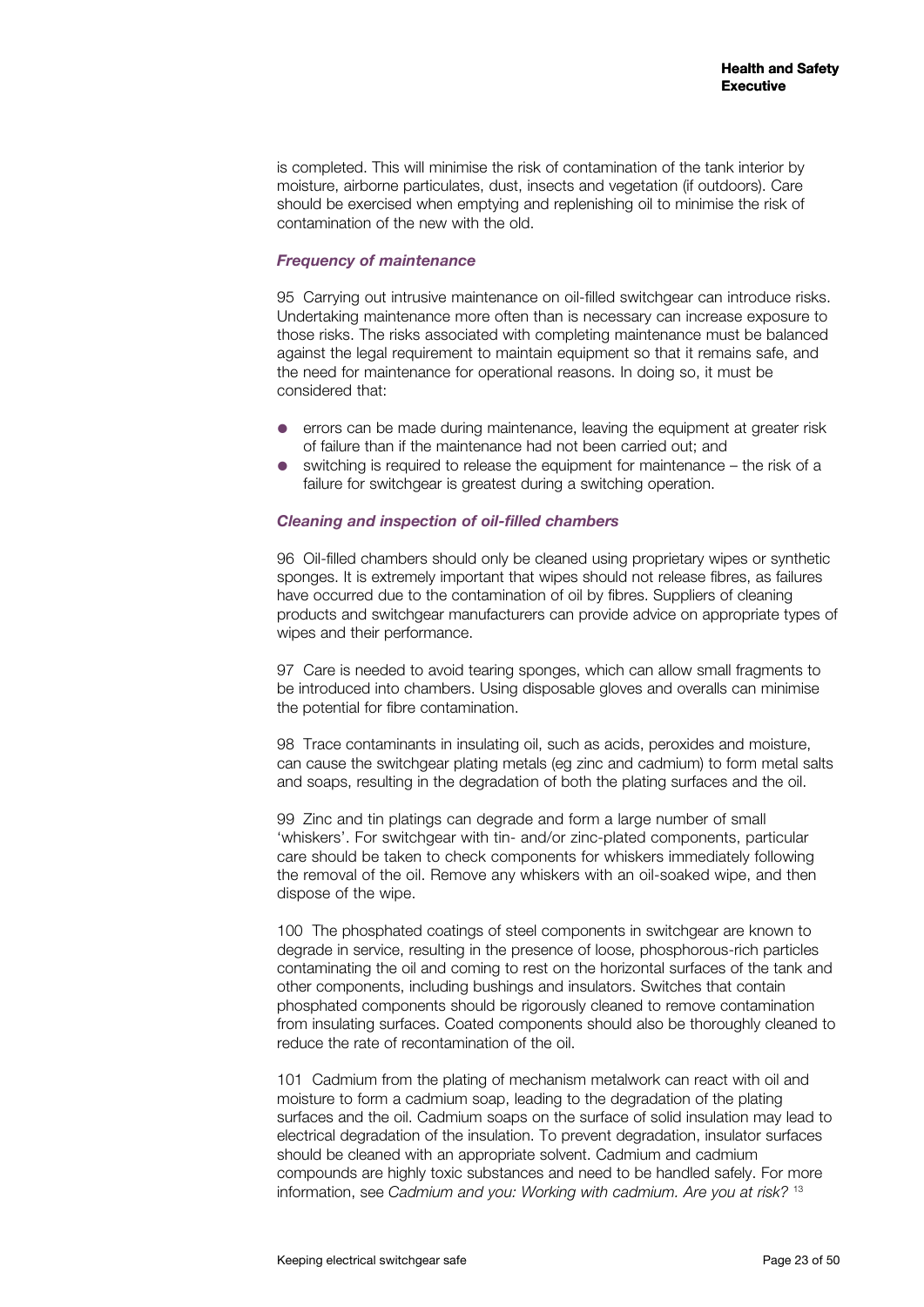102 Where oil is particularly contaminated, all components which have been in contact with the oil should be rigorously inspected to check for signs of corrosion, tracking, delamination or other degradation. Degraded components should be replaced. Densified wood laminate and pressboard are most susceptible to degradation if water has been present in the oil. Examination of these components may not reveal if they have a high moisture content, and insulation resistance measurements are recommended to establish their fitness for continued service. Guidance from the manufacturer may need to be sought to establish a suitable test method and determine the acceptable pass levels for insulation resistance measurements.

103 Fungal growth can occur in insulating oil that contains free water. The growth occurs at the interface between water from below and the carbon compounds from above. While it is rare to find fungal growth in insulating oil, any occurrence needs to be dealt with because, as the fungus grows, the oil is degraded, producing more water, various volatiles and acidic conditions that can cause corrosion. The production of water and resultant corrosion of materials in contact with the oil will also reduce the insulating properties of the oil.

104 The most common fungal growth in insulating oil is Cladosporium Resinae, whose spores can be airborne. They can lay dormant for periods of time and germinate when adequate moisture becomes available. Growth of the fungus from germinated spores can occur in a temperature range of -25 ºC to +40 ºC. Biocides can be used to kill the spores, and it is important to eradicate them because, if they are not destroyed, the fungal growth is likely to reoccur.

#### *Tank cleaning techniques*

105 To clean inside the tanks associated with oil-filled switchgear, once the old oil is removed, all accessible parts should be sprayed with clean oil under pressure. This now dirty oil should then be removed using a liquid vacuum cleaner, and the process repeated after examining the interior of the tank to determine if all the contamination has been removed.

106 Spraying is likely to create an oil mist, so suitable personal protective equipment must be worn to prevent the inhalation of oil. It is possible that the residual oil or sludge in a tank will contain cadmium as a result of the degradation of plated components which have been immersed in the oil. This presents a particular health risk to those cleaning the tank. In addition to respiratory protection, oil-resistant, disposable overalls, gloves and fitted safety goggles should be used. Workers need to be made aware of the hazards of ingestion of cadmium, and that good personal hygiene is needed after handling dirty oil and before eating.

107 Separate pumps and hoses should be used for removing and refilling equipment with oil to avoid contamination. Pumps and hoses used for clean oil should be dedicated to this purpose.

#### *Insulating oil*

108 The reliable performance of oil-filled switchgear depends on the characteristics of mineral insulating oil. Oil must be tested before being introduced into equipment, even if new, to ensure that it meets the required level of performance.

109 Laboratory assessments of oil samples taken from switchgear can provide information on the condition of both the switchgear and the oil. The results can be used to assess the effectiveness of a maintenance programme. Guidance on the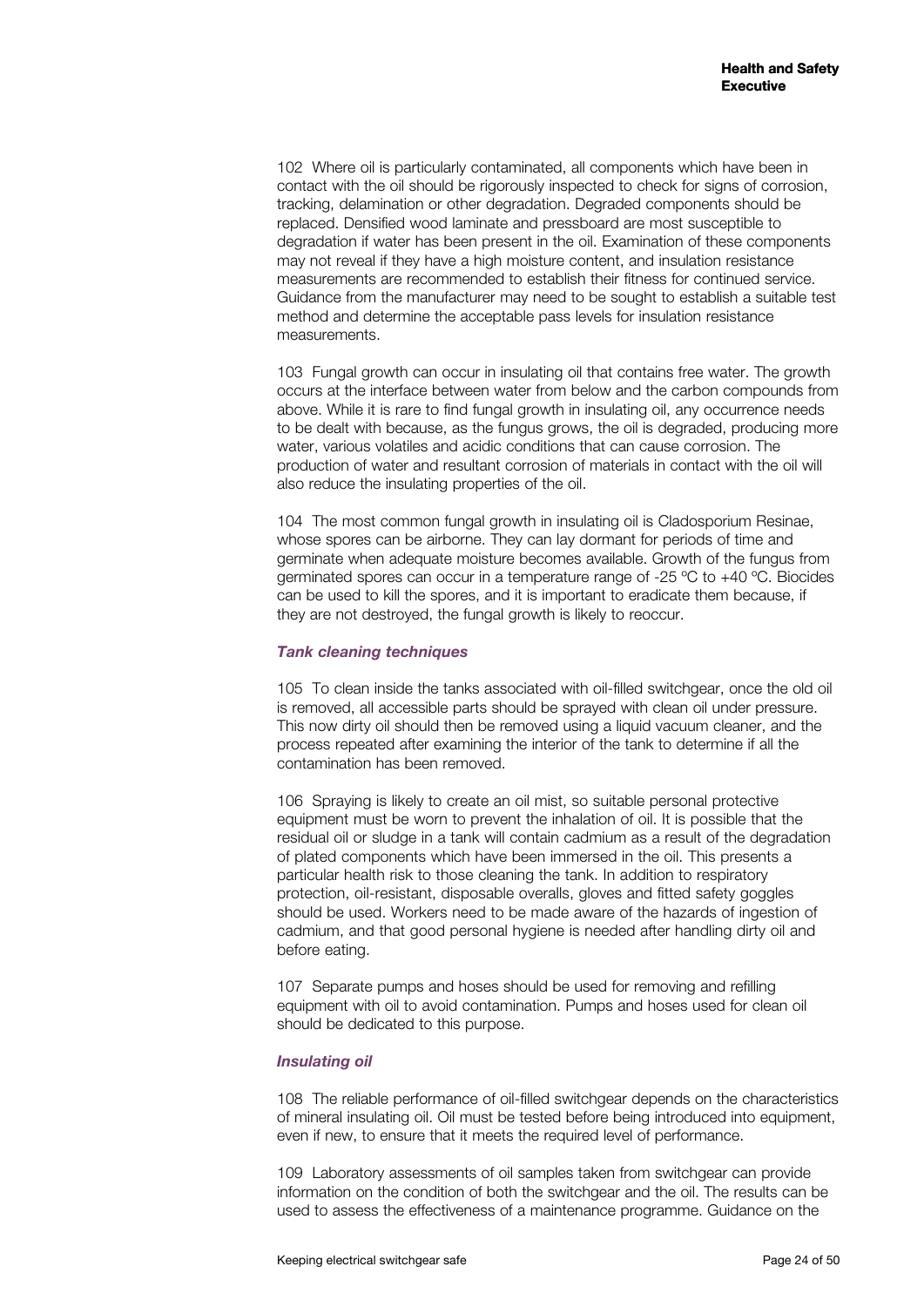monitoring and maintenance for mineral insulating oils in electrical equipment is provided in BS EN 60422:2013.14

110 Oil taken from HV electrical equipment can be reclaimed. Oil companies have quality assurance/quality control procedures, which are intended to maintain acceptable quality and performance of reclaimed oil when it is supplied back to users. Switchgear oil may contain polychlorinated biphenyls (PCBs), so the procedures for handling used oil must take account of the procedures for PCBcontaminated materials or substances. For more information, see:

- EU Directive 96/59/EC The Disposal of Polychlorinated Biphenyls and Polychlorinated Triphenyls:<sup>15</sup>
- Statutory Instrument SI 2000 No 1043 The Environmental Protection (Disposal of Polychlorinated Biphenyls and other Dangerous Substances) (England and Wales) Regulations 2000:<sup>16</sup>
- The Environmental Protection (Disposal of Polychlorinated Biphenyls and other Dangerous Substances) (Scotland) Regulations 2000.<sup>17</sup>

111 In the UK, there are statutory requirements for the disposal of waste products. These make the holder of the waste responsible for its fate even after it has left their premises. In cases of doubt, consult the Environment Agency in England, the Scottish Environment Protection Agency in Scotland or Natural Resources Wales in Wales. These waste products include the oil removed from the switchgear (which may contain cadmium or cadmium sludge), and any new oil or solvent used to clean the components within the tank. All wipes, gloves or clothing which have come into contact with the cadmium should be collected and sealed in suitable containers labelled as special waste.

#### *Post-fault maintenance of oil-filled circuit-breakers*

112 Oil-filled circuit-breakers should be maintained as soon as possible after they have either been closed onto a fault or have operated automatically to disconnect a fault. Some organisations will inhibit the automatic tripping of a circuit-breaker after three operations on fault until maintenance has been completed. Care should be taken to distinguish tripping due to mal-operation of protection systems or intertripping for safety reasons from fault clearance so as not to force unnecessary maintenance of equipment. Post-fault maintenance should consist of:

- inspection and cleaning of all insulation within the tank to eliminate carbon, metal vapour/particle contamination;
- restoration of the contacts and arc control devices to an acceptable condition (including a check on contact alignment by slow-closing the oil circuit-breaker);
- replacement of the insulating oil; and
- inspection of the tank, tank gaskets and tank internal mechanism for signs of damage or distortion.

113 Where provision is made in the design for venting, this should be checked to ensure that the vents are not obstructed and any seals are intact and functioning.

## **Care and maintenance of non-oil switchgear**

#### *General guidance*

114 Non-oil switchgear makes use of air, sulphur hexafluoride ( $SF<sub>6</sub>$ ) or vacuum as the interrupting medium. In some designs, vacuum interrupter bottles are housed within SF<sub>6</sub> chambers. An example of an arrangement of a vacuum circuit-breaker is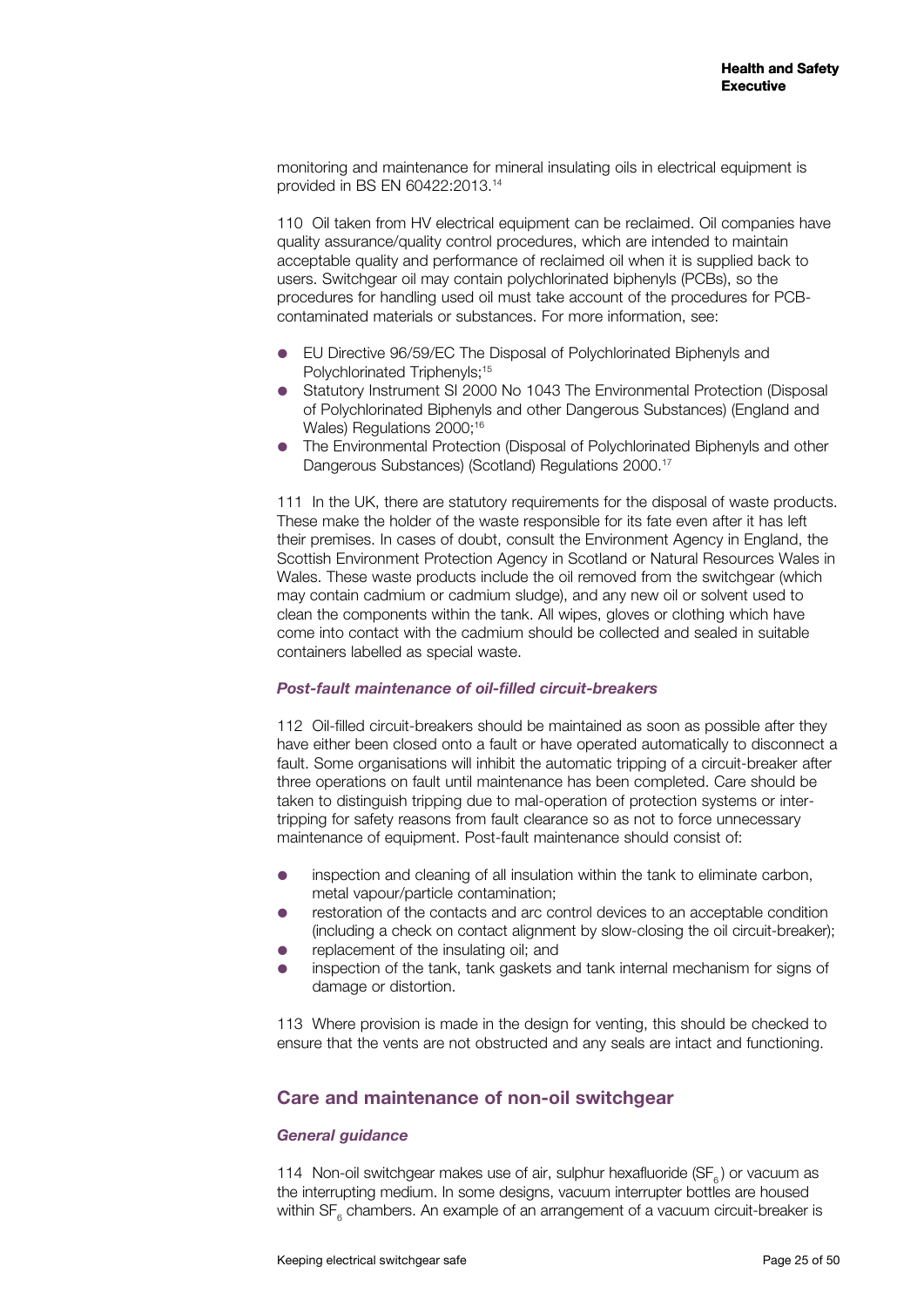given in Appendix 1 Figure 8, an SF<sub>6</sub> insulated vacuum circuit-breaker is in Appendix 1 Figure 13, and an air circuit-breaker is in Appendix 1 Figure 12.

115 The sealed envelopes of  $SF_{6}$  and vacuum switchgear improve reliability by removing the potential degradation of the interrupting medium due to adverse environments such as those containing dust, moisture etc. This has led to the introduction of the terms 'low maintenance' or 'reduced maintenance' for such switchgear. This does not mean that this equipment is maintenance-free; failures do occur, and inspection and maintenance procedures are required.

#### *Maintenance procedures: Vacuum switchgear*

116 Vacuum bottles may need re-certification or replacement after a specified operating life. Typically, the design life expectancy quoted by manufacturers is 20 years, although vacuum equipment of this age and older can be found in use. Testing during maintenance may identify a failed vacuum bottle, but is unlikely to provide information about the continued fitness for purpose of a bottle that does not fail the test. It is possible for a bottle which has lost vacuum while in use to remain in service under normal load conditions with no obvious signs of defect. Failure is likely only if the device is switched or required to break a heavy load or fault current. Failure is likely to be catastrophic.

117 Owners of vacuum switchgear should be aware of the design life expectancy of their equipment. While the equipment does have a high level of reliability, it cannot be assumed that this level of performance will be maintained indefinitely, or that extension to life is justifiable solely on failure rates experienced while operating the equipment within the manufacturer's design life expectancy. There must be a strategy in place to manage the risks associated with the potential for loss of vacuum when equipment reaches the limit of its design life expectancy.

118 X-rays may be generated when the open contact gap of vacuum switchgear is stressed at high voltage. High-voltage tests can be used to verify that vacuum is present, there being no other indication of the presence of vacuum within a bottle. There are no harmful emissions at normal service voltage. If a high-voltage pressure test is carried out with the switchgear in an open position, X-rays may be generated. Guidance should be sought from the applicable standards and the manufacturer.

119 Maintenance activities for vacuum switchgear should be based on manufacturers' recommendations, but are likely to include:

- **•** inspection of the external condition;
- verification of the design life expectancy of the vacuum bottles and a check to determine the age of the equipment being maintained (note design life expectancy);
- measurement of contact wear where a measurement method is available;
- measurement of contact resistance when closed;
- a check on the vacuum integrity, eg by a high-voltage pressure test (X-ray risk);
- inspection, adjustment and lubrication of mechanisms, including shutters, where appropriate;
- on withdrawable equipment, examination of primary isolating contacts for damage, burning or corrosion – cleaning and refurbishing (as necessary);
- on withdrawable equipment, checking and lubrication of circuit-breaker isolating mechanism;
- checking correct function of position indicators and interlocks;
- examining the inside of cable termination chambers and other chambers as appropriate – removal of surface contamination from accessible solid insulation (where applicable);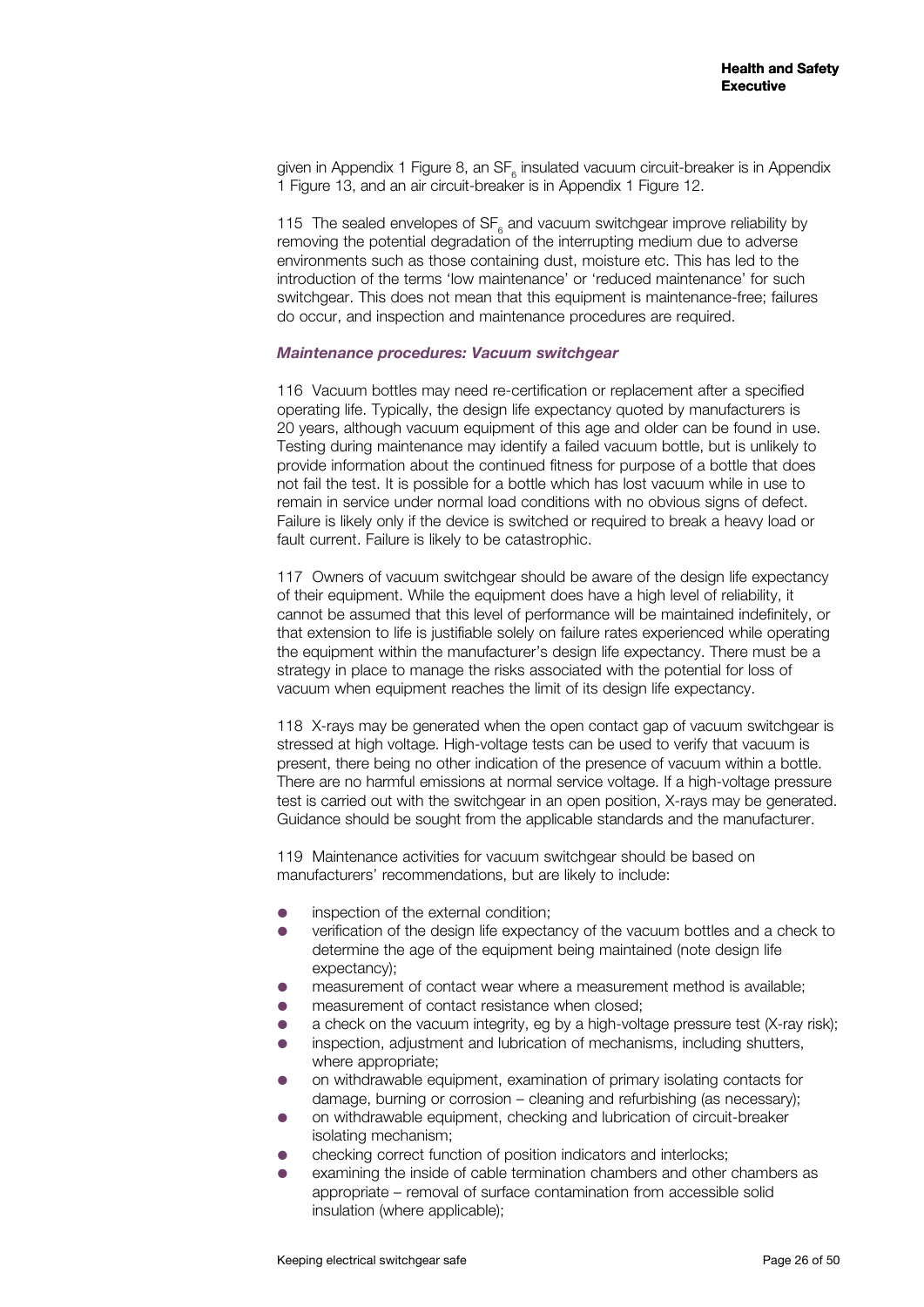- checking the operation and integrity of any automatic earthing facility, where applicable;
- examining and checking the voltage transformer, as required;
- secondary injection testing on circuit-breaker protection systems or the use of proprietary electronic simulation devices (or, if this is not scheduled, carry out manual trip-test); and
- examination of secondary contacts, wiring and auxiliary switches.

#### *Maintenance procedures: Air-break switchgear*

120 Maintenance work should be based on manufacturers' recommendations, but is likely to include:

- inspection of the external condition;
- examination of main/arcing contacts for excessive burning/damage. Recondition or renew as required, taking account of manufacturer's requirements for different contact construction and materials;
- checking/adjusting spring contact force and contact alignment, as required;
- removal, examination and cleaning of the arc chutes renew if damaged or eroded;
- inspection, adjustment and lubrication of mechanisms, including shutters, where appropriate:
- on withdrawable equipment, examination of primary isolating contacts for damage, burning or corrosion – cleaning and refurbishing (as required);
- on withdrawable equipment, checking and lubrication of circuit-breaker isolating mechanism;
- checking correct function of position indicators and interlocks;
- examining inside of cable termination chambers and other chambers as appropriate – removal of surface contamination from accessible solid insulation (where applicable);
- examining and checking voltage transformer (as required);
- secondary injection testing on the circuit-breaker protection system (or, if this is not scheduled, carry out manual trip-test); and
- examination of secondary contacts, wiring and auxiliary switches.

## $\emph{Maint}$ enance procedures: SF<sub>6</sub> switchgear

121 With  $SF_{6}$  switchgear, a significant proportion of known problems are associated with loss of gas through defective/worn seals. Maintenance activities should be based on manufacturers' recommendations, and are likely to include:

- inspection of the external condition;
- checking of gas pressure;
- if 'topping up' of the gas is necessary, then refer to precautions in the following section;
- inspection, adjustment and lubrication of mechanisms (including shutters, where appropriate);
- on withdrawable equipment, examination of primary isolating contacts for damage, burning or corrosion – cleaning and refurbishing (as required);
- on withdrawable equipment, checking and lubrication of circuit-breaker isolating mechanism;
- checking correct function of position indicators and interlocks;
- examining the inside of cable termination chambers and other chambers as appropriate, with removal of surface contamination from accessible solid insulation (where applicable);
- examining and checking the voltage transformer (as required);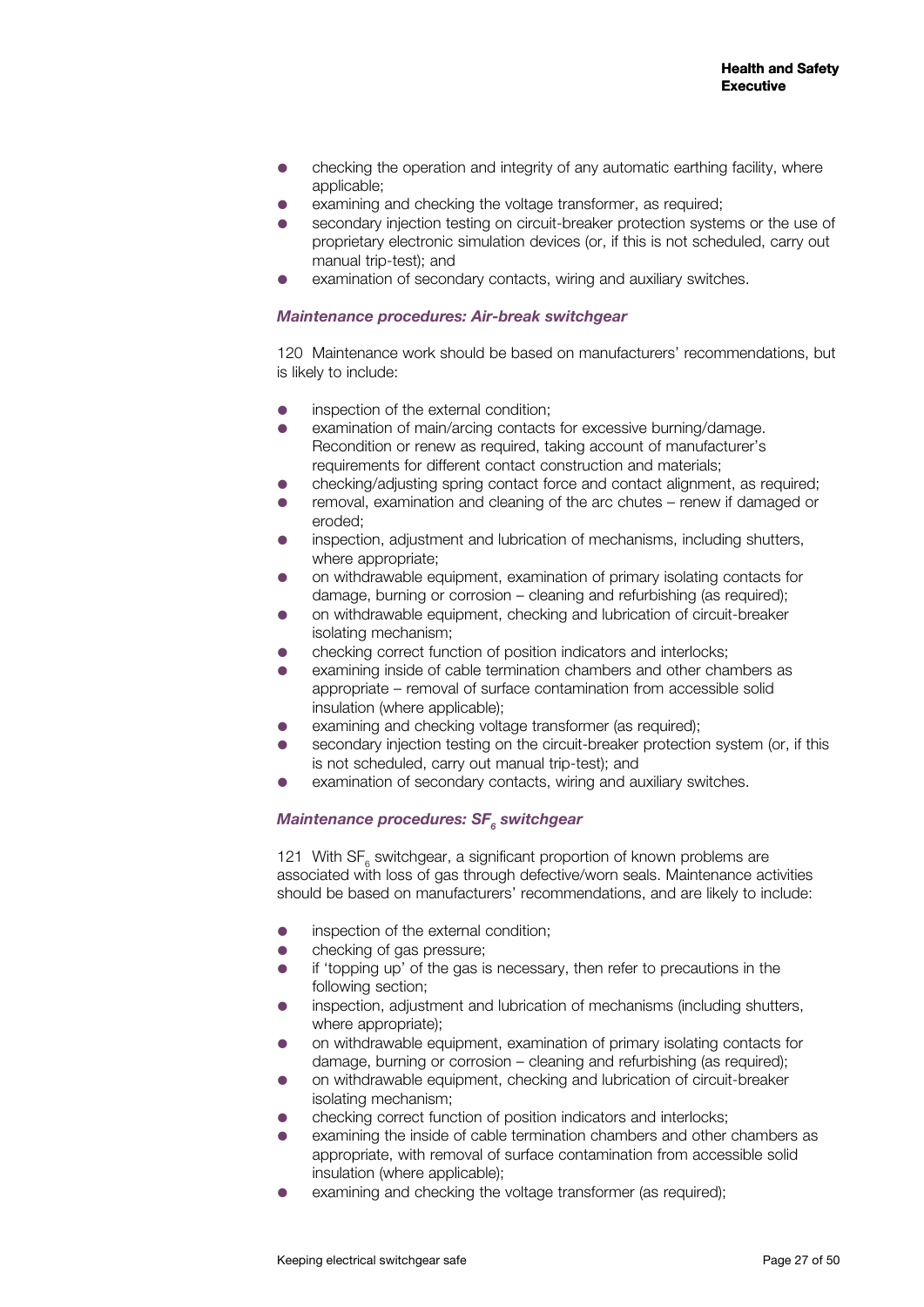- secondary injection testing on the circuit-breaker protection system (or, if this is not scheduled, carry out manual trip-test); and
- examination of secondary contacts, wiring and auxiliary switches.

## $\textsf{SF}_{\scriptscriptstyle{6}}$  gas handling and safety precautions

122 Under normal conditions,  $SF_{6}$  gas remains inside switchgear, and any decomposition products formed during interruptions are neutralised by molecular sieves and natural recombination processes.  $SF_{6}$  can be released at all stages of the equipment life cycle, and procedures for dealing with the effects of a release are required. A warning notice must be posted inside the substation clearly stating this.

123 During maintenance, refilling, condition testing and end-of-life disposal of the gas, precautions must be taken to minimise the risk of releasing gas to the environment and prevent exposure to potentially harmful substances that may form within switchgear. Procedures for dealing with accidental release due to equipment failure must be in place. Advice, training and support can be obtained from equipment manufacturers,  $SF_{6}$  gas suppliers, and other organisations with experience of operating and maintaining this type of equipment.

#### **Release of SF<sub>6</sub>**

124  $SF<sub>6</sub>$  is a greenhouse gas and control over its use is essential. It must not be deliberately released into the atmosphere:

- $\bullet$  SF<sub>6</sub> should be recycled and re-used to the maximum possible extent;
- $\bullet$  losses of SF<sub>6</sub> from electrical equipment must be minimised;
- $\bullet$  all new SF<sub>6</sub> equipment should allow for recycling; and
- recycling procedures should be formulated.

#### *Hazards*

125 Procedures for safe handling of  $SF_{6}$  are available from a number of sources, including BS EN 62271-4:2013,<sup>18</sup> ENA Engineering Recommendation G69<sup>19</sup> and manufacturers.

126  $SF_{6}$  in its pure state is inert, colourless, tasteless, non-flammable and nontoxic. It is heavier than air, and can accumulate in cable trenches, pits and tunnels. A volume greater than 19% in the air may cause asphyxiation. An appropriate risk assessment should be undertaken in order to determine if cable trenches/tunnels are classified as confined spaces, in which case appropriate control measures for access must be implemented.

127 By-products are generated by the decomposition of  $SF_{6}$  when exposed to an electric arc. Decomposition may lead to the presence of a white powder. This powder is irritating to the skin, eyes and respiratory mucous membranes. Users of switchgear containing  $SF_{6}$  must be aware of the risks and have in place procedures to cover:

- **e** emergency situations release of  $SF_{6}$  gas;
- scheduled maintenance of contaminated  $SF_{6}$  equipment involving access to the  $\text{SF}_6$  compartment;
- $\bullet$  testing SF<sub>6</sub> gas and filling procedures;
- possible contamination in areas surrounding the switchgear; and
- storage, transport and disposal of contaminated gas.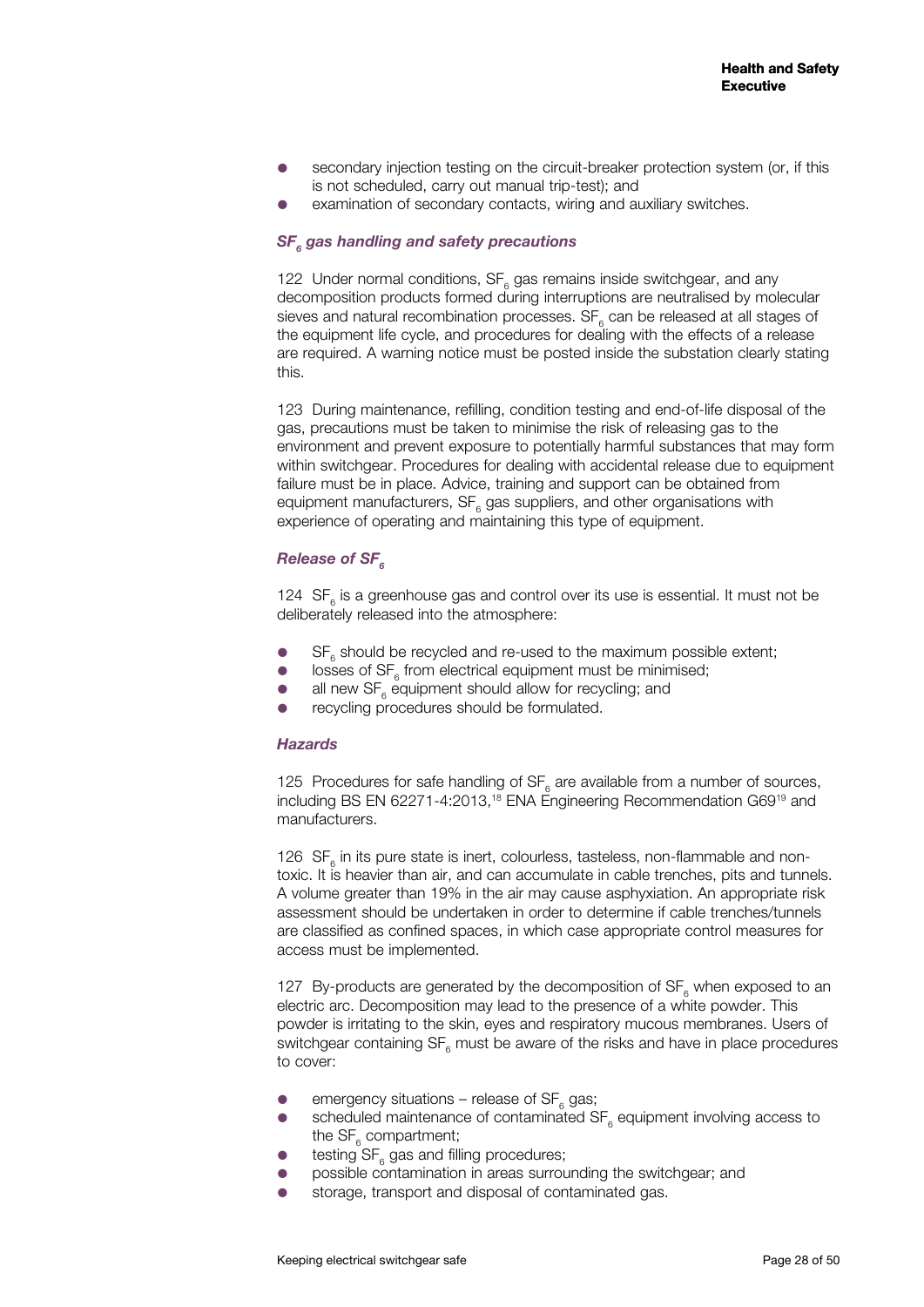128 The presence of small quantities of decomposition products is accompanied by a pungent and unpleasant odour. Irritation occurs within seconds, well in advance of any dangers arising from poisoning.

129 Where work is necessary which involves contact with equipment contaminated through contact with  $SF_{6}$  or its decomposition products, the following precautions should be taken:

- use disposable protective overalls;
- maintain a high standard of personal hygiene:
- do not eat, drink or smoke;
- avoid cleaning nose, eyes or face other than with clean paper tissues;
- clean off any decomposition products from the work area, clothing and equipment;
- dispose of protective overalls in an approved manner; and
- wash all exposed parts of the body as soon as possible after leaving the working area.

#### *Sampling*

130 The majority of switchgear up to 33 kV uses sealed containment with the SF. gas at a small, positive gauge pressure (typically 0-1 bar gauge). The equipment is assembled, filled with  $SF_{6}$  and tested in the factory, and no further handling of the gas is expected during its operating life. There may be occasions where sampling and testing of the gas is required. Gas removed from switchgear for sampling should be treated as contaminated. Guidelines for assessing the quality of  $SF_{6}$  gas are available in BS EN 60376:2005.20 This also provides guidance on the quality of gas to be used for topping up switchgear.

## **Care and maintenance of ancillary equipment**

#### *Test probes*

131 Serious incidents have occurred involving failings with portable test probes. These items must be included in an inspection and maintenance programme. Incorporating them into an asset register so that routine inspection is scheduled and recorded should ensure that they are not overlooked. Use of a safety colour-coding procedure or some other method to indicate the current period of use will ensure that probes that have not been maintained are not inadvertently used. Test probes should be stored in clean, dry containers when not in use. Checks should include:

- inspection of general condition, damage and deterioration;
- **•** inspection for correct and legible identification;
- cleaning to remove oil films and loose dirt (using wipes that do not release fibres);
- inspection of contacts for wear, burning or other signs of abnormal condition, and to ensure they are securely attached;
- inspection of bushings for cracks, damage, burning etc;
- inspection of any guide pins, interlocking tabs and locking bolts to ensure they and any other parts are securely attached;
- measurement of the insulation resistance using an insulation tester, and comparison against an agreed pass figure;
- for those probes which are shown to be in satisfactory condition, mark with the correct code for the current period of use; and
- removal of any damaged or defective probes from use, and initiation of repair or replacement.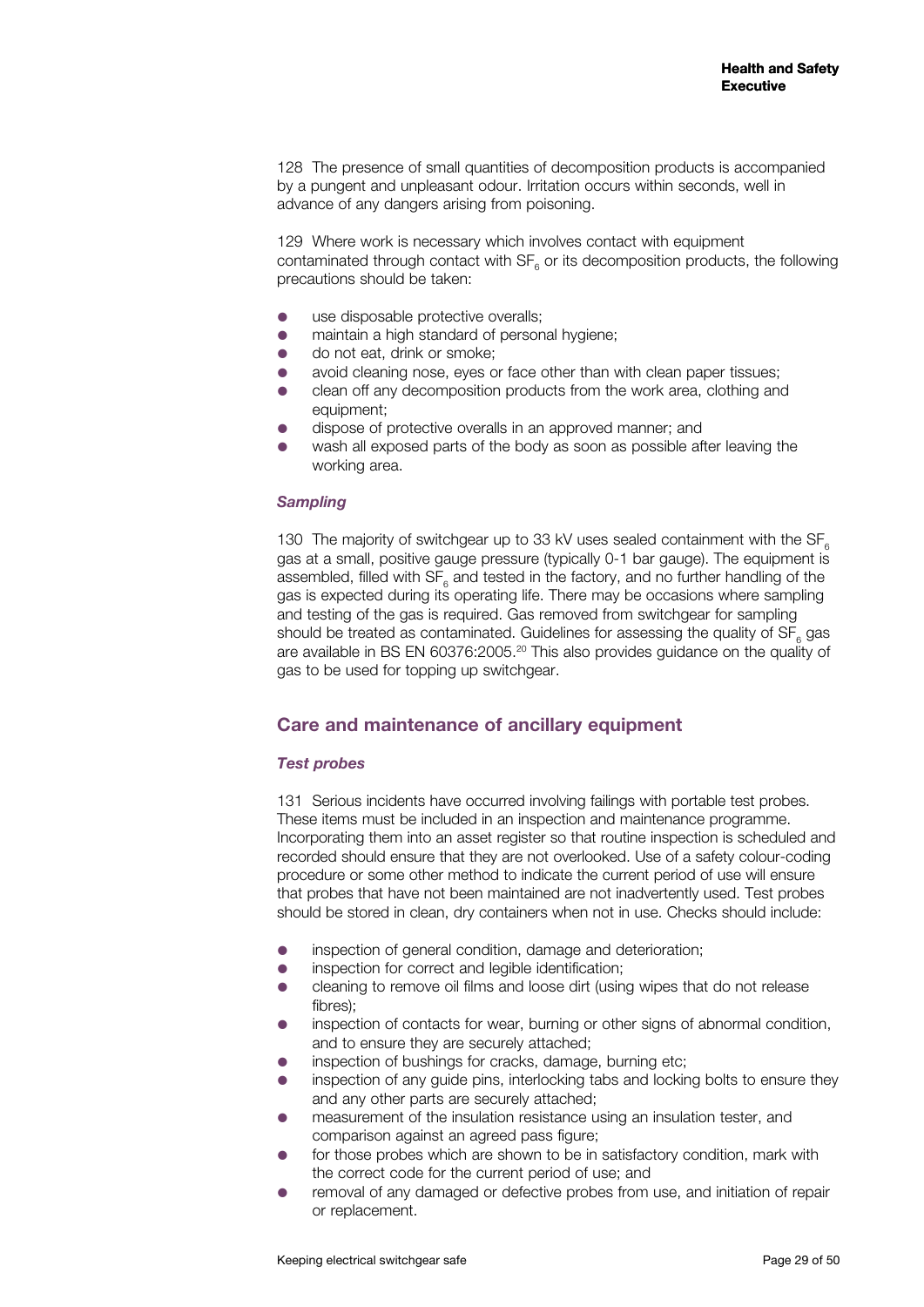## *Earthing equipment*

132 Earthing equipment for switchgear can be categorised as:

- integral part of the permanent operating mechanism of the switchgear;
- extensible a system of probes that can be attached to a circuit-breaker truck which is then racked into an earth position; or
- portable a system of probes for insertion into the switchgear and leads for connection to a suitable earth point by flexible cables and clamps.

133 The following recommendations are applicable to the care and maintenance of extensible and portable earthing equipment. The maintenance of integral earthing systems should be incorporated as part of the maintenance regime of the switchgear itself.

134 Portable and extensible earthing equipment are vital pieces of safety equipment. Like test probes, they should be inspected on a regular basis and included in an asset register. The use of a safety colour-coding procedure or other system to indicate the current period for use will help ensure that equipment which is outside that period is not inadvertently used.

135 Checks should include:

- inspection of general condition, specifically to identify damage or deterioration;
- inspection for correct and legible identification;
- cleaning as required;
- inspection of contacts, connections and leads for wear, burning or other signs of abnormal condition, and to ensure they are securely attached;
- inspection of all insulation components for damage;
- inspection of any guide pins, interlocking tabs and locking bolts to ensure they are present, functional and secure;
- for earthing equipment which is shown to be in satisfactory condition, mark with the correct colour code for the current period of use; and
- removal of any damaged or defective earthing equipment from use, and initiation of repair or replacement.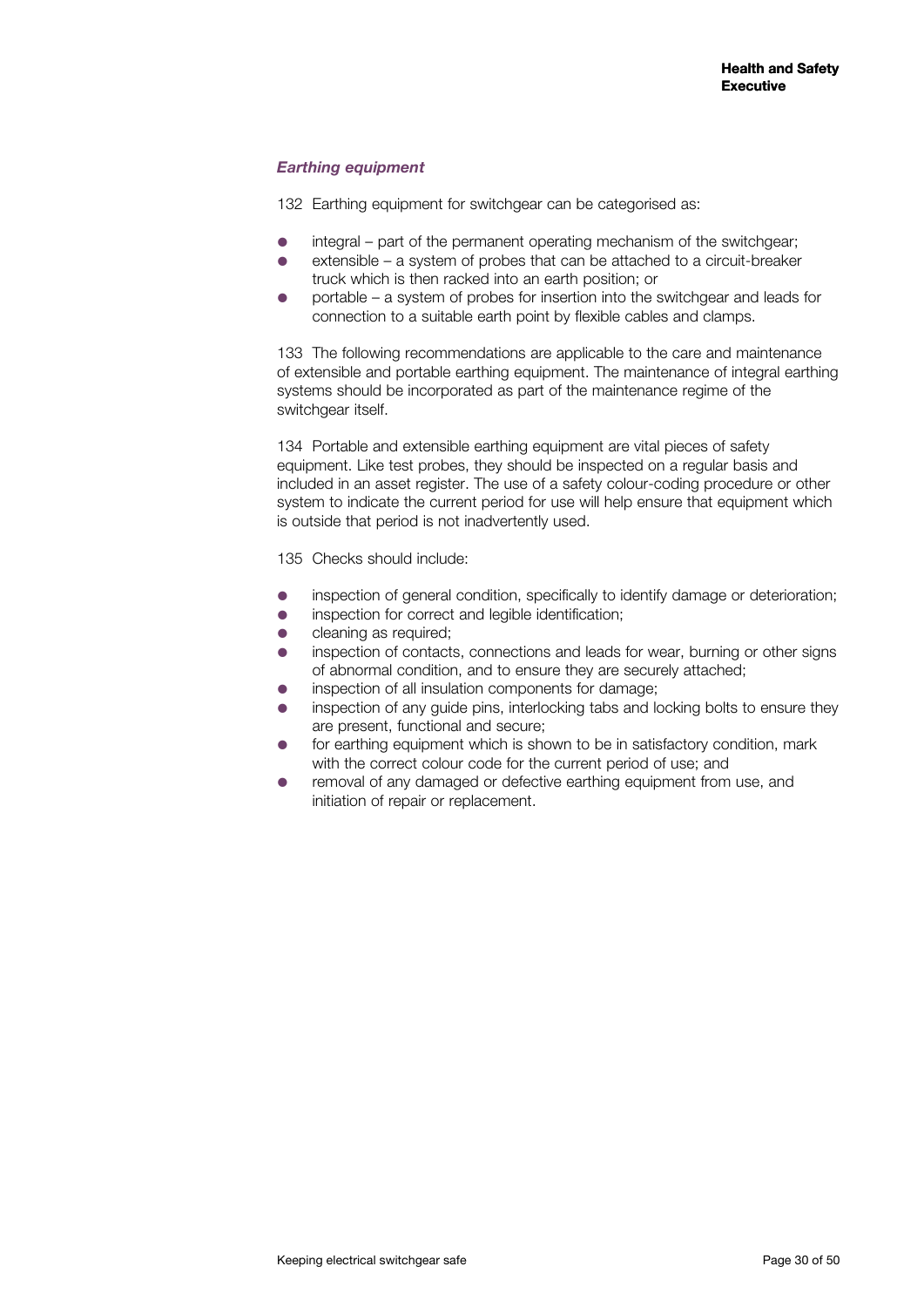## **Assessment of aged switchgear**

136 Since the risk of catastrophic failure increases with age (especially oil switchgear), a process of assessment should be used to decide on the appropriate action for dealing with aged switchgear in service. Such an approach should incorporate condition assessment. This will enable decisions to be made on whether to retain, refurbish or replace aged switchgear and allow investment to be directed to best effect. Decisions should be made on the basis of condition and on the potential risk of leaving individual switchboards in service. The decision-making process follows the assessment actions displayed in Figures 1–5.



**Figure 1** Assessment process overview

#### **Notes:**

(a) If the switchgear has either a DMO mechanism or, in the case of oil circuit-breakers, plain break contacts (ie no arc control system), it should be scheduled for replacement (or upgrading, if practicable).

(b) If the calculated fault current/energy at the switchboard exceeds the switchgear capability and there is no possibility of reconfiguring the network to reduce the fault current/energy, usually the only viable option will be to replace the switchgear.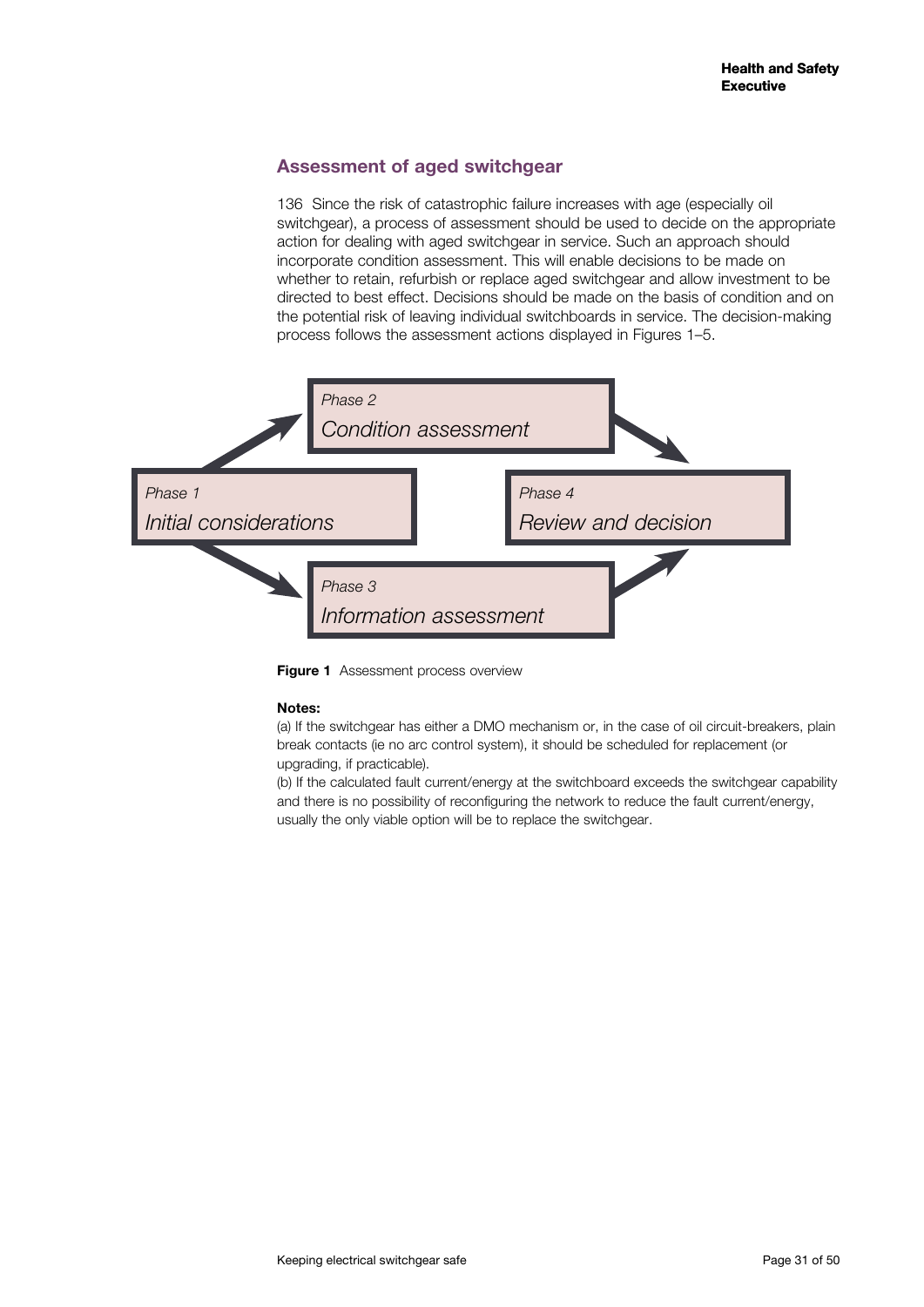

**Figure 2** Phase 1: Initial considerations

#### **Notes:**

(a) If the switchgear has either a DMO mechanism or, in the case of oil circuit-breakers, plain break contacts (ie no arc control system), it is strongly recommended that it be scheduled for early replacement (or upgrading, if practicable).

(b) If the calculated fault current/energy at the switchboard exceeds the switchgear fault capability and there is no possibility of reconfiguring the network to reduce the fault current/ energy, then usually the only viable option will be to replace the switchgear.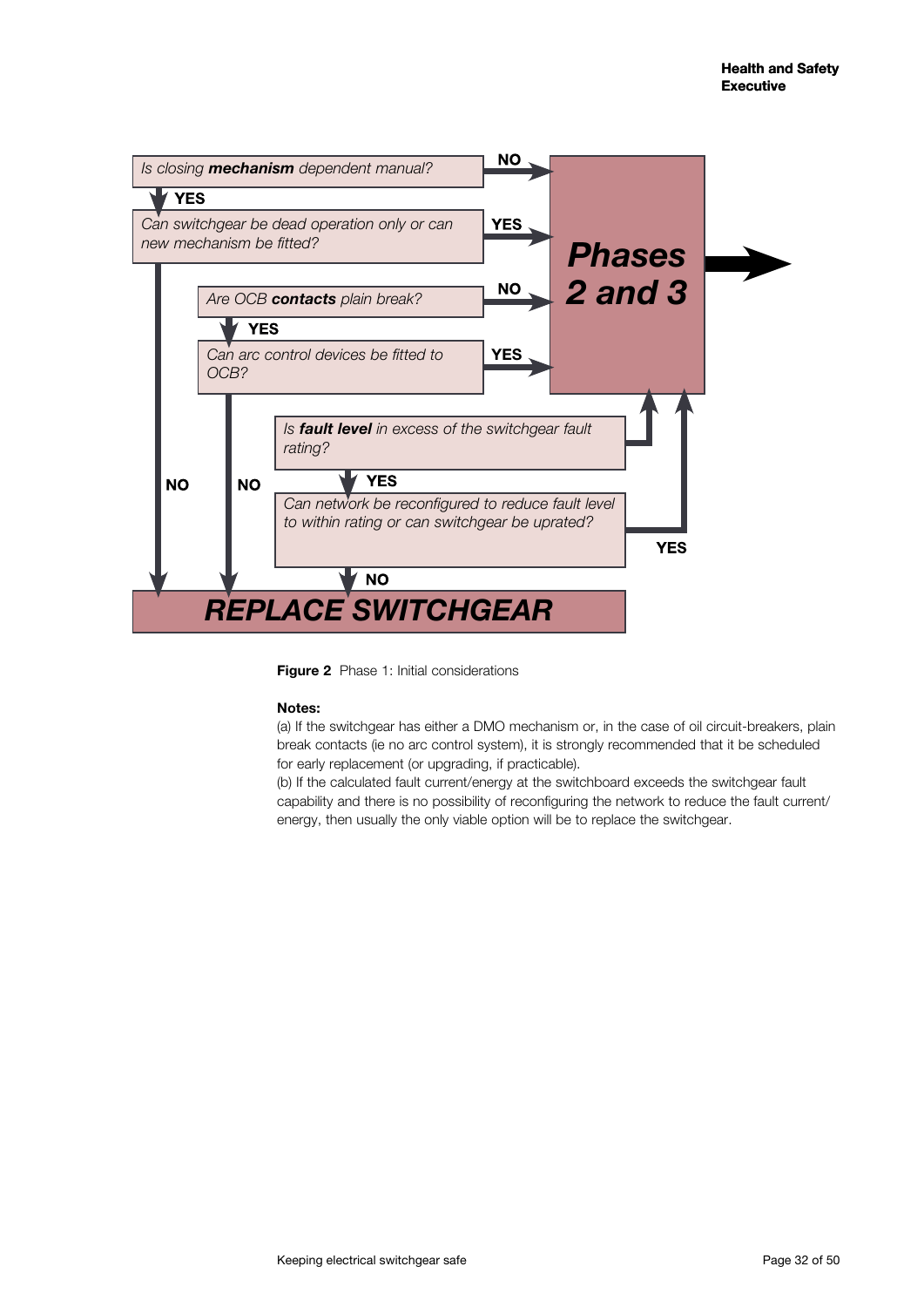

**Figure 3** Phase 2: Condition assessment procedures

#### **Notes:**

(a) If the switchgear is not to be replaced as a result of the Phase 1 considerations, it will be necessary to carry out condition assessment in order to establish the suitability of the switchgear for continuing service. The condition assessment should embrace a mixture of external and internal examination, together with appropriate diagnostic tests to ascertain the condition of HV insulation.

(b) Information on diagnostics for assessing insulation condition is provided in paragraphs 67−71.

## *Consideration of:*

- *Fault and defect history*
- *Maintenance records/policy/costs*
- *Condition of enclosure*
- *Spares availability*
- *Operational and network planning issues additional capacity requirements redundant circuits remote control requirements presence of other plant* 
	-
	-
	-

**Figure 4** Phase 3: Information assessment

#### **Note:**

The above information needs to be acquired from the appropriate sources and assessed.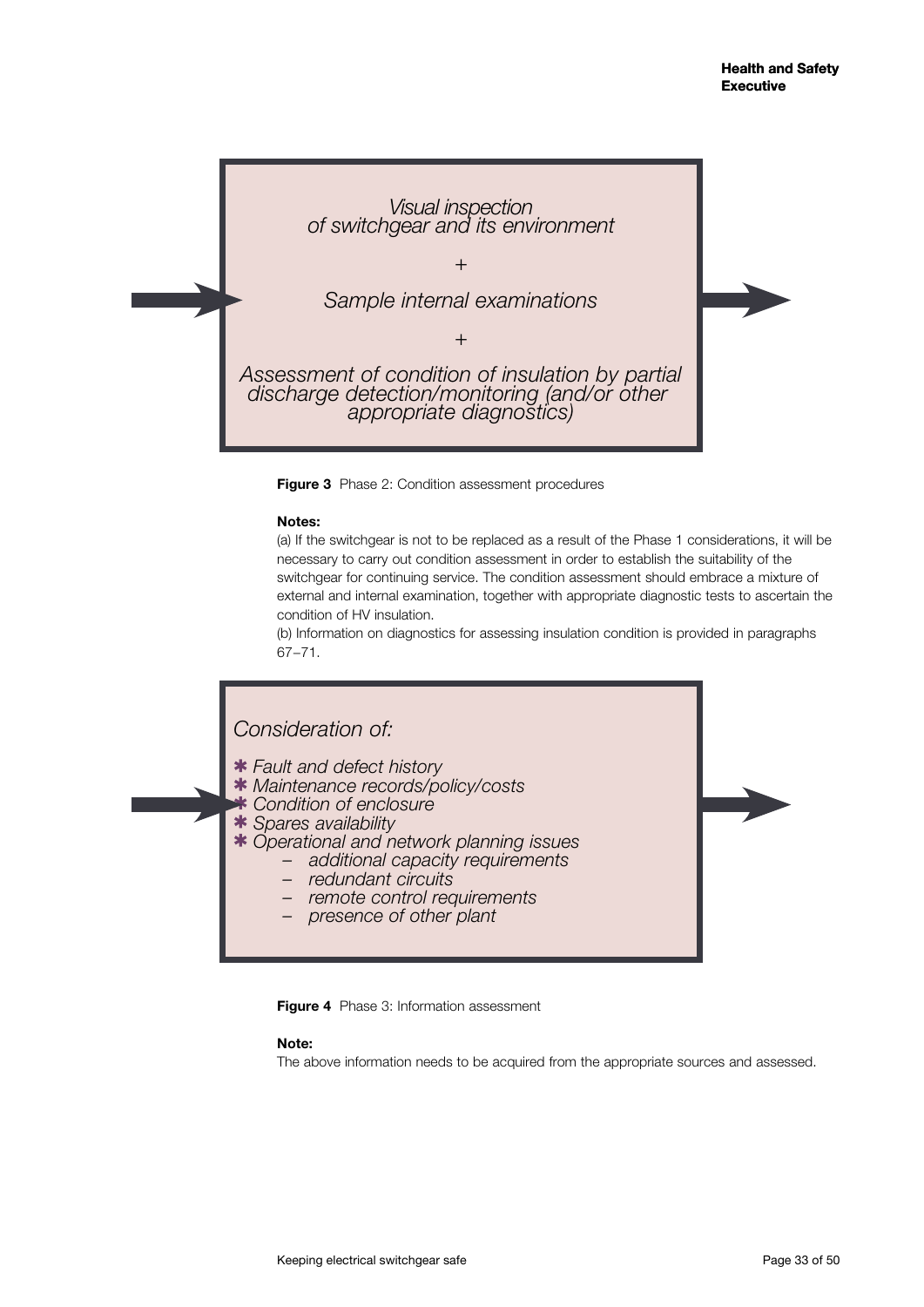

**Figure 5** Phase 4: Review and decision

#### **Note:**

If it is decided to retain the switchgear in service, an estimate of remaining life should be made and the maintenance regime modified to include regular condition monitoring.

## **Protection**

## *Protection relay schemes*

137 Protection relays and associated systems should be inspected and tested in addition to completing routine maintenance actions. For electronic relays, there may be no specific requirements for routine maintenance other than the inspection that will take place during a routine substation or switch room check. Testing will give an indication of the condition of the equipment and provide confirmation that the relays are functioning as intended. Comparison of test results with previous results can provide a guide to possible deterioration and assist in determining the appropriate testing/maintenance interval. Testing also provides an opportunity to verify that relay settings have not been changed. For programmable relays, software tools may be required to verify the settings within a relay. Specialist equipment may also be needed if testing by current injection is not an option.

138 Insulation resistance testing should be carried out on the secondary wiring associated with protection systems, including pilot wires if they form part of the protection circuitry. This is important since current leakage across the wiring will affect the characteristics of the protection scheme and may have a detrimental effect on operation and discrimination.

139 For an electromechanical type relay, testing will include:

- verification that the relay movement runs freely;
- checking that magnet gaps and the induction disc are clean;
- inspection of the contacts for signs of burning or pitting (refurbish as necessary);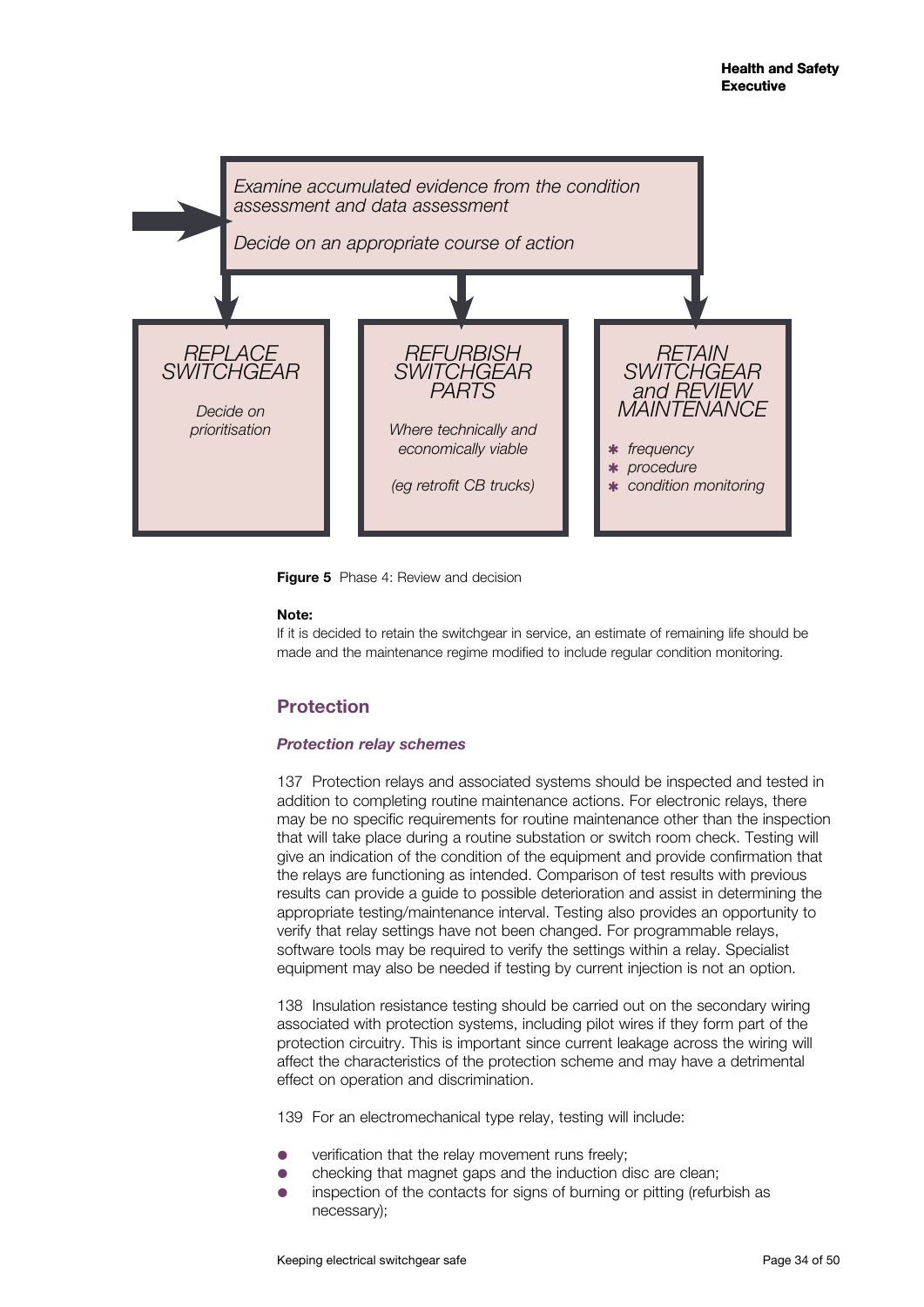- verification by measurement that the induction disc resetting time (electromechanical IDMT relays) is not excessive;
- verification by operation that flag mechanisms and reset knobs operate correctly;
- checking that the front cover glass and seals are satisfactory;
- checking by measurement that current transformer shorting contacts operate satisfactorily; and
- performing secondary injection tests to check the operating characteristics of the relay are within the correct limits of operation dependent on the protection type. Guidance on the test procedure can be obtained from standards, manufacturer's information or specialist testing companies.

140 Harmonics can affect the operation of electromechanical (induction) type relays. Operators of switchgear may need to take account of this in the design of protection systems, and are advised to consider power quality issues when testing or fault finding on protection systems.

141 For electronic relays, the manufacturer's instructions should be referred to for guidance. Specialist equipment may be needed to interrogate the relay to determine if any internal errors have been detected. Regardless of the relay type, secondary injection testing of the relay will enable its operation to be verified. Where secondary injection is not possible, manufacturers may provide test equipment to simulate fault operation.

#### *Fuse protection*

142 For switchgear where the protection is dependent on fuse operation, the operational tests involve carrying out fuse trip-testing (a test-trip fuse can be used, if available) to ensure that:

- single fuse operation causes all other phases to operate; and
- the manual ON/OFF trip mechanism operates correctly.

#### *Batteries and chargers*

143 Batteries for circuit-breaker tripping and closing supplies play a vital role in the overall performance of switchgear. Batteries and their associated chargers require an appropriate maintenance regime to ensure reliable performance. The failure of a tripping battery set or battery charger can result in the inability of switchgear to operate. Battery condition monitoring with alarm annunciation or remote monitoring is recommended to give early warning of any problems.

144 The battery/charger installation should be inspected, tested and maintained. The level of maintenance will depend on the type of battery and charger system in use. The battery manufacturer's operation and maintenance instructions should be followed. Recommended charging rates should be adhered to and batteries should be replaced in accordance with the life expectancy declared by the manufacturer.

145 Load testing of batteries is recommended as it is not unknown for apparently healthy batteries to fail when more than a single tripping operation is demanded by the protection system.

146 When batteries or chargers are replaced, the remaining equipment must be compatible with the new. Old batteries must be disposed of observing relevant environmental legislation.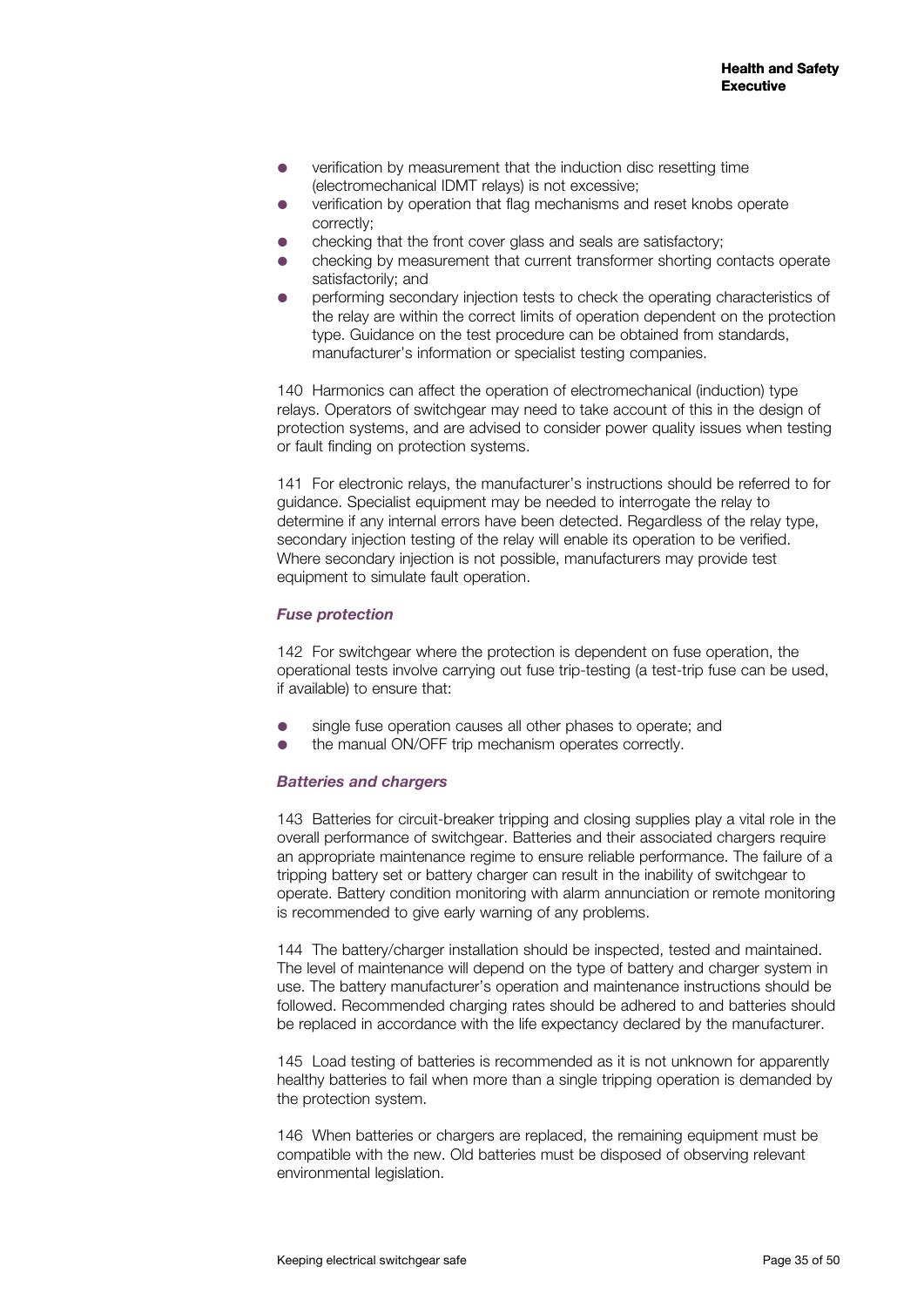#### **Selection of new, replacement or refurbished switchgear**

#### *General advice*

147 A number of options are available when considering the replacement or refurbishment of switchgear:

- replace the switchboard in its entirety;
- replace individual switchgear units (moving and fixed pattern):
- refurbish the switchboards or individual switchgear units; and
- retrofit new circuit breakers into existing switchgear.

148 Where the decision is made to install a complete new switchboard, the opportunity exists to consider whether direct replacement is necessary or whether the switchboard arrangement can be reconfigured and simplified. It may be opportune to include provision of spare capacity, since new equipment is likely to require less space than the equipment it replaces. New equipment is likely to incorporate improved safety features such as interlocking, and may also provide the opportunity to benefit from the additional functionality available with programmable protection systems. The provision of remote operating facilities should be considered in order to minimise the risks to personnel operating the equipment. The decision to install new equipment may also lead to a reduction in maintenance requirements.

149 Where only individual switchgear panels are to be replaced, the decision is one of like-for-like replacement, if the switchgear is still available, or the selection of an equivalent from the same manufacturer. If switchgear from a different supplier is to be used, consideration must be given to the connection of the busbar systems to ensure that the rating of both the existing and new equipment is not compromised.

150 The retention or replacement of the existing cables should also be considered. Paper insulated cables can be internally damaged by significant disturbance, and appropriate measures such as through-jointing the cables should be considered if the cables are re-used.

151 A major consideration in the decision to retain existing equipment is the level of confidence that the insulation components associated with the busbar system, transformer chambers and terminations have adequate remaining life to justify anticipated expenditure saving. An overall assessment of the switchgear should be carried out before evaluating the economics of refurbishment/retrofit against replacement. This may include condition assessment of the HV insulation using partial discharge measurement techniques.

152 The load rating and the short-circuit rating of any items of original equipment which are to be retained in a retrofit or refurbishment scheme must be carefully considered. If there is a difference between the replaced/refurbished equipment and the existing equipment, the lowest load and short-circuit rating must apply. Consequently, although new switchgear may have been installed with an increased rating, it may not be possible to use the equipment to its full rating due to the limiting effects of the remaining components. Current transformer ratings for protection relays are an example where ratings must be carefully reviewed.

153 Where the replacement of circuit-breakers within existing enclosures is intended, the following should be considered:

- the condition of the secondary wiring, protection and control equipment;
- interlocking and earthing arrangements in relation to current safety standards;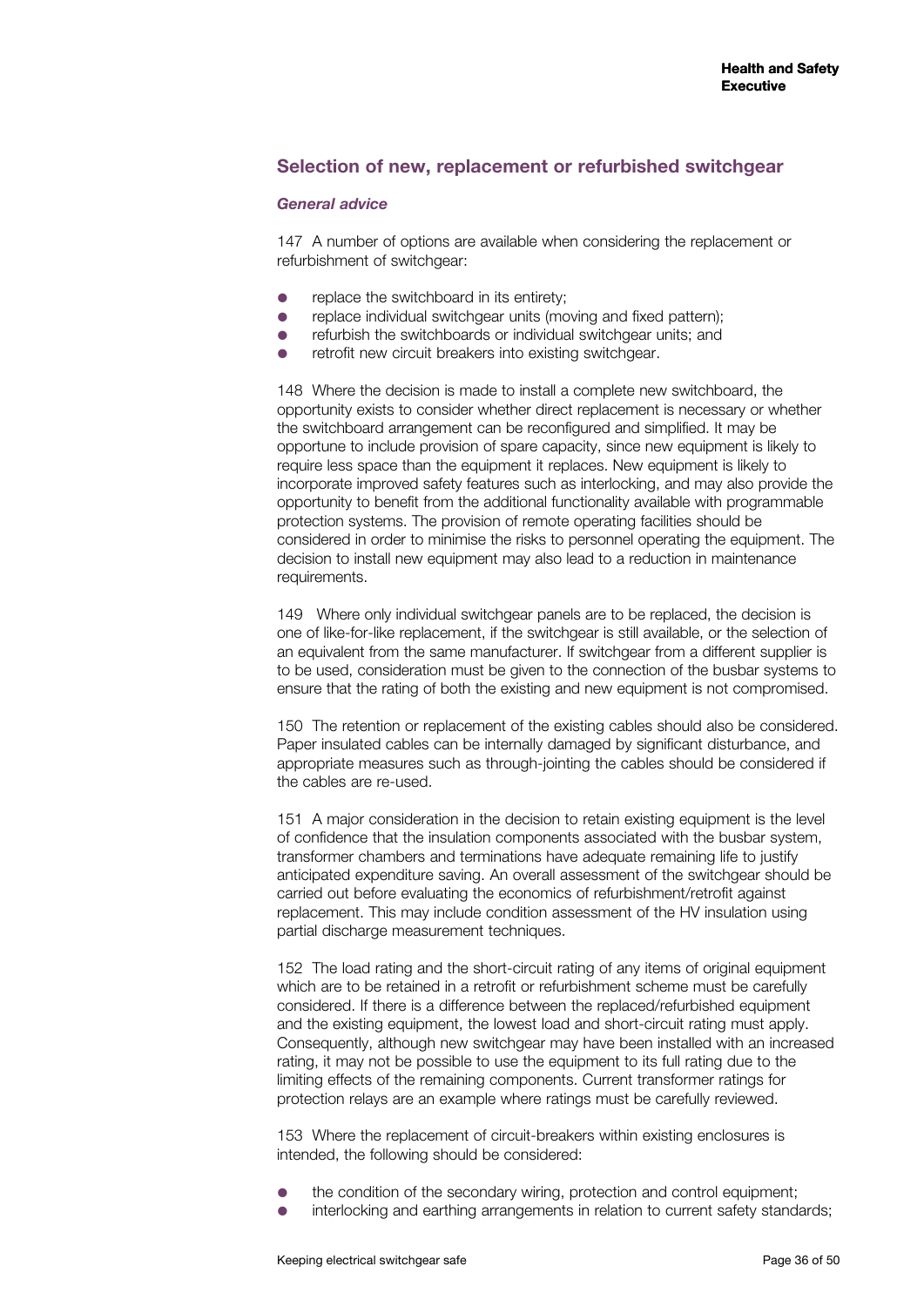- short-circuit ratings; and
- venting arrangements (where appropriate).

#### *Retrofit circuit-breakers for withdrawable switchgear*

154 Retrofitting usually involves updating the existing moving portions of switchgear generally to incorporate vacuum or  $SF_{6}$  technology. Two options can be considered:

- replacing a complete circuit-breaker truck; or
- modifying an existing truck.

155 Retrofit systems can be obtained either from switchgear manufacturers or specialist suppliers. When selecting a system, particular attention should be paid to the mechanical compatibility between the fixed portion and the new moving portion. Such problems can be minimised by close liaison between the user and supplier at all stages of a retrofit operation.

#### *Second-hand equipment*

156 Second-hand switchgear may be purchased from companies specialising in its recovery and refurbishment. If second-hand switchgear is being considered, it is important to only deal with reputable and experienced organisations. Make sure the equipment is suitable for the intended use. It may be necessary to employ an independent consultant to oversee the selection, installation and commissioning of second-hand equipment if sufficient knowledge or expertise is not available in-house.

## **Measures to limit fires**

157 Failure of switchgear can lead to fires, and with oil-filled switchgear, this can result in a major incident. This not only poses potential fire and smoke risks to people in the vicinity and to the building fabric, but may also affect other plant, thus escalating the primary event. There are a number of techniques that can be used singularly or in combination to mitigate the effects of a fire and limit smoke spread.

#### *Compartmentation*

158 Substation plant items can be separated by fire-resisting barriers to limit the extent of any fire to the item of fire origin. There may be contradictory requirements between fire safety and explosion safety. Compartmentation needs to be carefully designed so that it can contain a fire but not inhibit any venting required for explosion control.

#### *Control and extinction*

159 Fire-extinguishing systems using extinguishing mediums such as firesuppressant gases, water or water mist and carbon dioxide  $(CO<sub>2</sub>)$  can be installed.

160 Portable fire-extinguishers should be provided, and procedures for checking these and any permanent systems should be carried out during the routine inspection of the switchroom or substation building.

#### *Detection*

161 The use of an appropriate automatic fire detection system can provide the electrical plant room or area with early fire detection and alarm features which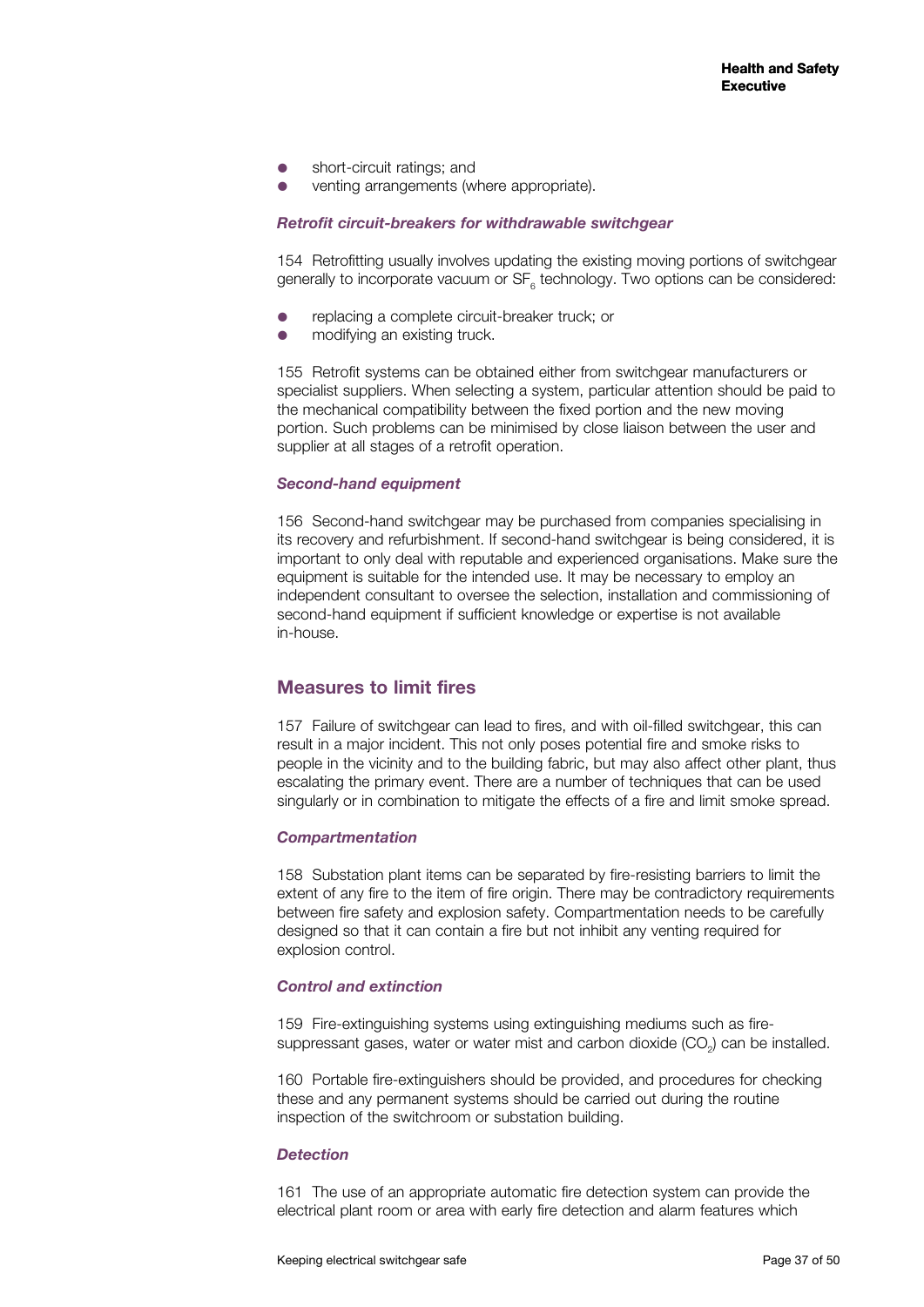could also be linked with a control/extinction system to provide fast response fire suppression or control.

#### *Safety issues*

162 Where automatic fire protection systems are installed, there may be risks to people in the protected area when the system operates. These include:

- asphyxiation by the gases or chemical extinguishants used;
- poisoning if extinguishants are toxic;
- physical injury (falling, striking objects etc) due to poor visibility after release of the gases or chemical extinguishants; and
- effect of low temperature due to release of the gases or chemical extinguishants.

163 Entry procedures must be communicated if people are to enter an area fitted with automatic fire protection equipment. These include:

- the automatic control to be rendered inoperative before entry;
- caution notices indicating that the control is on 'non-automatic' to be fitted to the automatic/non-automatic selector;
- precautions taken to render the automatic control inoperative to be noted in any safety documents issued for work in the protected area; and
- instructions issued to staff to ensure that the system is restored to automatic control as soon as all staff have withdrawn from the area.

164 Notices requiring the above actions should be prominently displayed at the point(s) of access to the area.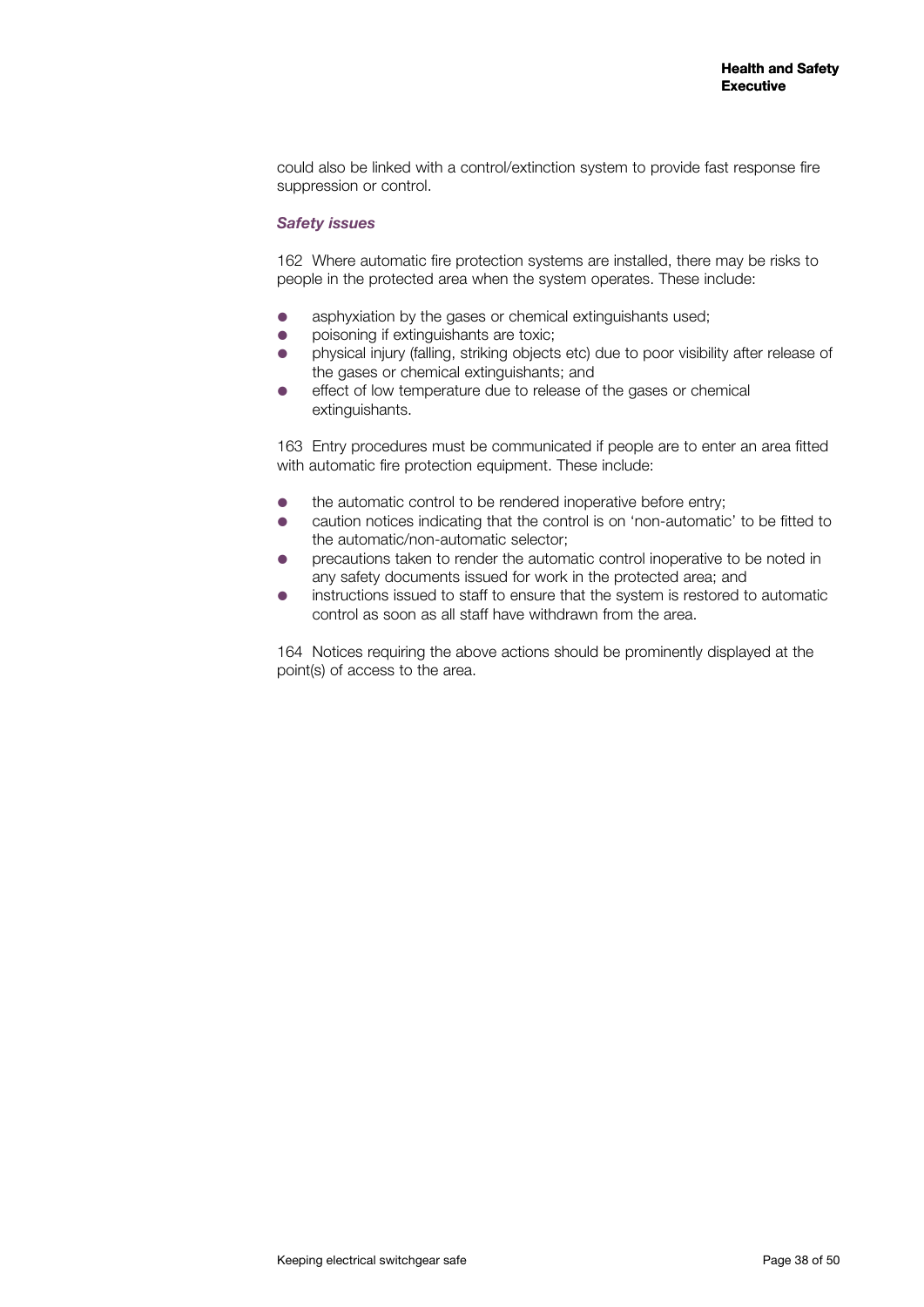

## **Appendix 1: Examples of switchgear configurations**

Figure 6 Typical arrangement of a horizontal isolation duplicate busbar 11 kV oil circuitbreaker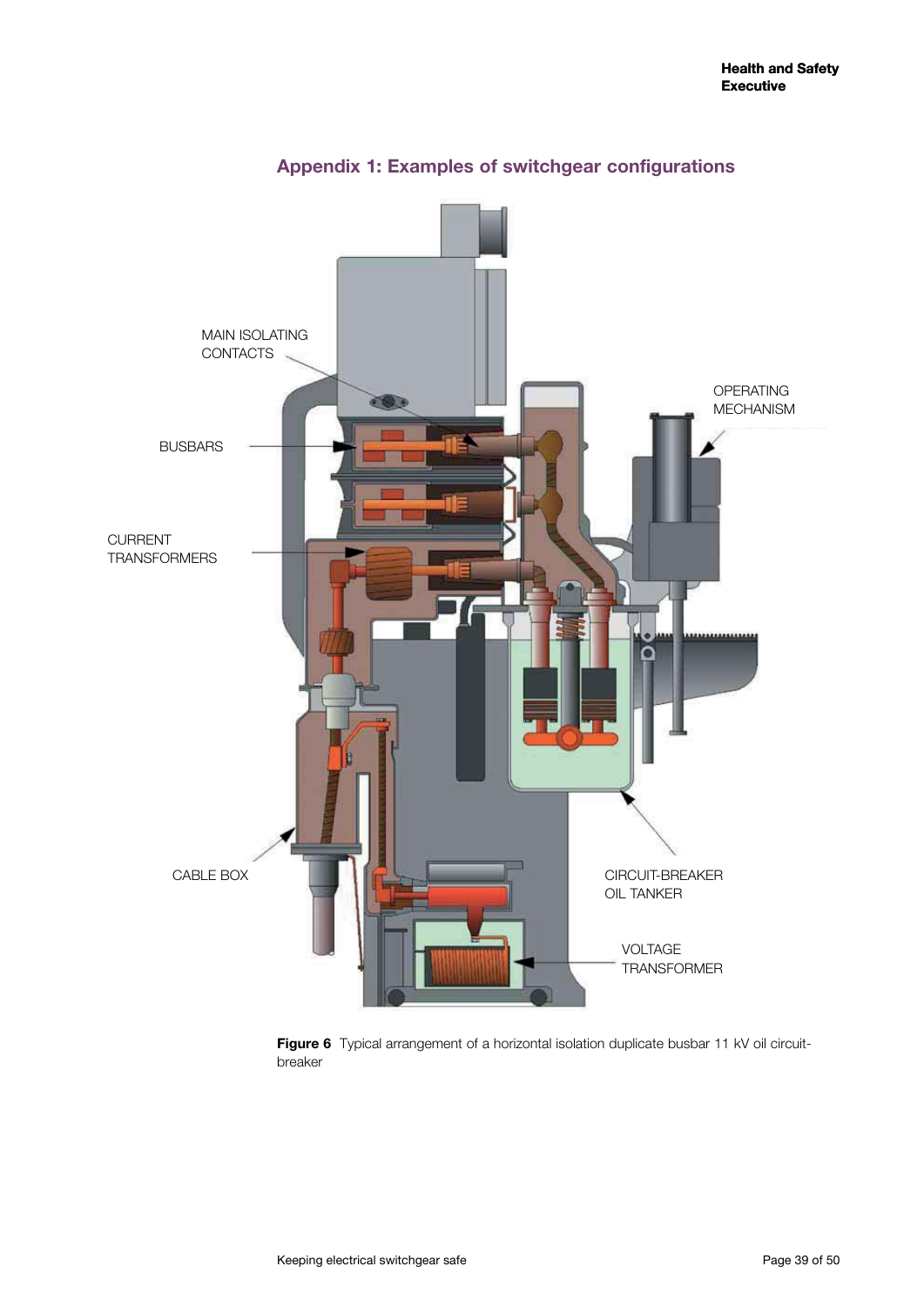

Figure 7 Typical arrangement of a vertical isolation 11 kV oil circuit-breaker panel (single busbar with feeder earthing via circuit-breaker transfer)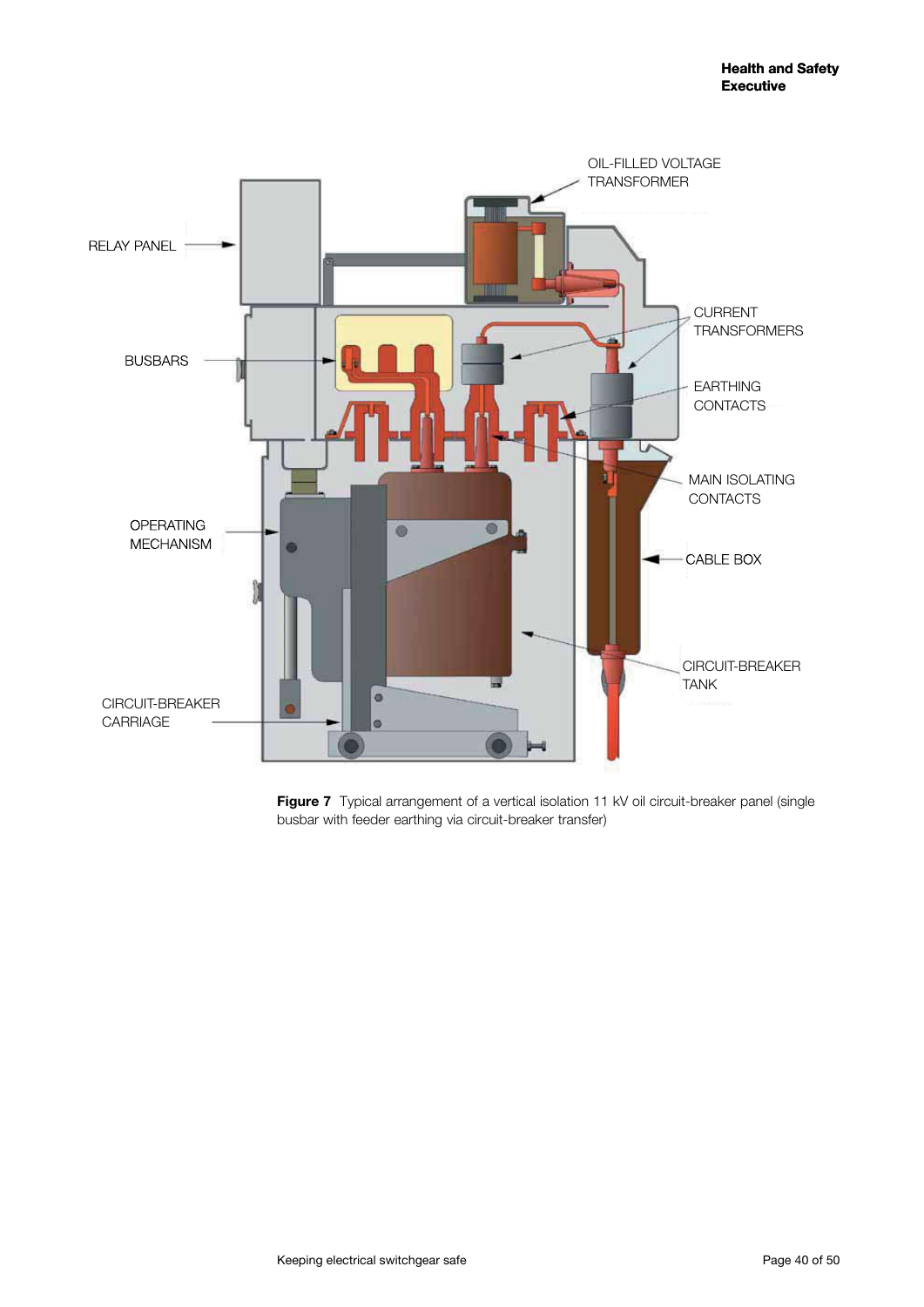

Figure 8 Typical arrangement of a single selector fixed pattern 11 kV vacuum circuitbreaker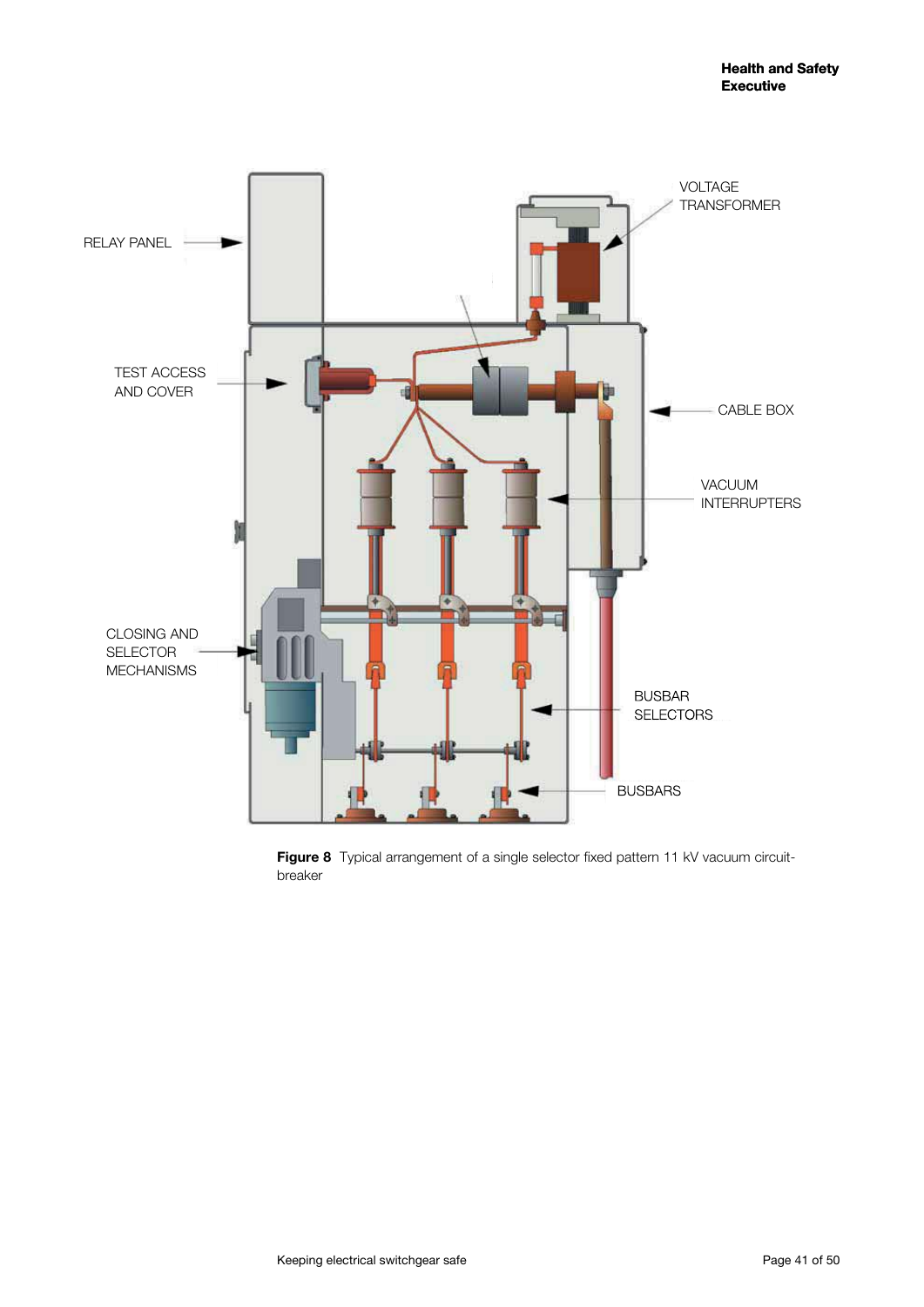

**Figure 9** Typical arrangement of an 11 kV oil switch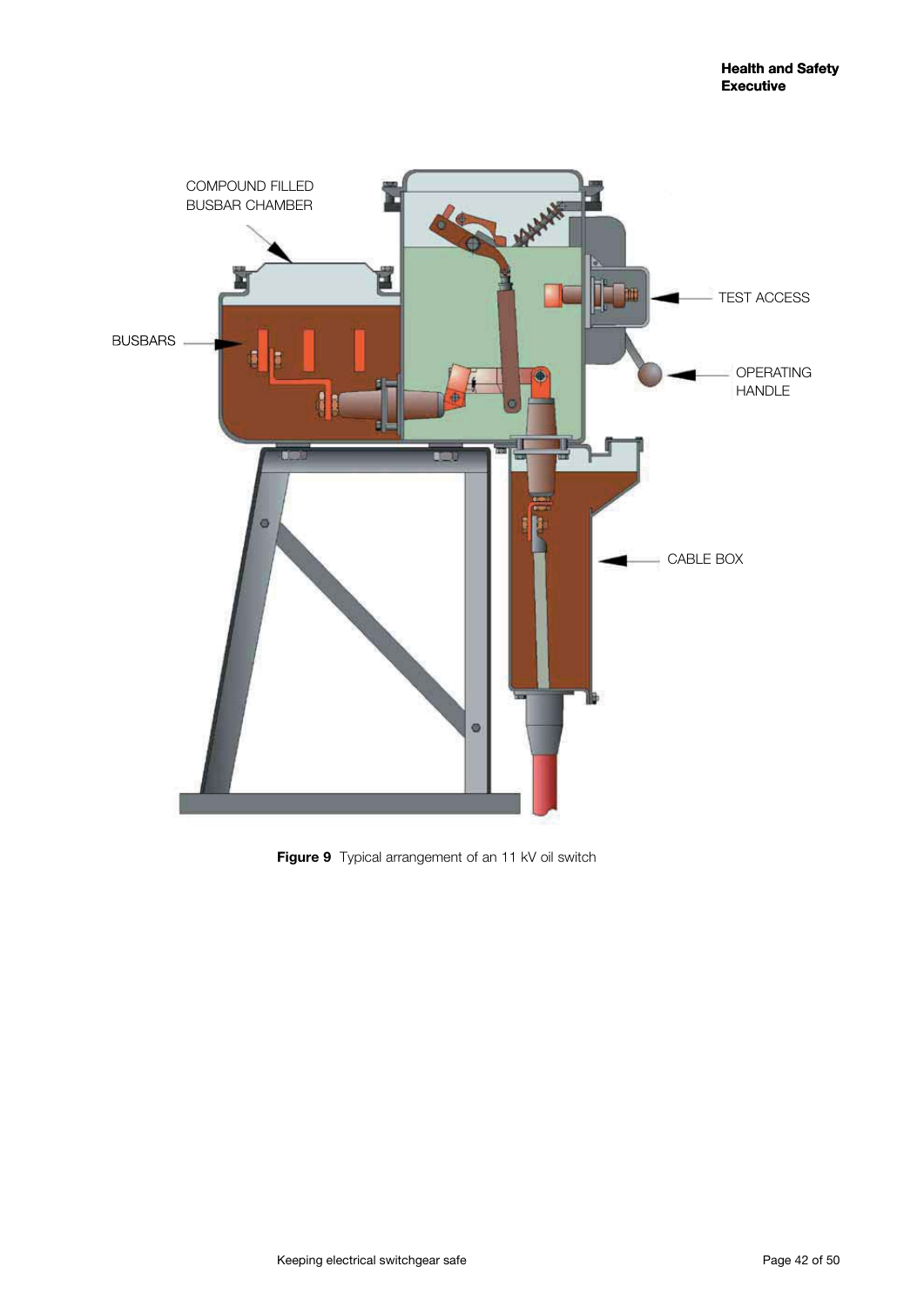

Figure 10 Typical arrangement of an 11 kV oil fuse switch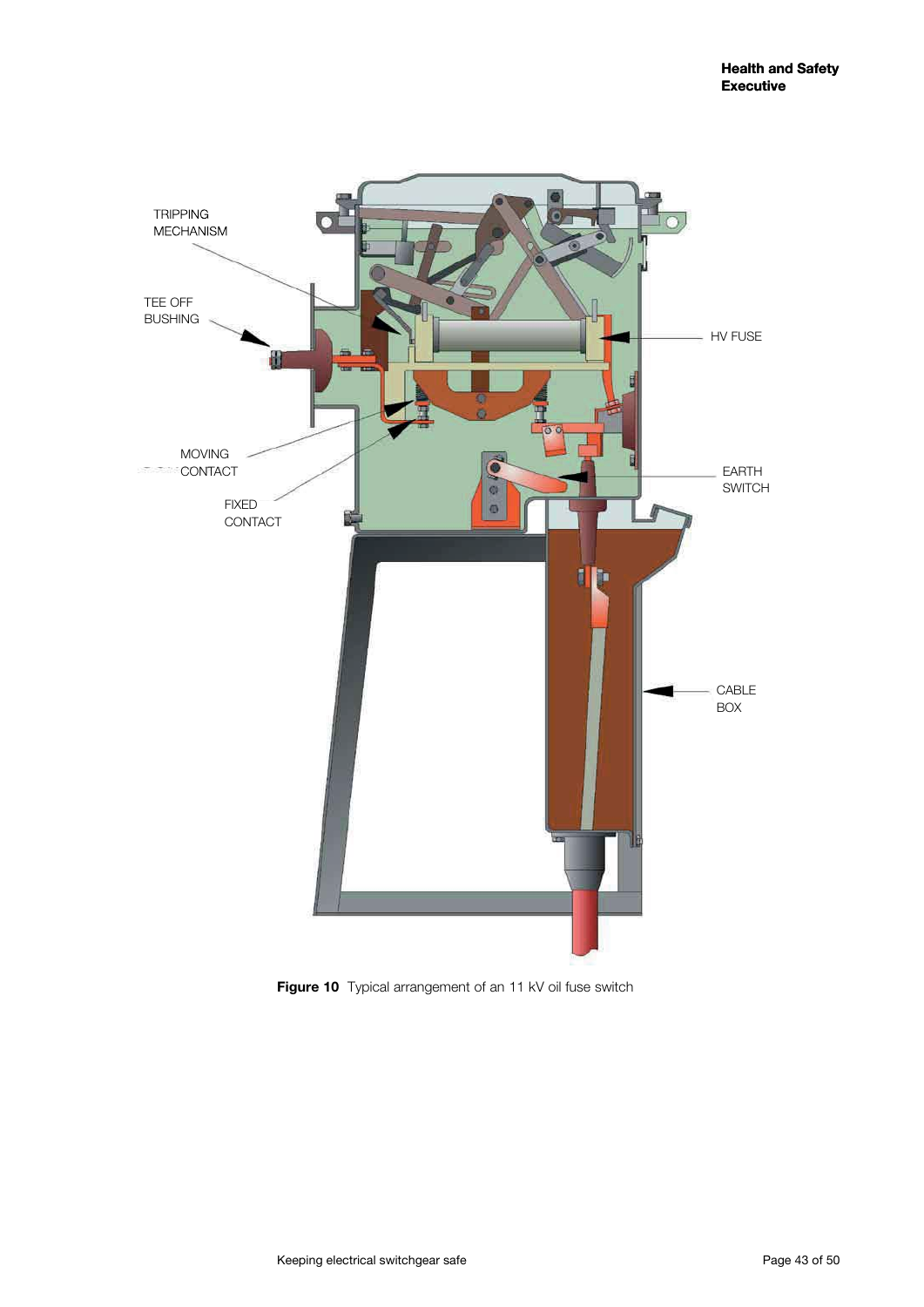

Figure 11 Typical arrangement of an 11 kV oil-filled common tank ring main unit (incorporating two ring switches and one fuse switch)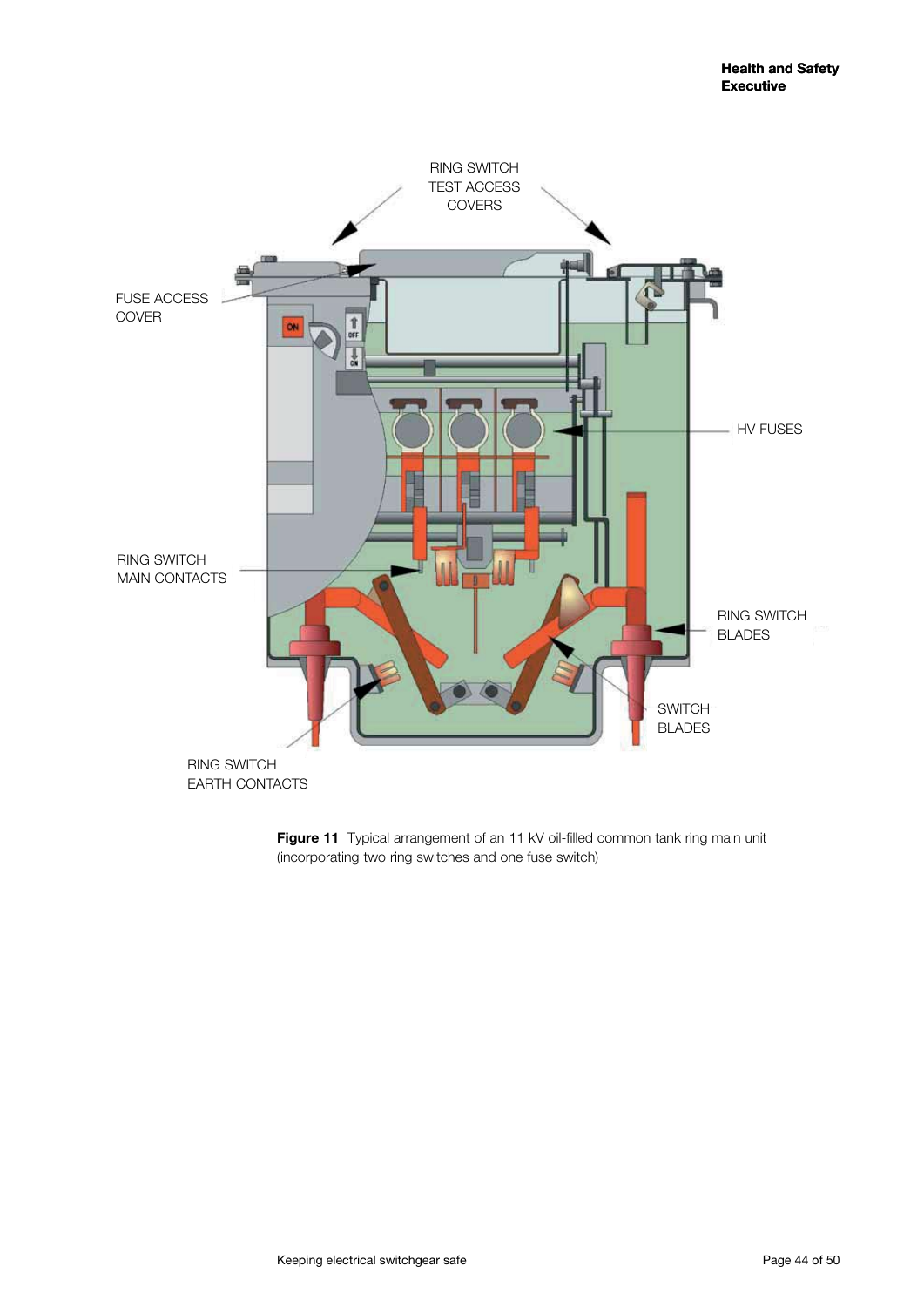

Figure 12 Typical arrangement of a 415 V air circuit-breaker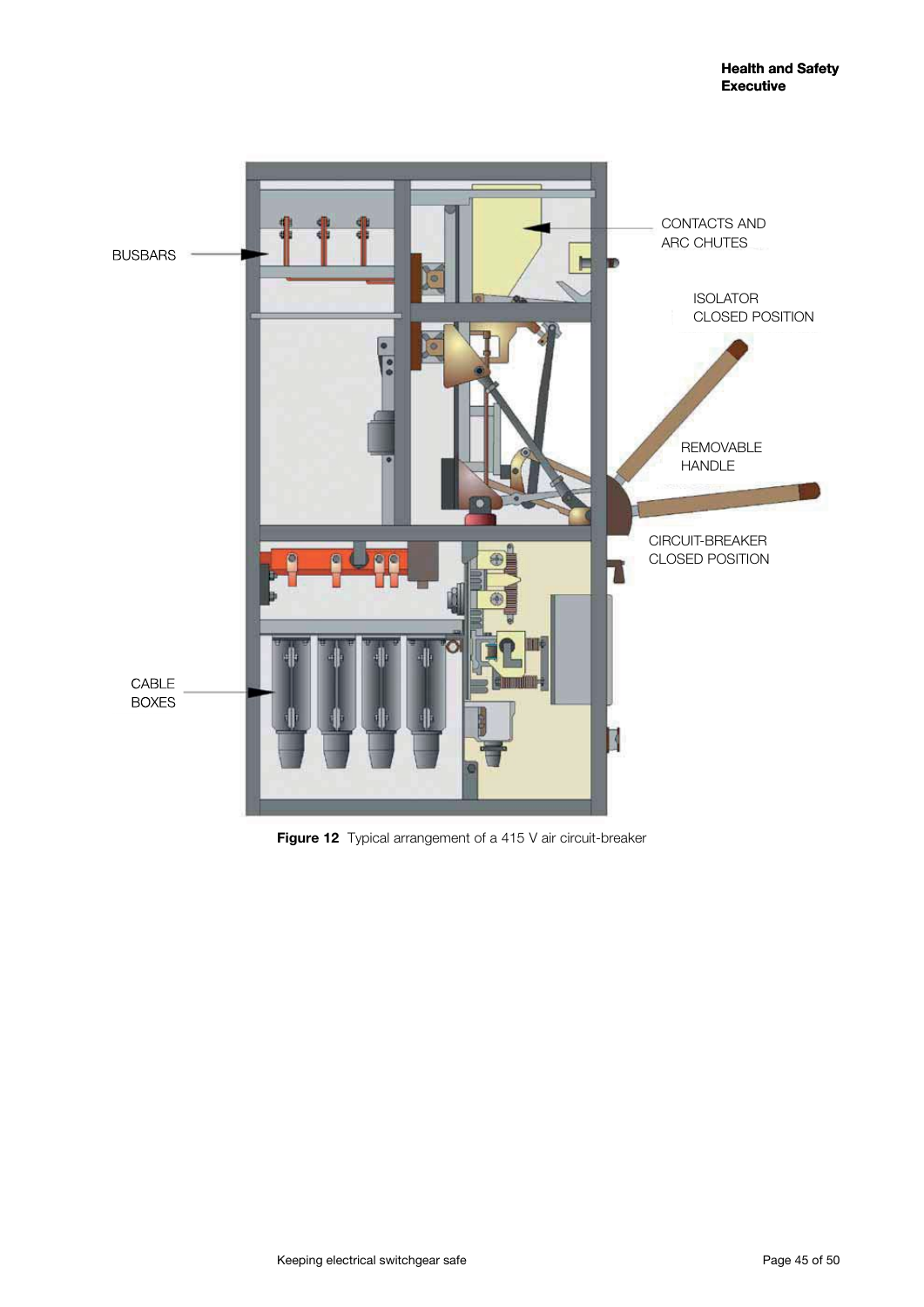

Figure 13 Typical arrangement of a 33 kV fixed-pattern vacuum circuit-breaker with sulphur hexafluoride  $(SF_6)$  gas insulation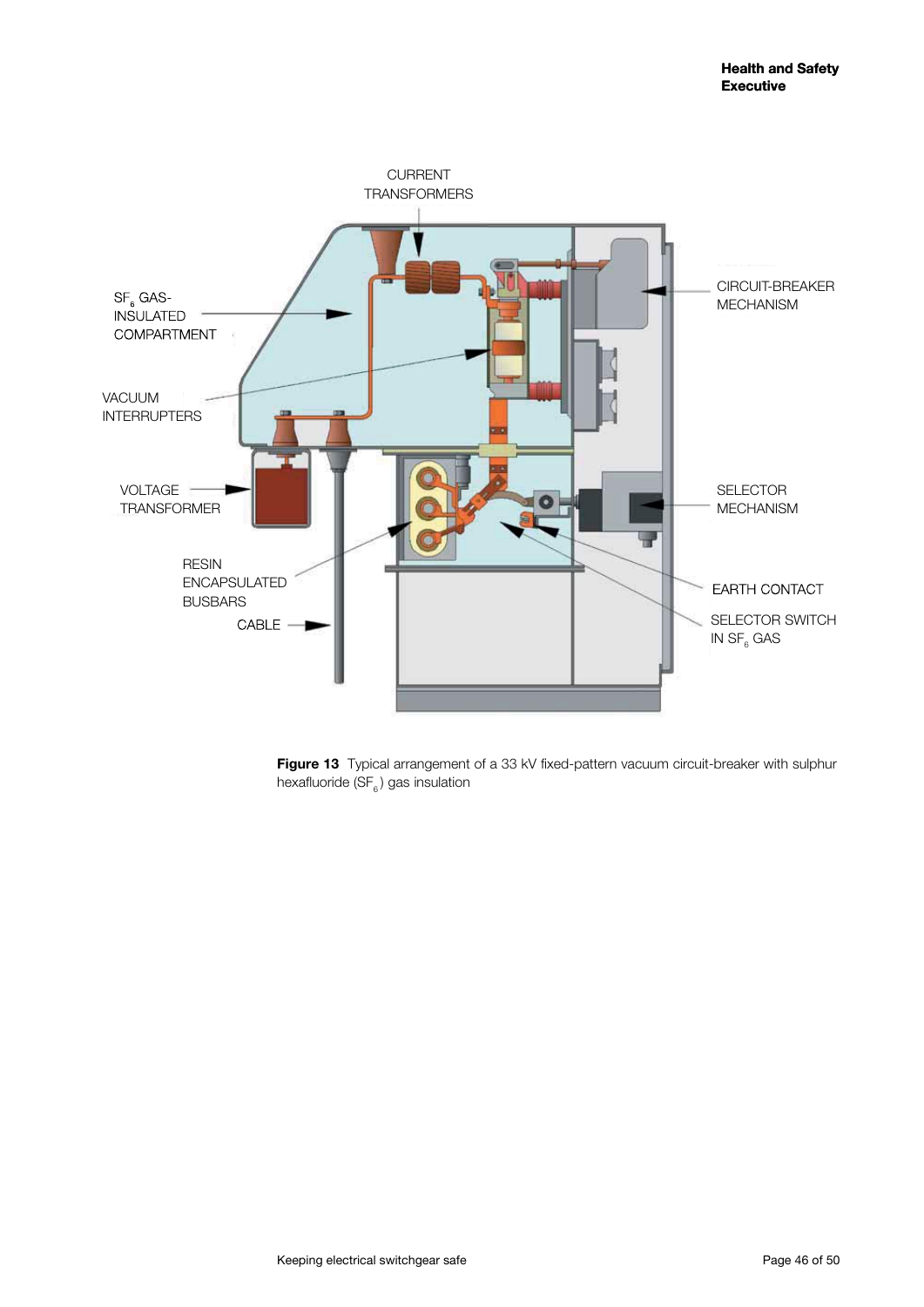## **References and further reading**

#### *References*

1 *Electrical switchgear safety: A guide for owners and users* Leaflet INDG372(rev1) HSE Books 2013 www.hse.gov.uk/pubns/indg372.htm

2 *Health and Safety at Work etc Act 1974 (c37)* The Stationery Office 1974 www.legislation.gov.uk

3 *The Management of Health and Safety at Work Regulations 1999* SI1999/3242 The Stationery Office www.legislation.gov.uk

4 *The Electricity at Work Regulations 1989. Guidance on Regulations* HSR25 (Third edition) HSE Books 2015 www.hse.gov.uk/pubns/books/hsr25.htm

5 *Managing and working with asbestos: Control of Asbestos Regulations 2012. Approved Code of Practice and guidance* L143 (Second edition) HSE Books 2013 www.hse.gov.uk/pubns/books/l143.htm

6 *Risk assessment: A brief guide to controlling risks in the workplace* Leaflet INDG163(rev4) HSE Books 2014 www.hse.gov.uk/pubns/indg163.htm

7 *Explosives Regulations 2014: Safety provisions. Guidance on Regulations* L150 HSE Books 2014 www.hse.gov.uk/pubns/books/l150.htm

8 *Electricity at work: Safe working practices* HSG85 (Third edition) HSE Books 2013 www.hse.gov.uk/pubns/books/hsg85.htm

9 BS 6626:2010 *Maintenance of electrical switchgear and controlgear for voltages above 1 kV and up to and including 36 kV. Code of Practice* British Standards Institution

10 *The Electricity Safety, Quality and Continuity Regulations* 2002 SI 2002/2665 The Stationery Office www.legislation.gov.uk

11 *Recommendations for the connection of generating plant to the distribution systems of licensed distribution network operators* G59/3 Energy Networks Association 2014 www.energynetworks.org

12 *Guidance and the standard specification for thermal imaging of LV electrical installations* FMS 5/99 www.bsria.co.uk

13 *Cadmium and you: Working with cadmium. Are you at risk?* Leaflet INDG391(rev1) HSE Books 2010 www.hse.gov.uk/pubns/indg391.htm

14 BS EN 60422:2013 *Mineral insulating oils in electrical equipment. Supervision and maintenance guidance* British Standards Institution

15 EU Directive 96/59/EC *The Disposal of Polychlorinated Biphenyls and Polychorinated Triphenyls* http://eur-lex.europa.eu

16 *The Environmental Protection (Disposal of Polychlorinated Biphenyls and other Dangerous Substances) (England and Wales) Regulations 2000* SI 2000/1043 The Stationery Office www.legislation.gov.uk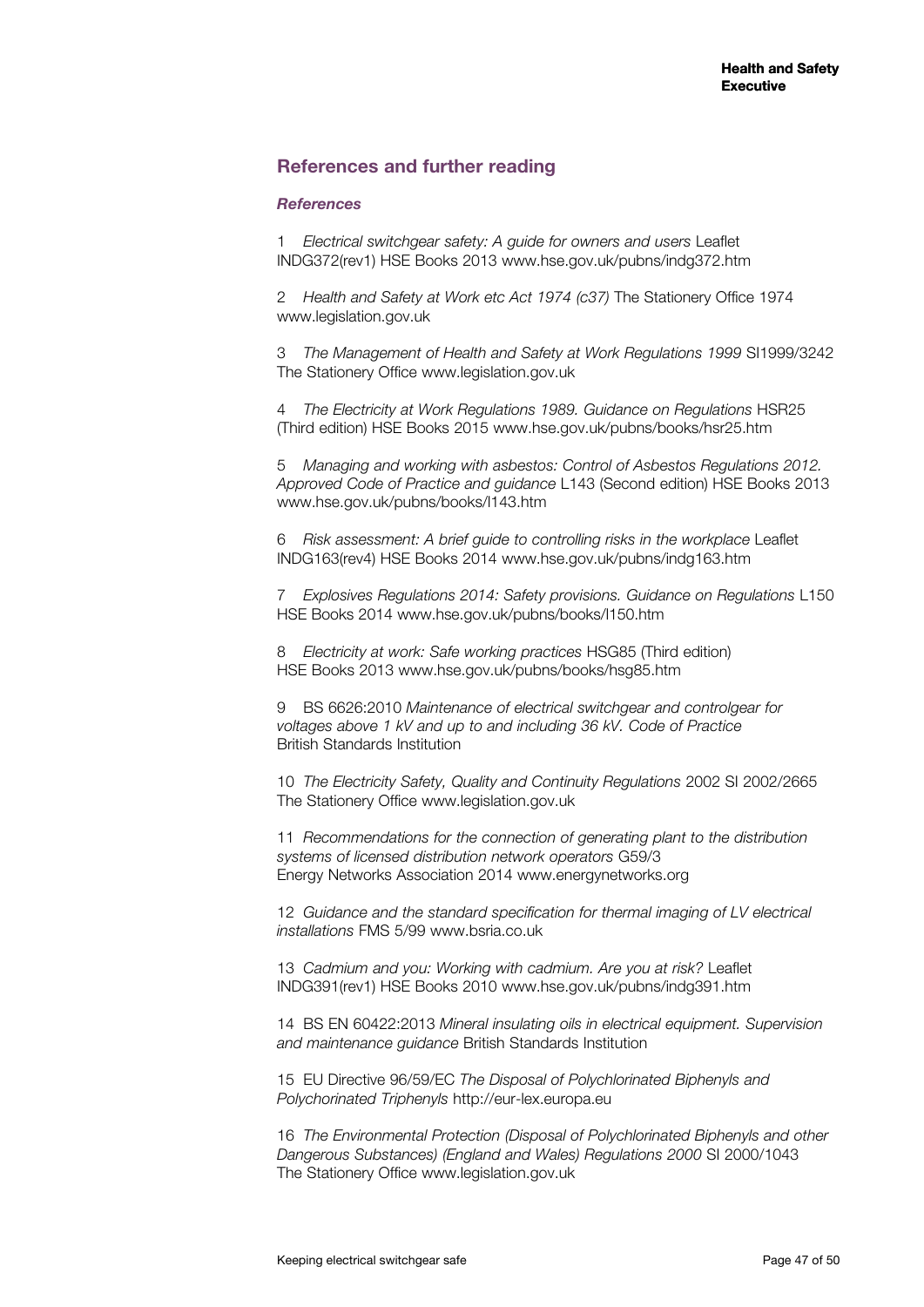17 *The Environmental Protection (Disposal of Polychlorinated Biphenyls and other Dangerous Substances) (Scotland) Regulations 2000* SSI 2000/95 The Stationery Office www.legislation.gov.uk

18 BS EN 62271-4:2013 *High-voltage switchgear and controlgear. Handling procedures of sulphur hexafluoride (SF<sub>6</sub>) gas and its mixtures* British Standards Institution

19 *Guidance on working with sulphur hexafluoride* ER G69 Energy Networks Association 2013 www.energynetworks.org

20 BS EN 60376:2005 Specification of technical grade sulphur hexafluoride (SF<sub>e</sub>) *for use in electrical equipment* British Standards Institution

#### *Further reading*

*General advice (including HSE publications)*  Managing for health and safety www.hse.gov.uk/managing

*Workplace exposure limits: Containing the list of workplace exposure limits for use with the Control of Substances Hazardous to Health Regulations 2002 (as amended)* EH40 HSE Books www.hse.gov.uk/pubns/books/eh40.htm

#### *British Standards relating to switchgear*

BS EN 62271-103:2011 *High-voltage switchgear and controlgear. Switches for rated voltages above 1 kV up to and including 52 kV* British Standards Institution

BS EN 62271-200:2012 *High-voltage switchgear and controlgear. AC metalenclosed switchgear and controlgear for rated voltages above 1 kV and up to and including 52 kV* British Standards Institution

BS EN 62271-106:2011 *High-voltage switchgear and controlgear. Alternating current contactors, contactor-based controllers and motor-starters* British Standards Institution

BS EN 62271-102:2002+A2:2013 *High-voltage switchgear and controlgear. Alternating current disconnectors and earthing switches* British Standards Institution

BS EN 60947 (Series) *Low-voltage switchgear and controlgear. General requirements and circuit-breakers* British Standards Institution

*British Standards relating to oil for switchgear*  BS 148:2009 *Reclaimed mineral insulating oil for transformers and switchgear. Specification* British Standards Institution

#### *Disposal of hazardous materials*

*Classify different types of waste*  www.gov.uk/how-to-classify-different-types-of-waste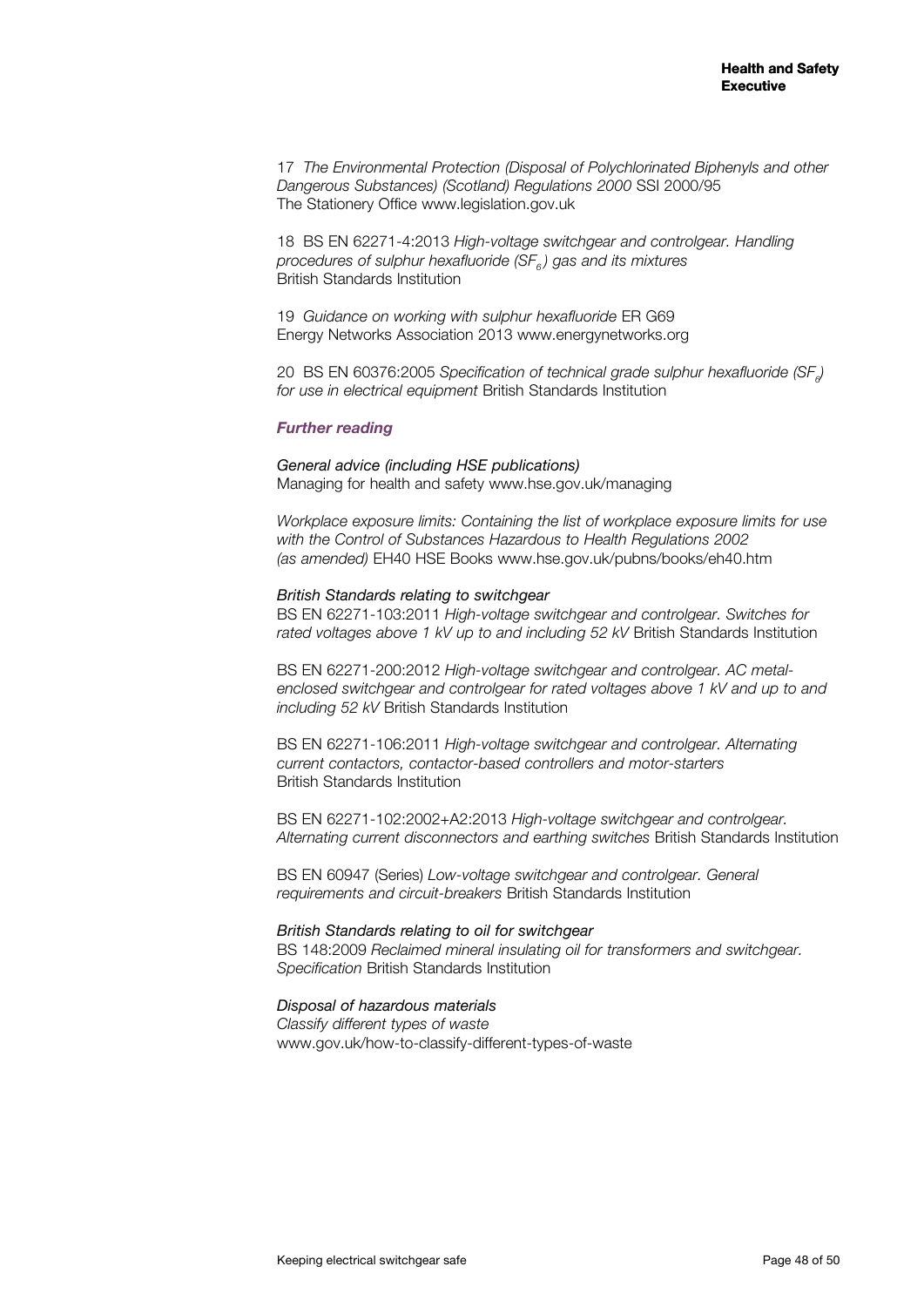## **Glossary**

**Circuit-breaker** A mechanical switching device capable of making, carrying and breaking currents under normal circuit conditions, and also making, carrying for a specified time and breaking currents under abnormal circuit conditions such as those of a short-circuit.

**Contactor** A mechanical switching device (IEV Definition 441-14-33) having only one position of rest, operated otherwise than by hand, capable of making, carrying and breaking currents under normal circuit conditions, including operating overload conditions.

**Dependent manual operation** (of a mechanical switching device) (IEV Definition 441-16-13). An operation solely by means of directly applied manual energy such that the speed and force of the operation are dependent upon the action of the operator.

**Dependent power operation** (of a mechanical switching device) (IEV Definition 441-16-14). An operation by means of energy other than manual, where the completion of the operation is dependent upon the continuity of the power supply (to solenoids, electric or pneumatic motors etc).

**Fuse switch** A switch in which a fuse link or fuse carrier forms the moving contact.

**High voltage** Normally exceeding low voltage (see below).

**Independent manual operation** (of a mechanical switching device) (IEV Definition 441-16-16). A stored energy operation where the energy originates from manual power, stored and released in one continuous operation, such that the speed and force of the operation are independent of the action of the operator.

**Isolator** A mechanical switching device which provides in the open position an isolating distance in accordance with specified requirements. Also called a disconnector. An isolator is capable of opening and closing a circuit either when negligible current is broken or made, or when no significant change in the voltage across the terminals of each of the poles of the isolator occurs.

**Low voltage** Normally exceeding 50 V AC or 120 V DC, but not exceeding 1000 V AC or 1500 V DC between conductors, or 600 V AC or 900 V DC between conductors and earth.

**Stored energy operation** (of a mechanical switching device) (IEV Definition 441– 16–15). An operation by means of energy stored in the mechanism itself prior to the completion of the operation and sufficient to complete it under predetermined conditions. This kind of operation may be subdivided according to:

- the manner of storing the energy (spring, weight etc);
- the origin of the energy (manual, electric etc); and
- the manner of releasing the energy (manual, electric etc).

**Switch** A mechanical switching device capable of making, carrying and breaking currents under normal circuit conditions, and also making and carrying for a specified time currents under abnormal circuit conditions such as those of a shortcircuit. A switch cannot be used to break current under abnormal circuit conditions.